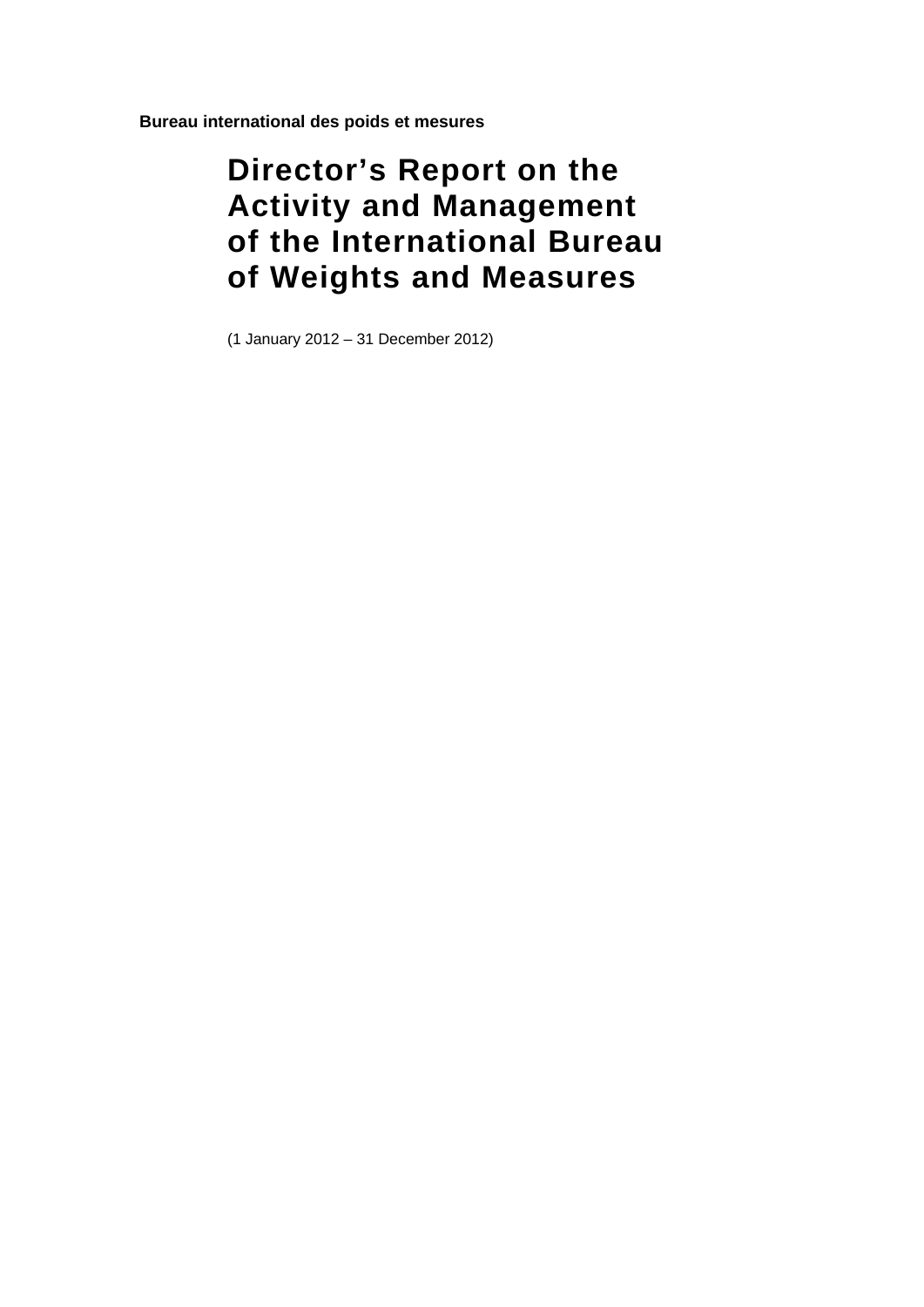## **BIPM Director's Report 2012**

This BIPM Director's Report describes the activity of the BIPM and is one of a set of three documents issued annually by the CIPM and the BIPM which collectively cover the formal reporting to Member States, the other two reports in the set being the:

- Report of the 101st Meeting of the International Committee for Weights and Measures (June and October 2012), and the
- *Rapport annuel aux gouvernements des hautes parties contractantes sur la situation administrative et financière du Bureau international des poids et mesures 2012*.

Note on the use of the English text

To make its work more widely accessible the International Committee for Weights and Measures publishes an English version of these reports.

Readers should note that the official record is always that of the French text. This must be used when an authoritative reference is required or when there is doubt about the interpretation of the text.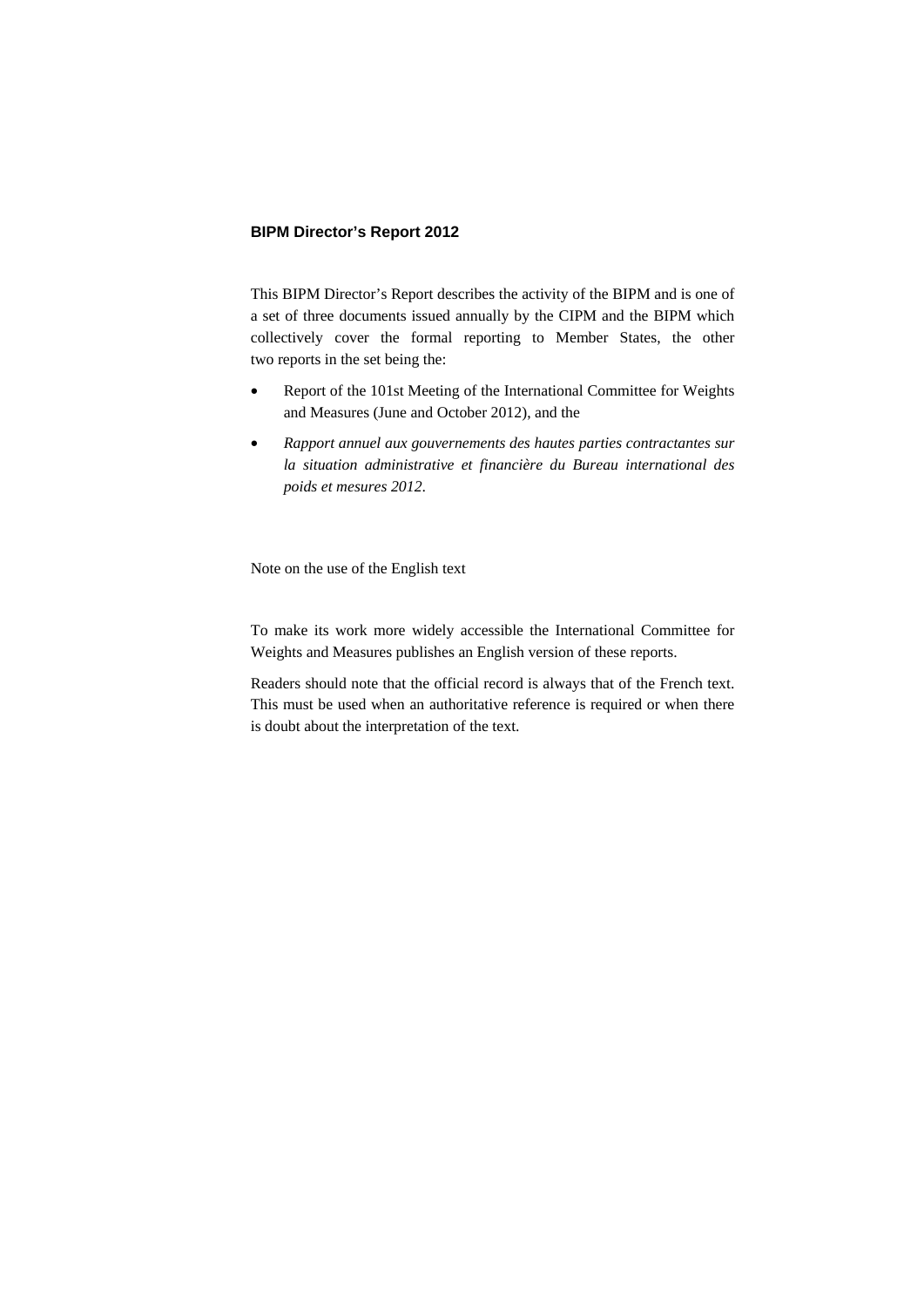#### **Executive Summary**

This year has been an important one for the BIPM as we have started to address the issues that emerged from the meeting of the General Conference on Weights and Measures (CGPM) in October 2011. Details of the *ad hoc* Working Group established by the CIPM following the CGPM are included in this report and the minutes of the CIPM meetings held in 2012. Under the leadership of the CIPM, this initiative has already started to influence the work of the BIPM, and I am sure that, as a result, we will see a BIPM that is responsive to the needs of the Member States, is more transparent and is operated efficiently.

Greater efficiency in all of our activities at the BIPM is vital as our budget for the years 2013 to 2015 reflects the very difficult global economic climate and is less than requested. I am glad to say that through careful management and internal savings we have minimized the impact on the BIPM laboratory programme.

With so much focus on the work of the *ad hoc* Working Group and its implications for the future of the BIPM, we should not forget that 2012 was also successful for the BIPM laboratories. We made good progress on the watt balance project and the ensemble of reference mass standards needed to support the redefinition of the kilogram. We achieved the first full assembly of the calculable capacitor, successful trialling of the new Rapid UTC service, installed the long-awaited  ${}^{60}Co$  source and validated the new primary facility that underpins air quality measurements. The year has not been without its challenges however, notably a number of our scientific activities were delayed by the world-wide shortage of helium.

This year has seen a continued strengthening of our long-term relationships with international and intergovernmental bodies. We signed a Memorandum of Understanding with the International Atomic Energy Agency (IAEA) which formalizes more than 50 years of close working relations in the field of radiation measurements and setting out opportunities for future collaborations. We continue to work closely with the International Organization of Legal Metrology (OIML) on a wide variety of areas of mutual interest; we reaffirmed our MoU with the International Laboratory Accreditation Cooperation (ILAC), and continue our dialogue on the measurement of Essential Climate Variables with the World Meteorological Organization (WMO) as well as interacting with almost 30 other international or intergovernmental bodies.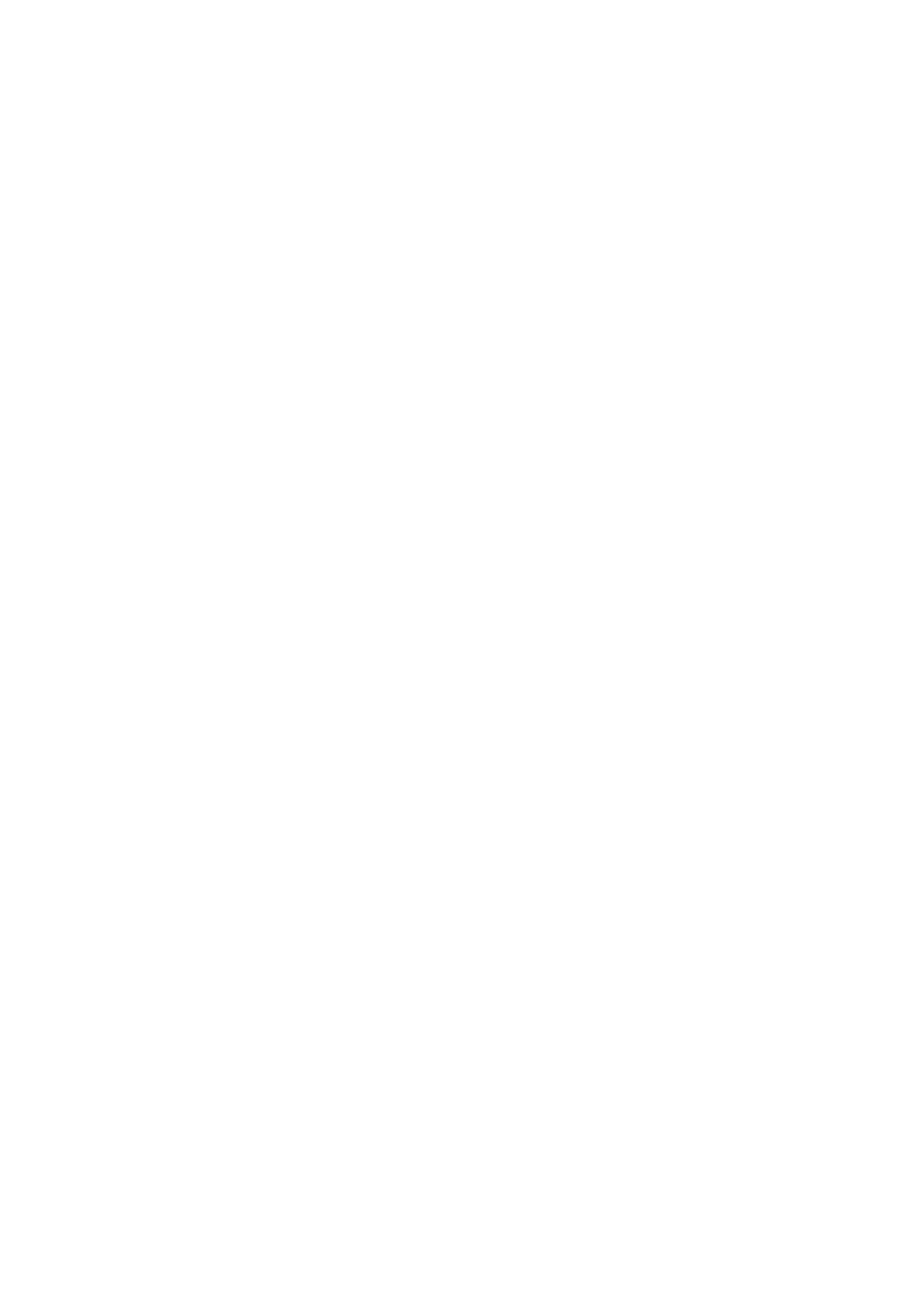## **TABLE OF CONTENTS**

#### Executive Summary **57**

States Parties to the Metre Convention and Associates of the General Conference **63**

## **Director's Report on the Activity and Management of the International Bureau of Weights and Measures** (1 January 2012 – 31 December 2012) **65**

- 1 Introduction **67**
	- 1.1 General introduction and overview of 2012 **67**
	- 1.2 Travel by the Director and Deputy Director in 2012 **67**
- 2 Laboratory work at the BIPM **68**
	- 2.1 Mass **68**
	- 2.2 Time **70**
	- 2.3 Electricity **71**
	- 2.4 Watt balance **72**
	- 2.5 Ionizing radiation **73**
	- 2.6 Chemistry **76**
	- 2.7 Comparisons **77**
		- 2.7.1 Mass **77**
			- 2.7.2 Time **77**
			- 2.7.3 Electricity **78**
			- 2.7.4 Ionizing radiation **78**
		- 2.7.5 Chemistry **79**
	- 2.8 Calibrations **79**

## 3 The CIPM MRA **80**

- 3.1 New signatories to the CIPM MRA **80**
- 3.2 The BIPM key comparison database (KCDB) **80**
- 3.3 Joint Committee of the Regional Metrology Organizations and the BIPM (JCRB) **81**
- 4 Intergovernmental and international activities and promotion of the Metre Convention **82**
	- 4.1 New States Parties to the Metre Convention (Member States) and new Associates of the CGPM (Associates) **82**
	- 4.2 Institutional collaboration with external organizations **82**
	- 4.3 Joint Committees **84**
		- 4.3.1 Joint Committee for Guides in Metrology (JCGM) **84**
		- 4.3.2 Joint Committee for Traceability in Laboratory Medicine (JCTLM) **85**
	- 4.4 Scientific liaison with intergovernmental organizations and international bodies **86**
		- 4.4.1 Director's Office **86**
		- 4.4.2 International Liaison and Communication **86**
		- 4.4.3 Mass **86**
		- 4.4.4 Time **86**
		- 4.4.5 Electricity **87**
		- 4.4.6 Ionizing Radiation **87**
		- 4.4.7 Chemistry **88**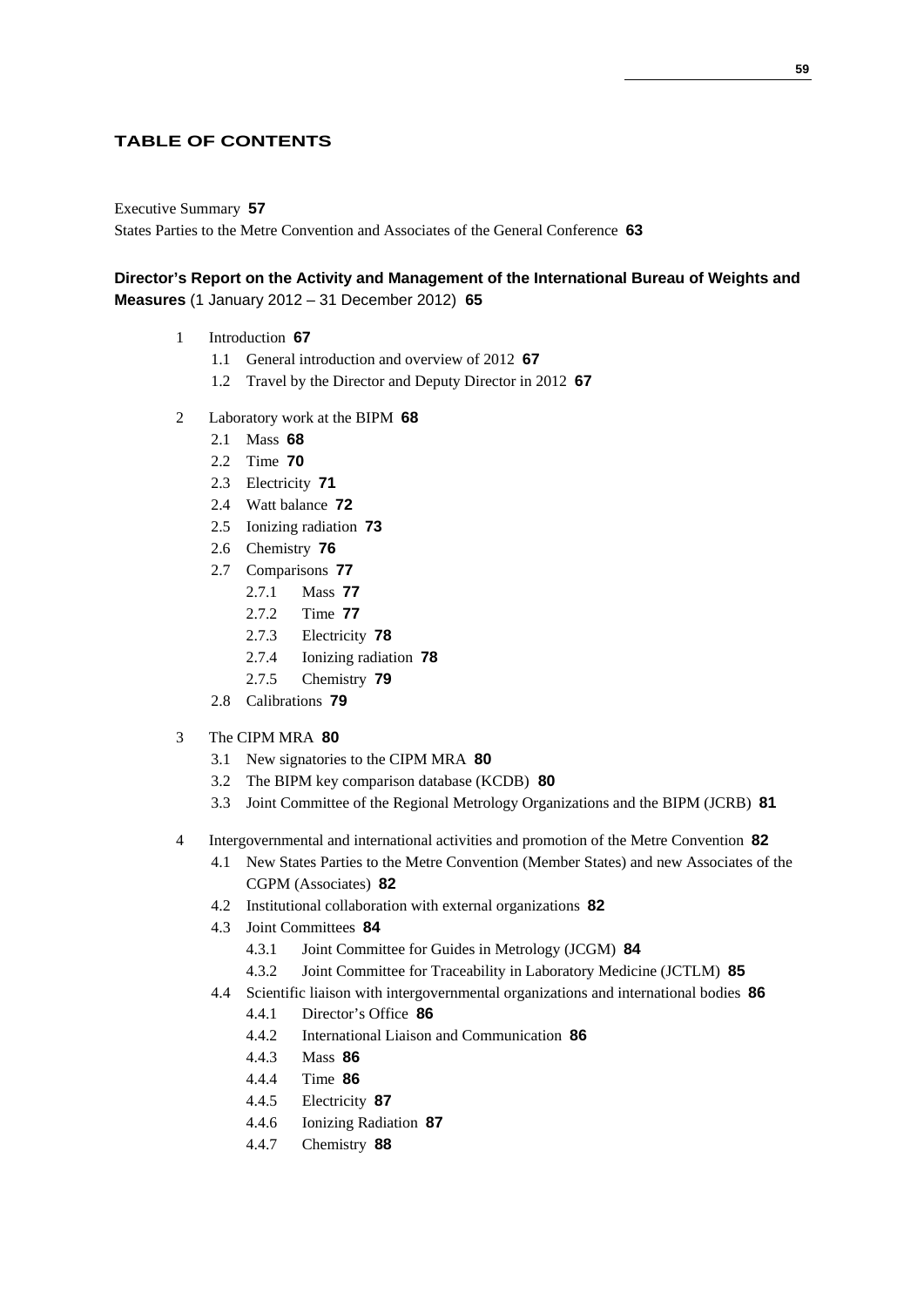- 5 Activities related to the work of Consultative Committees **88**
	- 5.1 Units **88**
	- 5.2 Mass/Thermometry **88**
	- 5.3 Length/Time and Frequency **89**
	- 5.4 Electricity and Magnetism/Photometry and Radiometry **89**
	- 5.5 Ionizing Radiation/Acoustics, Ultrasound and Vibration **89**
	- 5.6 Chemistry **90**
- 6 Meetings and workshops at the BIPM headquarters **90**
	- 6.1 Meetings in 2012 **90**
		- 6.1.1 The *ad hoc* Working Group on the role, mission, objectives, long-term financial stability, strategic direction and governance of the BIPM **90**
		- 6.1.2 Meeting of representatives of Member States and National Metrology Institute (NMI) Directors **91**
	- 6.2 Workshops in 2012 **92**
		- 6.2.1 BIPM Workshop on Challenges in Metrology for Dynamic Measurement **92**
		- 6.2.2 CCM Workshop on the *mise en pratique* of the new definition of the kilogram **92**
- 7 BIPM travel, visitors, secondees and guest workers **92**
	- 7.1 Travel **92**
	- 7.2 Secondees and guest workers **93**
	- 7.3 Visitors **93**
- 8 Publications **93**
- 9 Finance, Administration and General Services Department **94**
	- 9.1 Accounts **95**
	- 9.2 Staff **95** 
		- 9.2.1 Appointments **95**
		- 9.2.2 Promotions and change of grade **96**
		- 9.2.3 Changes of post and transfer **96**
		- 9.2.4 Research fellows **96**
		- 9.2.6 Departures **96**
	- 9.3 Buildings **97**
- 10 Other support activities **97**
	- 10.1 Secretariat **97**
	- 10.2 Library **98**
	- 10.3 Information Technology **98**
	- 10.4 Quality, Health and Safety **98**
	- 10.5 Mechanical Workshop **99**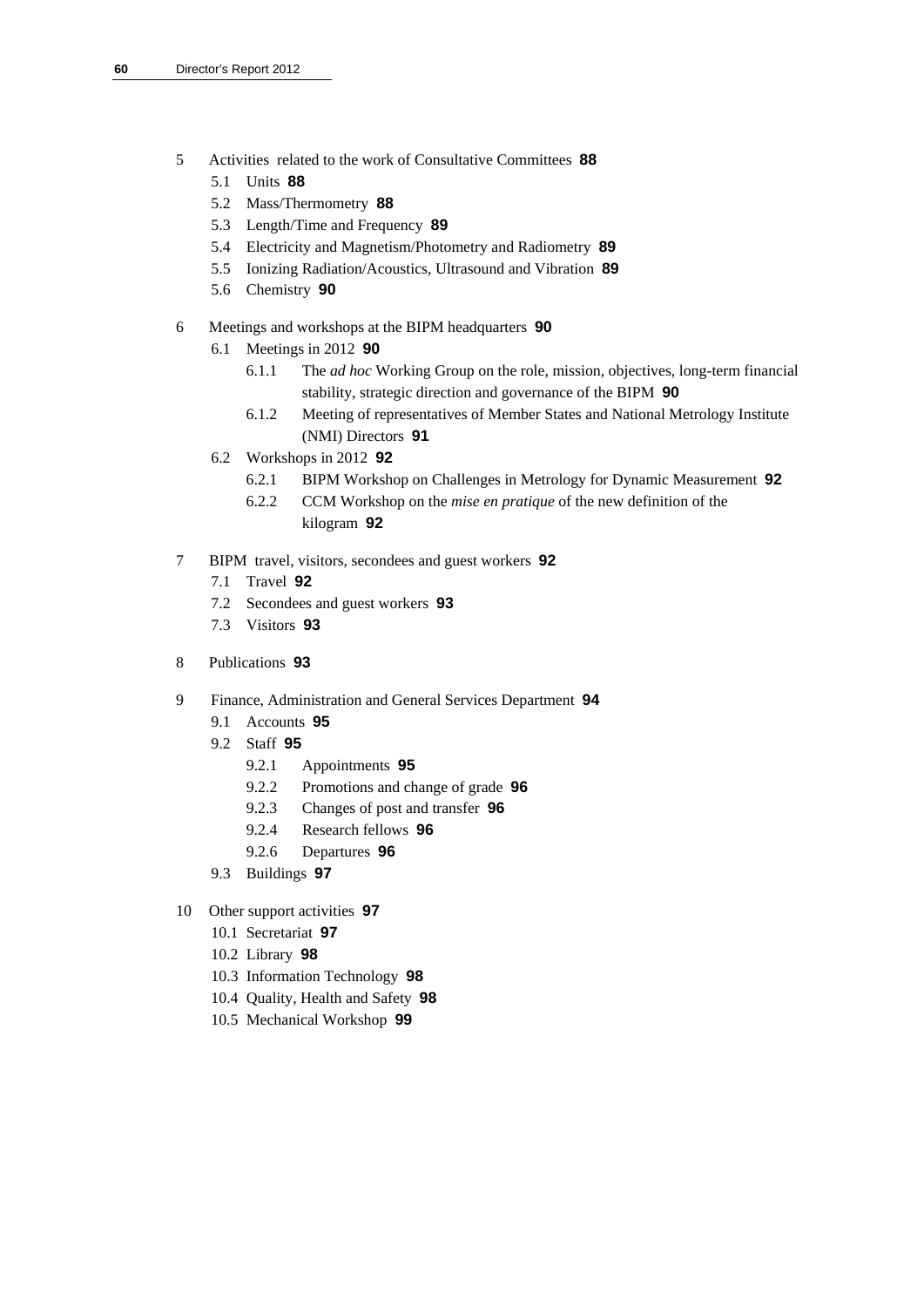- **Appendix 1:** BIPM publications 2012 **100**
- **Appendix 2:** Certificates and study notes 2012 **106**
- **Appendix 3:** Meetings and presentations at the BIPM headquarters **111**
- **Appendix 4:** Staff of the BIPM **114**
- **Appendix 5:** List of acronyms and initialisms used in the present volume **116**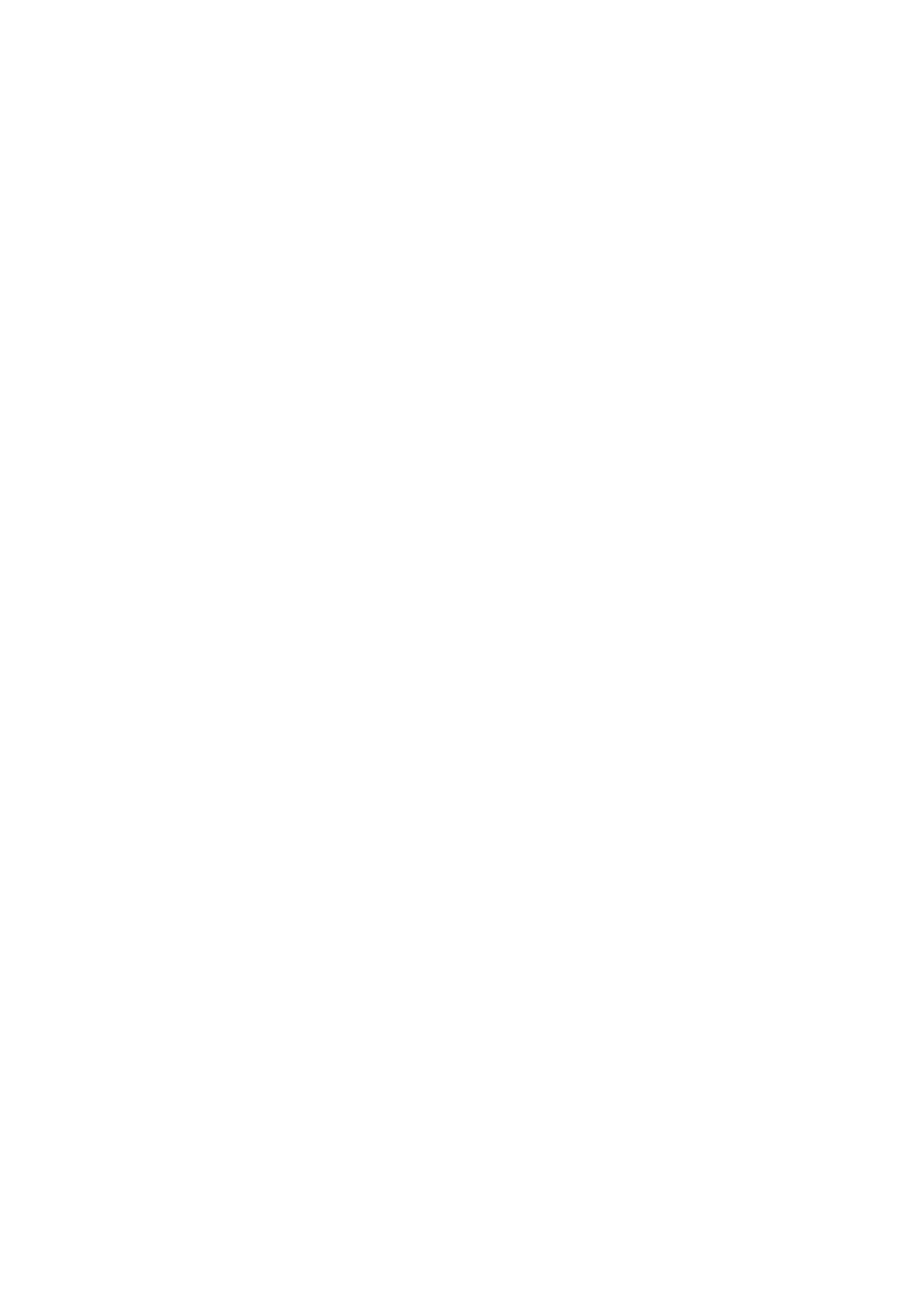# **MEMBER STATES AND ASSOCIATES OF THE GENERAL CONFERENCE**

as of 31 December 2012

## **Member States**

Argentina Australia Austria Belgium Brazil Bulgaria Canada Chile China Croatia Czech Republic Denmark Dominican Republic Egypt Finland France Germany Greece Hungary India Indonesia Iran (Islamic Republic of) Ireland Israel Italy Japan Kazakhstan Kenya

### **Associates of the General Conference**

Albania Bangladesh Belarus Bolivia (Plurinational State of) Bosnia and Herzegovina Botswana CARICOM Chinese Taipei Costa Rica Cuba Ecuador Estonia Former Yugoslav Republic of Macedonia Georgia Ghana Hong Kong (China) Jamaica Latvia Lithuania

Malaysia Mexico Netherlands New Zealand Norway Pakistan Poland Portugal Republic of Korea Romania Russian Federation Saudi Arabia Serbia Singapore Slovakia South Africa Spain Sweden Switzerland Thailand Tunisia Turkey United Kingdom of Great Britain and Northern Ireland United States of America Uruguay Venezuela (Bolivarian Republic of)

Malta Mauritius Montenegro Namibia Oman Panama Paraguay Peru Philippines Republic of Moldova Seychelles Slovenia Sri Lanka Syrian Arab Republic Ukraine Viet Nam Zambia Zimbabwe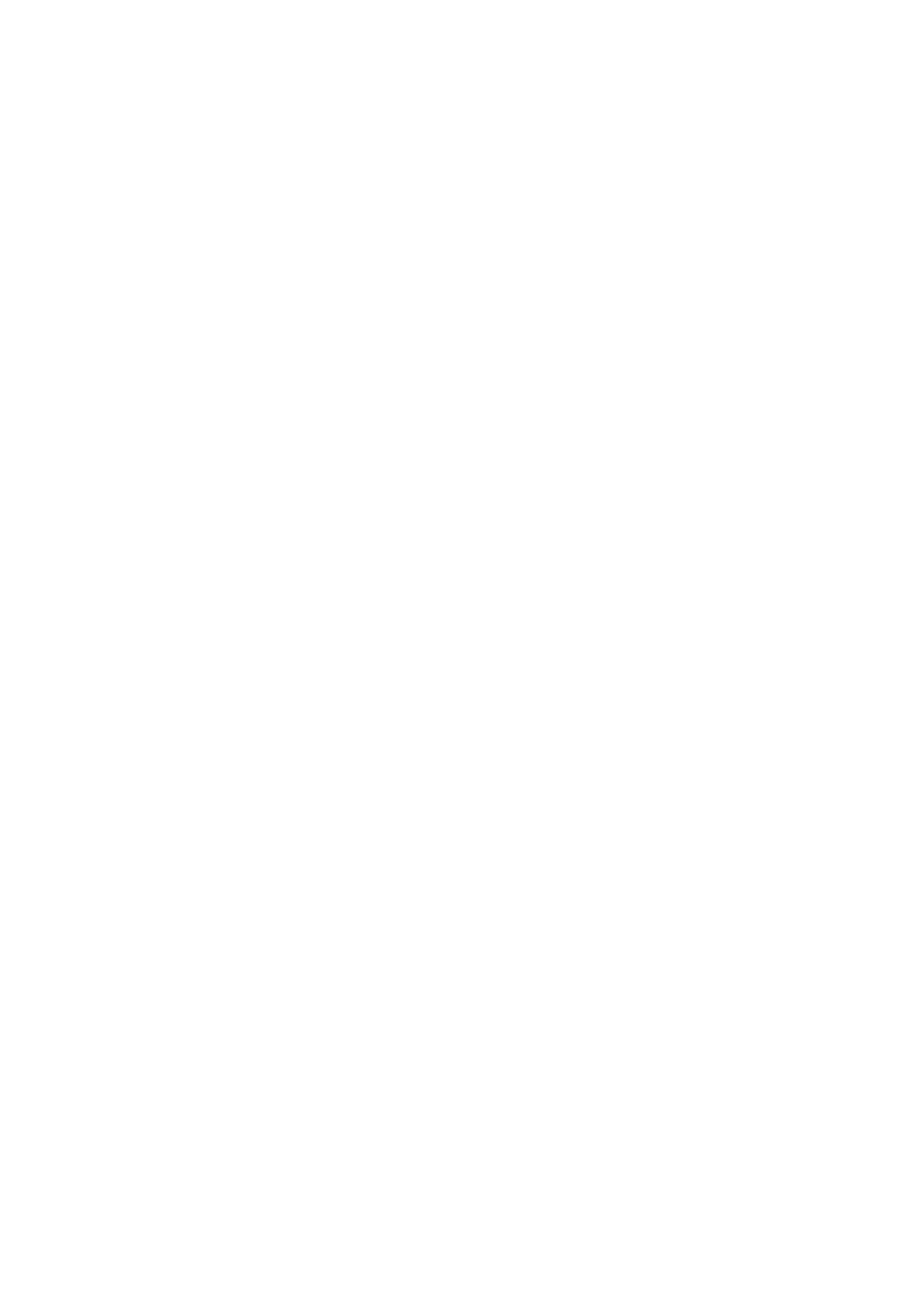Director's Report on the Activity and Management of the International Bureau of Weights and Measures

(1 January 2012 – 31 December 2012)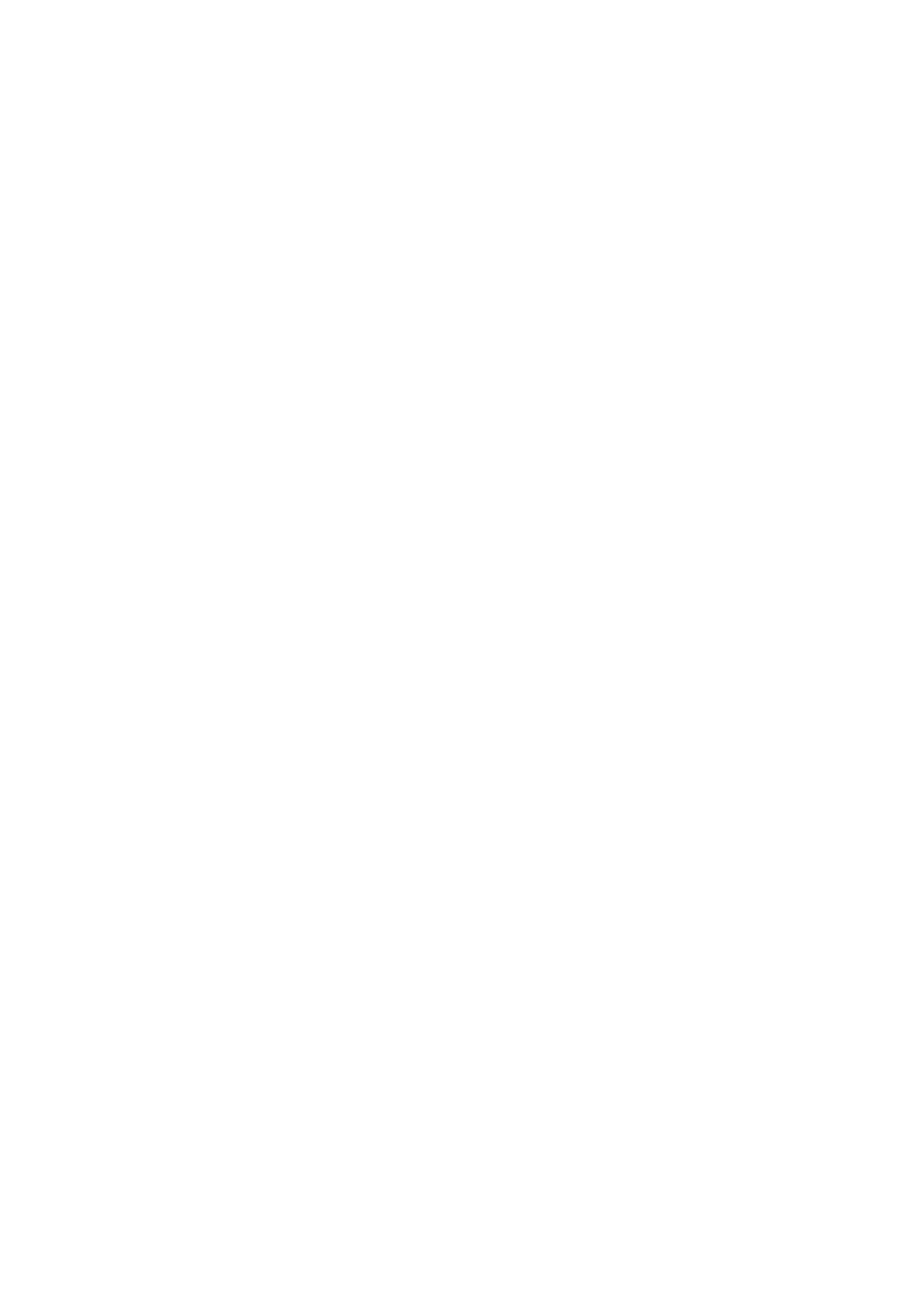#### **1. INTRODUCTION**

#### **1.1. General introduction and overview of 2012**

The mission of the BIPM is to provide support to, and improve uniformity of measurement world-wide. To succeed in such an ambitious goal as to achieve uniformity of measurement is crucial to many areas of importance to society including international commerce and trade, the monitoring of climate change and the environment, human health and safety, medicine, food, and scientific research and development. The staff of the BIPM achieve these aims through the work carried out in its scientific laboratories located at its headquarters in Sèvres, France, and through its collaboration with many intergovernmental organizations and international bodies. The BIPM is also actively involved in coordination of the activities of the National Metrology Institutes (NMIs) of States Parties to the Metre Convention. The BIPM maintains scientific facilities in the fields of mass, time, electricity, ionizing radiation, and chemistry. It undertakes metrological comparisons and calibrations in these areas, providing the results to NMIs to support the traceability of measurements to the International System of Units (SI). An important role of the BIPM is to coordinate global metrology, which it does through the operation of the Mutual Recognition Arrangement of national measurement standards and of calibration and measurement certificates issued for National Metrology Institutes (CIPM MRA).

An important activity for the BIPM during 2012 has been to support an *ad hoc* Working Group in its work to review the role, mission, objectives, long-term financial stability, strategic direction and governance of the BIPM. This *ad hoc* Working Group was set up following a resolution passed at the 24th meeting of the General Conference on Weights and Measures (CGPM) held in October 2011. The *ad hoc* Working Group was chaired by the President of the CIPM and was composed of a number of representatives from Member States and NMI Directors together with the CIPM Secretary and the BIPM Director. It met at the BIPM headquarters in March 2012 and produced a set of findings and twenty recommendations for consideration by the CIPM. These were circulated to all Member States and NMI Directors and were discussed at a meeting held at the BIPM headquarters in October 2012.

The recommendations of the *ad hoc* Working Group and the outcomes of the meeting of representatives of Member States and NMI Directors were at the centre of the discussion by the CIPM in Session II of its 101st meeting. These recommendations are leading to important changes in the operation of the CIPM. They are also influencing the way the BIPM reports to its stakeholders and the way it develops its strategy and its work programme. In these respects, they will influence the future course of the BIPM and CIPM for years to come.

This is my last report on the work of the BIPM as I will be retiring at the end of December 2012. I wish my successor, Martin Milton, every success as he takes over as the thirteenth Director of the BIPM from 1 January 2013.

Although the activities of the BIPM are only summarized in this report, I encourage readers to visit the BIPM website [\(http://www.bipm.org/\)](http://www.bipm.org/) for extended reports.

#### **1.2. Travel by the Director and Deputy Director in 2012**

Details of travel by the Director and Deputy Director in 2012 are available from the BIPM website: [http://www.bipm.org/en/publications/directors\\_report/travel.html.](http://www.bipm.org/en/publications/directors_report/travel.html)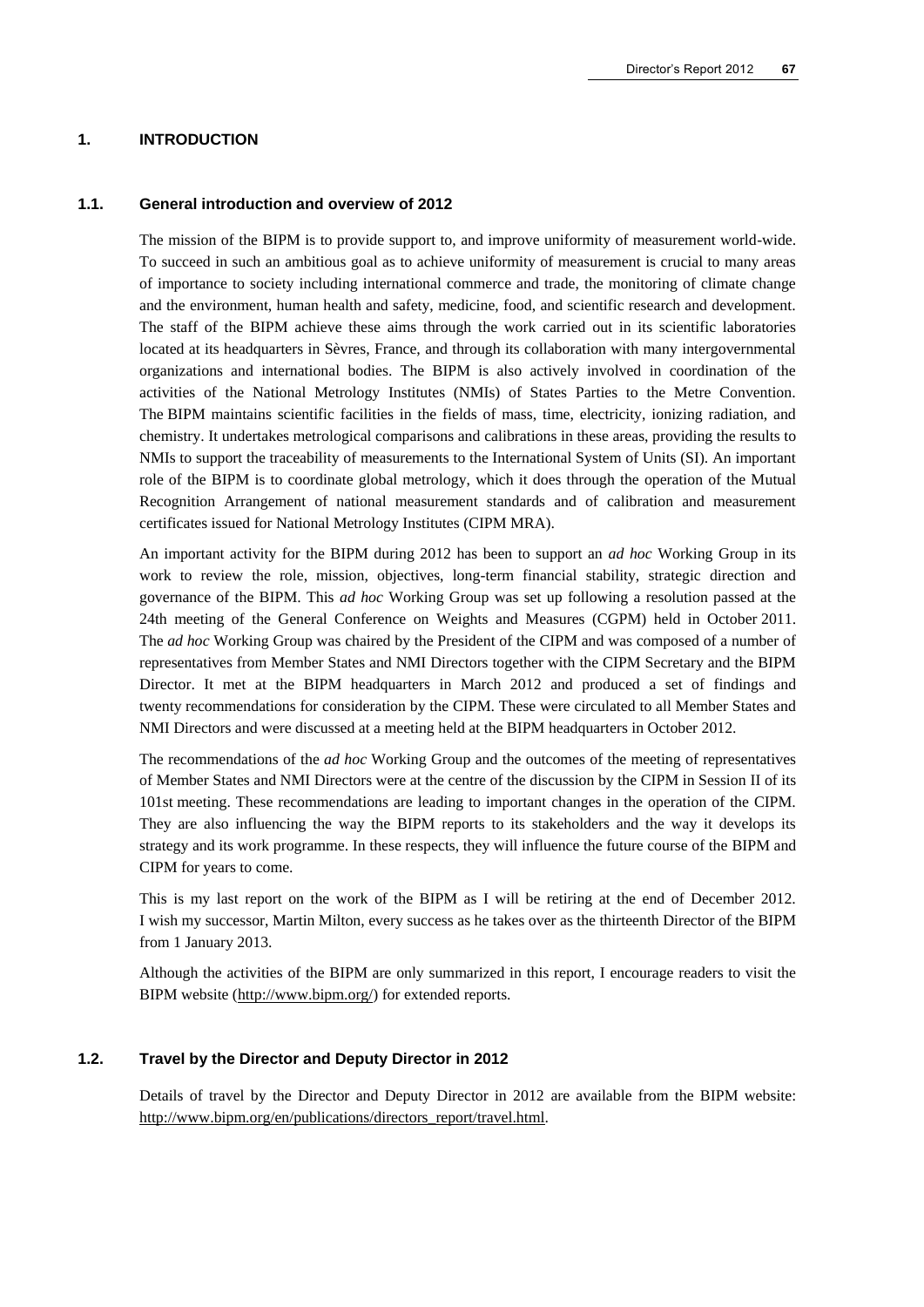## **2. LABORATORY WORK AT THE BIPM**

In order to carry out its mission the BIPM operates laboratories in the fields of mass, time, electricity, ionizing radiation and chemistry. At the core of the BIPM's activities are the provision of traceability to the SI both by direct dissemination, as is carried out in the Mass Department and Time Department, and through the coordination of comparisons of national measurement standards as is carried out in the Electricity, Ionizing Radiation and Chemistry Departments.

Section 2 of this report addresses the work of the BIPM's scientific Departments (Mass, Time, Electricity, Ionizing Radiation and Chemistry) and the watt balance. Extended reports of the work of each department are available at [http://www/bipm.org/en/publications/directors\\_report/.](http://www/bipm.org/en/publications/directors_report/)

## **2.1. Mass**

The BIPM has been the custodian of the international prototype of the kilogram since 1889. To ensure the dissemination of the mass unit, the Mass Department provides calibrated 1 kg Pt-Ir prototypes to Member States and calibrates 1 kg national standards on demand.

The innovations in the programme of work 2009 to 2012 were driven by the probability that the kilogram will soon be redefined in terms of a fundamental constant of physics. The programme of work of the Mass Department will ensure that the kilogram unit continues to be disseminated and that the hierarchy, coherence and traceability of the world's mass metrology system will be preserved after any redefinition.

Within the framework of the expected new definition of the kilogram, the Mass Department has been involved in preparing the draft of the accompanying *mise en pratique*. This draft was submitted for comment to the participants of a workshop on the *mise en pratique* of the new definition of the kilogram held at the BIPM headquarters on 21 to 22 November 2012.

The Mass Department has achieved significant progress in the BIPM watt balance experiment and with the Department's ensemble of reference mass standards. The Department continues to modernize by investing in facilities used for the mass unit dissemination. It continues to be active in international cooperation and coordination activities.

In 2011, the CGPM encouraged the BIPM '*to develop a pool of reference standards to facilitate the dissemination of the unit of mass when redefined*' [\(Resolution](http://www.bipm.org/en/CGPM/db/24/1/) 1). The fully automated storage network for the standards was completed in 2012 and three independent circuits (argon, nitrogen and vacuum) have been tested. The impurity of the gases (provided by ultrapure argon and nitrogen cylinders) which flow through the storage containers is below  $2 \times 10^{-6}$  mol/mol and  $0.06 \times 10^{-6}$  mol/mol for the moisture and oxygen contaminants, respectively. A spectrum of hydrocarbon impurities, obtained automatically from a gas chromatograph coupled to a flame ionization detector, tracks the three main contaminants. The purity of the vacuum network is automatically monitored by using a residual gas analyser. The maximum partial pressure detected is below  $1.0 \times 10^{-4}$  Pa.

The network, composed of 12 containers, is ready to receive its 1 kg reference mass standards. The volume and mass of the four Pt-Ir and four stainless steel mass references have been calibrated and the study of their respective mass stabilities in air is under way. The manufacture and characterization of the four single-crystal spheres made from natural silicon is ongoing, and the spheres should be delivered in 2013. In addition to these mass references, two surface artefacts in Pt-Ir and stainless steel have been characterized. Compared to standards of the same material, the increased surface area of these artefacts makes them more sensitive to contamination. The next step is to follow the evolution in mass of the mass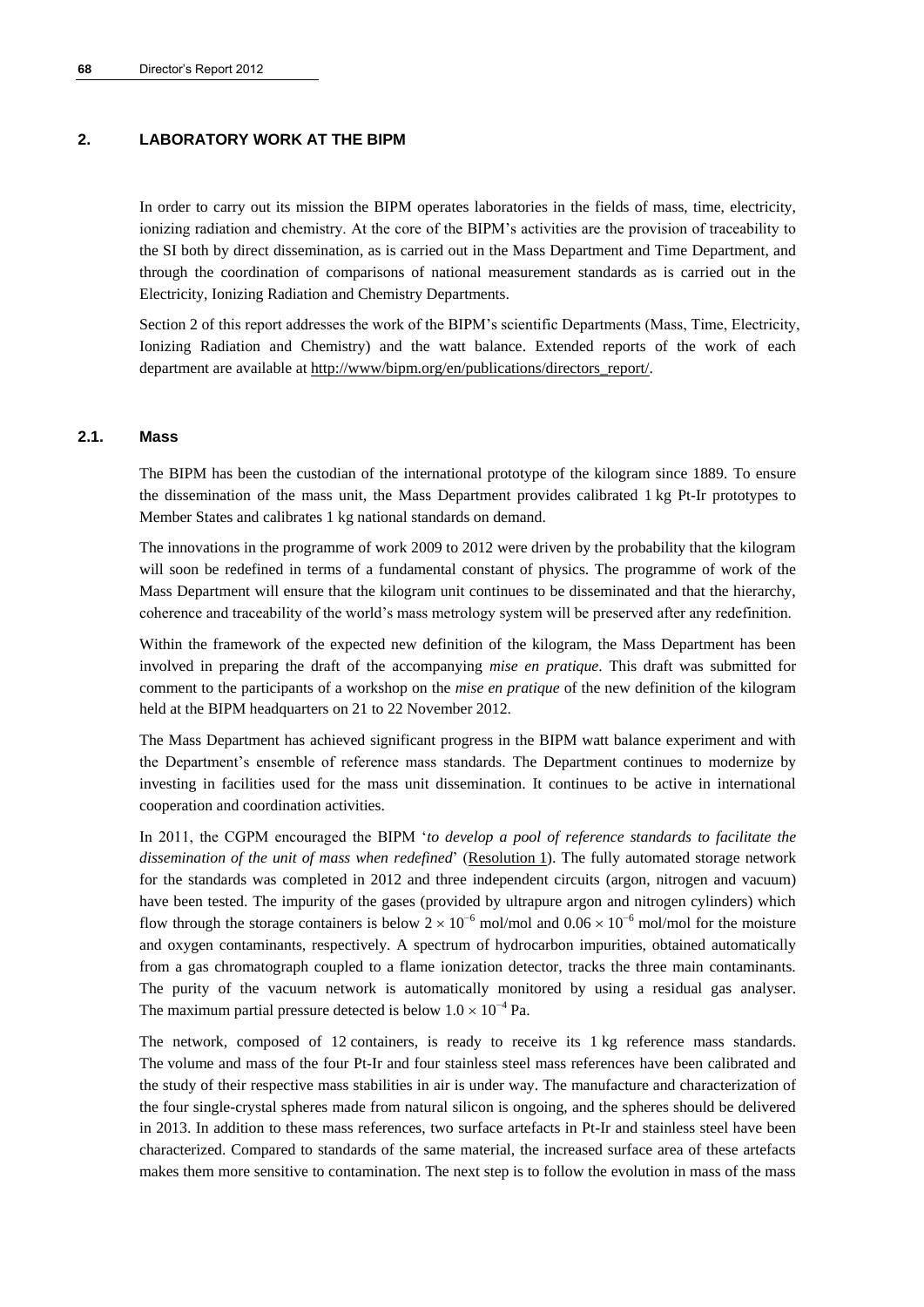references as a function of their material and storage conditions.

The BIPM is developing a watt balance to assure a primary realization of the new kilogram. The Mass Department devotes 40 % (two full-time equivalents) of its resources to the watt balance project, which represents the major contribution to the experiment from any BIPM department. Significant progress was made with different components of this experiment in 2012 and several important tests were carried out to improve the apparatus and to confirm the feasibility of the BIPM's novel watt balance design. In 2013 the budget and management of the watt balance project will be fully integrated into the Mass Department and the project will no longer be part of a separate departmental structure. Further technical information on the watt balance is given in §2.4 of this report.

The M-one 6V-LL mass comparator from Mettler-Toledo was commissioned in 2012 and it is now fully operational. Auxiliary determinations of the volume, the location of the centre of gravity and the magnetic properties of standards, were made at the request of NMIs. In addition, the Mass Department provided calibration services for pressure and humidity to users in the BIPM scientific departments. Measurement facilities used to support calibration and research programmes have been improved in accordance with the BIPM Quality Management System.

The BIPM is the pilot laboratory for the key comparison [CCM.M-K4](http://kcdb.bipm.org/appendixB/KCDB_ApB_info.asp?cmp_idy=403&cmp_cod=CCM.M-K4&prov=exalead) which involved 16 participants organized into four petals. Each participating NMI has determined the masses of two 1 kg mass standards in stainless steel. The eight travelling standards were sent to the first four participants in September 2011 and were returned to the BIPM by the last four participants by April 2012. Reports from all 16 participants have been received and Draft A is in preparation. The BIPM also participated in the Inter-American Metrology System (SIM) supplementary comparison [SIM.M.M-S9,](http://kcdb.bipm.org/appendixB/KCDB_ApB_info.asp?cmp_idy=1142&cmp_cod=SIM.M.M-S9&prov=exalead) where the measurands are magnetic properties of a selection of mass standards. This comparison is expected to be completed by the end of 2012.

The Mass Department continued to contribute to the International Avogadro Coordination (IAC) project. A new Memorandum of Understanding for '*Cooperation to Determine the Avogadro Constant using an Isotopically Enriched Silicon Crystal*' was signed in January 2012 by representatives of the INRIM (Italy), the NMIA (Australia), the PTB (Germany), the NMIJ (Japan) and the BIPM. In addition, a 'Right of use Agreement' for all samples and residuals of the isotopically enriched <sup>28</sup>Si crystal was signed in February 2012 by representatives of the IRMM, the NMIA, the PTB, the NMIJ, the INRIM and the BIPM.

Within the framework of the Avogadro project, a special study has been conducted to evaluate physical and chemical water vapour sorption effects between air-vacuum cycles, using a 1 kg single-crystal sphere made of natural silicon. The amount of irreversibly adsorbed water on a silicon sphere at room temperature can be deduced from the mass difference of the sphere under vacuum prior to and subsequent to baking it under vacuum at 400 °C for two hours without any further contact with moist air. So far, neither significant nor repeatable results have been obtained and the study is continuing.

The BIPM continued the trilateral cooperation with the NPL (UK) and the METAS (Switzerland) during 2012 to support the *mise en pratique* of the new definition of the kilogram. Studies comparing the cleaning efficiency of different techniques, the rate of recontamination after cleaning, and the mass stability during and after cycles of weighing in air and in vacuum have been carried out on selected materials, such as single-crystal silicon, Pt-Ir and stainless steel. These studies included sorption effects between air and vacuum. Additionally, a study of different storage conditions is ongoing. In 2013, these studies will continue under the European Metrology Research Programme (EMRP) as part of the Joint Research Project (JRP) designated as SIB-05 (NewKILO): '*Developing a practical means of disseminating the redefined kilogram*', instead of being within the framework of the formal trilateral cooperation. SIB-05 will run from June 2012 to May 2015.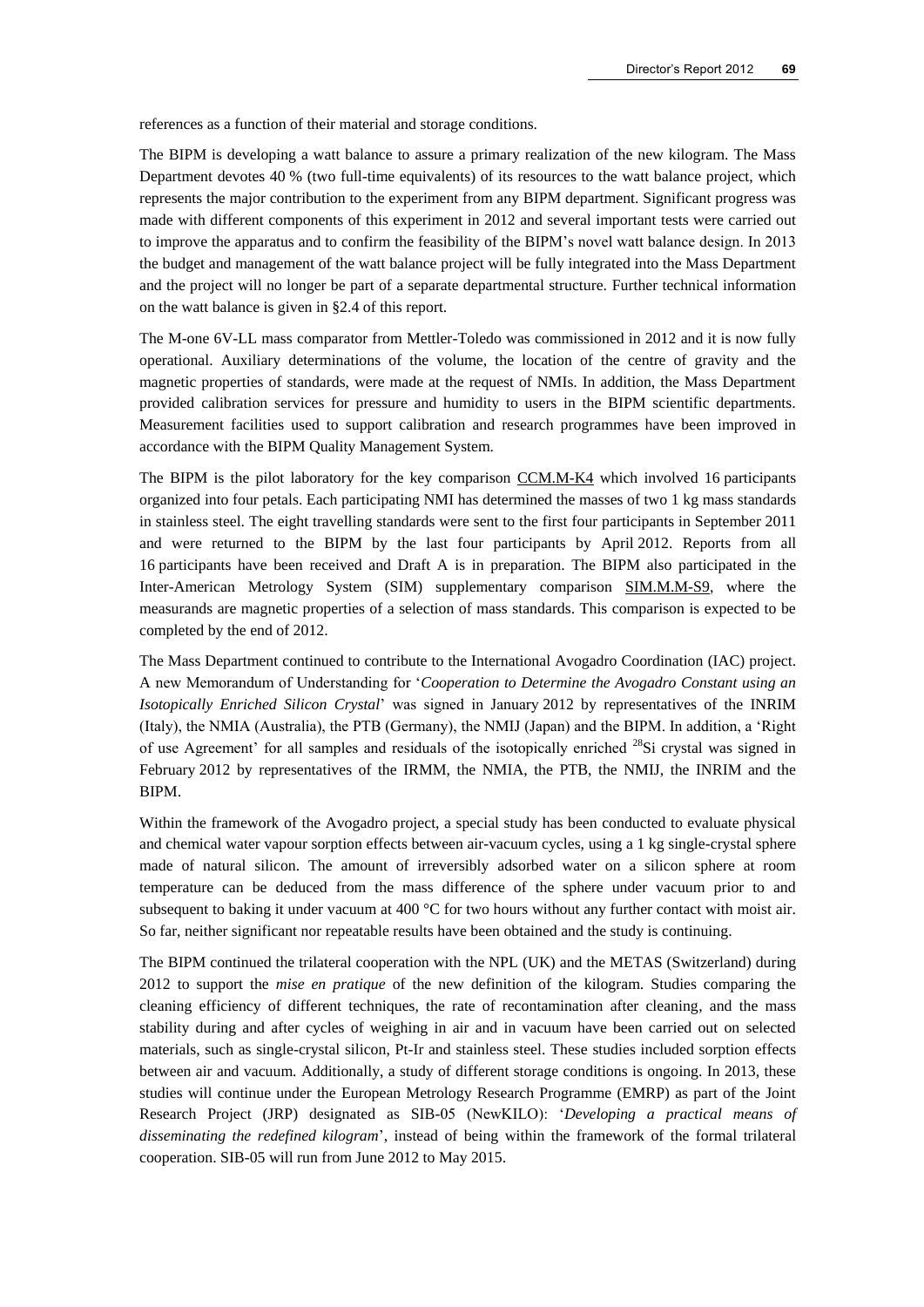In addition to the permanent activities mentioned above, the Mass Department provides scientific and organizational support to both the Consultative Committee for Mass and Related Quantities (CCM) and the Consultative Committee for Thermometry (CCT). More specifically the Department contributes to the work of: the CCM WG on Mass Standards (including Task Groups 1 and 2), the CCM WG on Changes to the SI kilogram and the CCM WG on Strategy; and for the CCT, to the work of the Task Group on the SI, the WG on Strategy and WG 4 (Thermodynamic temperature determinations).

#### **2.2. Time**

The end of 2012 marked 25 years of uninterrupted publication of BIPM *[Circular T](ftp://62.161.69.5/pub/tai/publication/cirt/)*, a publication produced by the Time Department that gives traceability to the SI second via Coordinated Universal Time (UTC) to its local realizations in national laboratories. It represents the only key comparison on time [CCTF-K001.UTC.](http://kcdb.bipm.org/appendixB/KCDB_ApB_info.asp?cmp_idy=617&cmp_cod=CCTF-K001.UTC&prov=exalead) It is the most frequent key comparison, with one evaluation of the key comparison reference value UTC and the degrees of equivalence [*UTC* - *UTC*(*k*)] every five days for 72 participants, that together contribute data from some 400 atomic clocks. The BIPM received full responsibility for the calculation and publication of results from the Consultative Committee for Time and Frequency (CCTF). Some 13 primary frequency standards contribute to International Atomic Time (TAI), with an average of three to four caesium fountains reporting measurements each month. The frequency stability of TAI is estimated to be 3 parts in  $10^{16}$  for averaging times of one month, and its frequency accuracy is in the low 10−16. Observations of Global Positioning System (GPS) and Global Navigation Satellite System (GLONASS) satellites together with the Two-way Satellite Time and Frequency Transfer (TWSTFT) technique have been regularly used in the calculation of TAI. Since the beginning of 2012 combined links have been progressively introduced in the calculation; at the end of 2012 the combinations GPS/GLONASS and TW/GPS PPP serve to calculate 28 % of the links in TAI. The GPS Precise Positioning Technique (GPS PPP) is in use for TAI clock comparisons in some 20 links, where the statistical uncertainty of time transfer is below the nanosecond; the type B uncertainty of a calibrated TW link is typically 1 ns. The combination of these two techniques results in a 1 ns level combined uncertainty.

The algorithm for the calculation of TAI/UTC is being revised. In August 2011 a quadratic clock frequency prediction model applied to all clocks was introduced in the algorithm. This resulted in a major improvement in the quality of TAI: stopping the drift observed in the free atomic time scale (EAL) that had reached a daily rate of  $-1.3 \times 10^{-17}$ . To conclude the revision, studies have led to a new procedure for fixing clock weights, based on the principle that a good clock is a predictable clock rather than a stable clock. These changes have led to a 35 % improvement in the stability of TAI.

During 2012 the LNE-SYRTE (France) provided reports of rubidium frequency measurements obtained with a double Cs-Rb fountain. The Time Department designed the procedure for comparing these measurements to the frequency of TAI, and started publishing the results in *Circular T* after gaining approval for the reports from the relevant CCTF Working Group.

A major achievement of the Time Department is the calculation of rapid UTC (UTCr) under the framework of a pilot experiment that began in January 2012. Nearly 60 % of the laboratories regularly contributing to UTC participate in the experiment. This has resulted in the regular publication of the differences [*UTCr* - *UTC*(*k*)] without delay every Wednesday since February 2012. A preliminary report was approved by the CCTF, which recommended the submission of a final report in 2013 prior to declaring UTCr a permanent product of the Time Department.

International coordination is another leading activity in the Time Department, in particular on the recommendation for a new definition of UTC, without leap seconds, conducted in cooperation with the International Telecommunication Union (ITU) and the International Astronomical Union (IAU).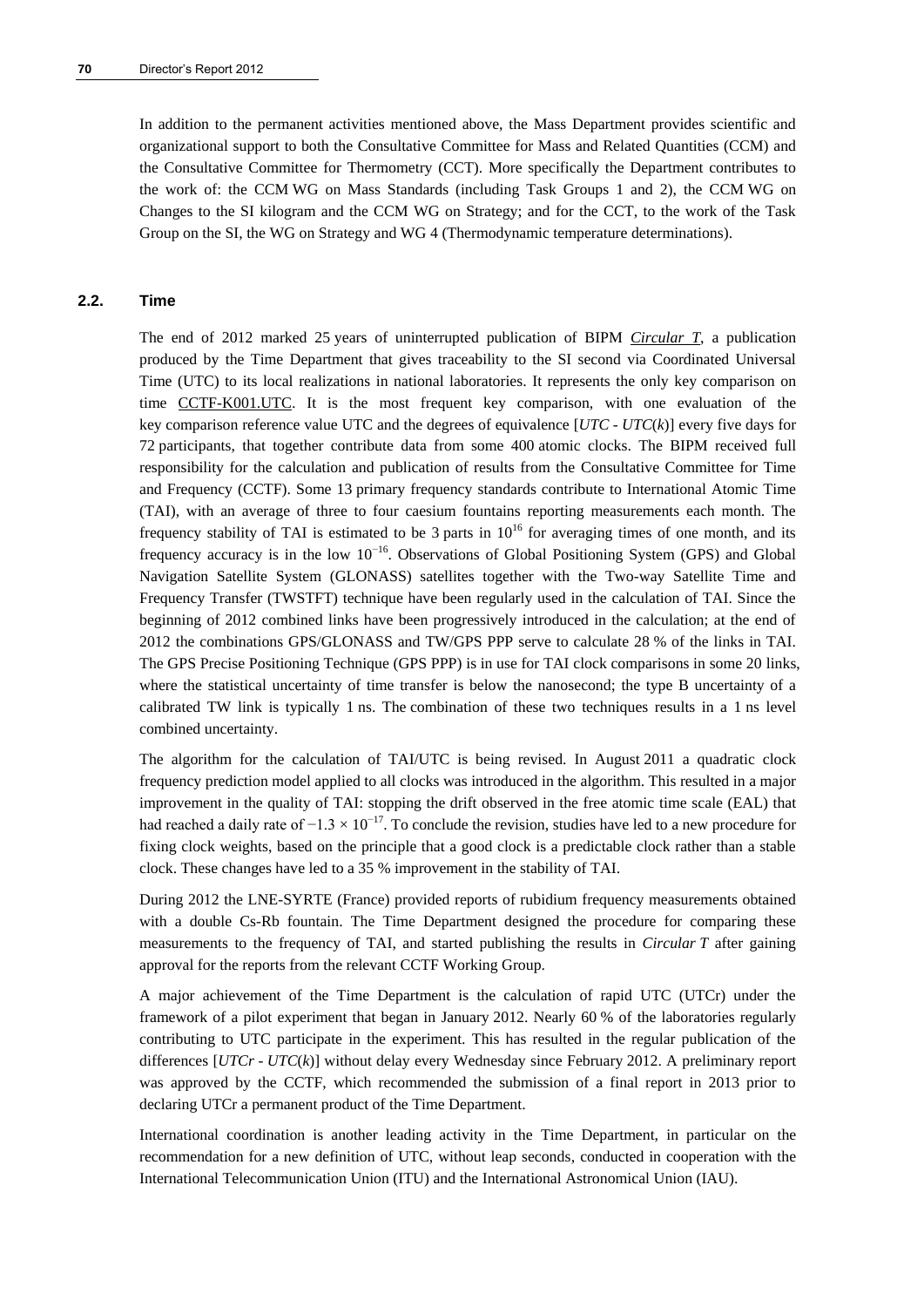An updated list of frequencies, mostly in the optical domain, was recommended for secondary representations of the second in 2012. This will provide the basis for a future discussion on the redefinition of the second. These standards, accurate to a level of parts in  $10^{17}$ , can be compared taking full advantage of their qualities only if time and frequency transfer improve by about two orders of magnitude. The Time Department participates in the studies involved to make this improvement a reality.

## **2.3. Electricity**

The work of the Electricity Department focuses on the comparison programme to validate national primary standards for fundamental electrical quantities (voltage, resistance, capacitance), conducting calibrations for the same quantities for the NMIs of States Parties to the Metre Convention, and support for the BIPM watt balance and the calculable capacitor, the latter of which has been developed in collaboration with the NMIA.

Five comparisons were carried out and the results of four previous comparisons published in 2012. The Electricity Department issued 45 calibration certificates for 13 NMIs. These numbers are somewhat lower than usual due to the absence of one staff member who has been working as a guest researcher at the NIST for one year starting in July 2012, and due to a temporary interruption of the resistance comparison and calibration measurements because of problems with the air conditioning in the laboratory. BIPM comparisons (for NMIs which have their own primary realizations) and calibrations (for those NMIs which do not have their own primary realizations) are based on the same primary standards and are therefore an efficient means to contribute to the world-wide uniformity of measurements in the field of electricity.

The BIPM has been asked by NMIs that are members of the Consultative Committee for Electricity and Magnetism (CCEM) to resume the **[BIPM.EM-K12](http://kcdb.bipm.org/appendixB/KCDB_ApB_info.asp?cmp_idy=60&cmp_cod=BIPM.EM-K12&prov=exalead)** on-site comparison of quantum Hall resistance standards, because this is the only way to verify the intrinsic very high accuracy of these systems. For this purpose, a new transportable 1 Hz resistance bridge had been built in 2011 and three thermally stabilized enclosures for transfer resistors, capable of maintaining a temperature stability of 1 mK, were constructed in 2012. Resistance elements to be installed in the enclosures have been tested but the temporal stability and the temperature coefficient did not fulfil expectations based on the manufacturer's specifications and is under investigation by the manufacturer. The initial on-site quantum Hall resistance comparison is planned for 2013.

During 2011 the BIPM participated in a EURAMET supplementary comparison of capacitance standards traceable to the quantized Hall resistance [\(EURAMET.EM-S31\)](http://kcdb.bipm.org/appendixB/KCDB_ApB_info.asp?cmp_idy=939&cmp_cod=EURAMET.EM-S31&prov=exalead), which was carried out under the framework of an EMRP Joint Research Project on the realization of the new SI ampere. The results of this comparison have shown some unexpected discrepancies. One possible explanation for the discrepancies is related to the frequency dependence of resistors, which is a crucial issue in the traceability chain from the quantized Hall resistance to ac capacitance. The Electricity Department is collaborating with three NMIs to investigate this effect. The results of this work are of great importance for the BIPM's future determination of the von Klitzing constant  $R<sub>K</sub>$ , using the calculable capacitor.

The Electricity Department is developing a Josephson voltage standard for the BIPM watt balance, which will measure the induced voltage while the coil is travelling through the magnetic field. The programmable Josephson voltage standard will be set to a quantized voltage step close to the voltage on the coil, but with opposite polarity. The small voltage difference will be measured with a nanovoltmeter. The system is based on a programmable Josephson voltage array of the SNS-type (superconductor-normal conductor-superconductor) provided by the NIST. This array has 13 segments of junctions, the output voltages of which can be independently selected by individual bias currents. The different combinations of the 13 segment voltages allow any output voltage within the range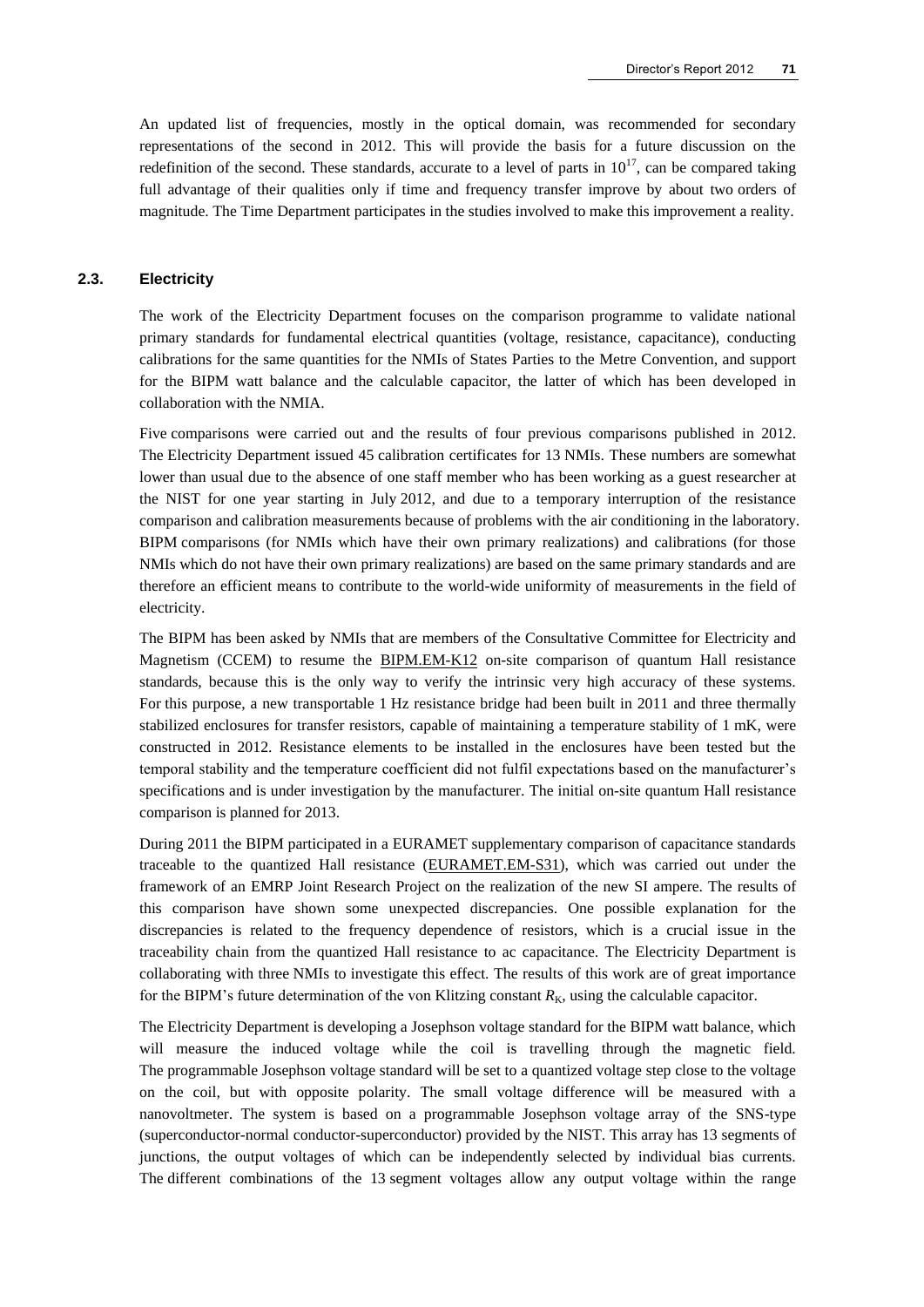occurring on the watt balance coil with a resolution of  $35 \mu V$  to be obtained. The bias current source with 13 independent current channels has been tested and is now operational. The SNS array has been damaged as a consequence of the large number of thermal cycles it had undergone and will be replaced by the NIST (United States of America).

Dr S. Solve has been seconded to the NIST as a guest researcher for a year. The appointment began in July 2012. During this time he will be trained in the use of SNS arrays in the field of synthesis of ac voltages and their applications, in preparation for a future BIPM comparison in this field. The work had initially focused on the characterization of a 20 bit digitizer, used to measure the difference between a synthesized stepwise sinusoidal waveform of a programmable Josephson voltage standard (PJVS) and the sine-wave generated by a calibrator. A detailed study of the effects of leakage resistance to ground of a 10 V programmable Josephson array was carried out and a number of conclusions were made. These were useful in reducing measurement errors caused by this effect. The procedure to test for leakage resistance to ground has been integrated into the NIST PJVS measurement software.

The BIPM and the NMIA have been collaborating on the construction of two calculable capacitors of improved design, which are capable of measuring the von Klitzing constant with an uncertainty in the order of 1 part in 10<sup>8</sup>, a highly relevant result for the *mise en pratique* of the electrical units. The BIPM system is now fully assembled and mechanical problems related to the sensitivity to vibrations of the moveable lower guard electrode have been resolved. The optical cavity is now sufficiently stable to allow the servo to maintain the cavity length to an integer number of interference fringes over several hours. Significant progress has been made in developing an original alignment technique to ensure that the optical length measured with the interferometer is the same as the electrical length that defines the capacitance change. With the optical system aligned, the interferometer servo working, and the capacitor under vacuum, the first measurements were made with the complete system. A capacitance bridge which had been developed at the start of the project, but which was never fully tested, has been successfully used to compare a 1 pF capacitor with the capacitance change of 0.4 pF given by the calculable capacitor. The result obtained for the 1 pF capacitor can be compared with the value obtained from the quantized Hall resistance (based on the von Klitzing constant  $R_K$ ) via a quadrature bridge. The results agreed to better than 2 parts in  $10^8$ , which is a very encouraging first result, but cannot be considered as a valid measurement of  $R_K$  because an uncertainty budget has not yet been established. As a next step, the capacitor will be dismantled and all parts will be carefully cleaned and rigorously aligned. Work will then continue towards a complete  $R_K$  determination in 2013.

#### **2.4. Watt balance**

A highlight for the watt balance project in 2012 was the installation of the new vacuum chamber in the new dedicated watt balance laboratory. This laboratory provides better environmental conditions than the previous location, in particular better temperature control and less vibration. The vacuum chamber has been installed in the laboratory and found to be leak-tight at a level of 0.02 Pa, following the repair of a leak. The watt balance is presently being transferred from its previous location to the vacuum chamber. A series of measurements is planned as soon as possible to compare the behaviour of the apparatus in its new location with the behaviour previously observed. This will be followed by the addition of other functional elements to the experiment, in particular an automatic alignment system, which will allow a reduction in the alignment uncertainty, and a mass exchanger.

The parts for the yoke of the definitive magnetic circuit are being fabricated and are expected to be completed at the end of 2012. The samarium cobalt (SmCo) magnets are already available at the BIPM and the complete system will be assembled during the first half of 2013. The new magnet will then be integrated into the watt balance. Its design should lead to a noise reduction in the measurement of the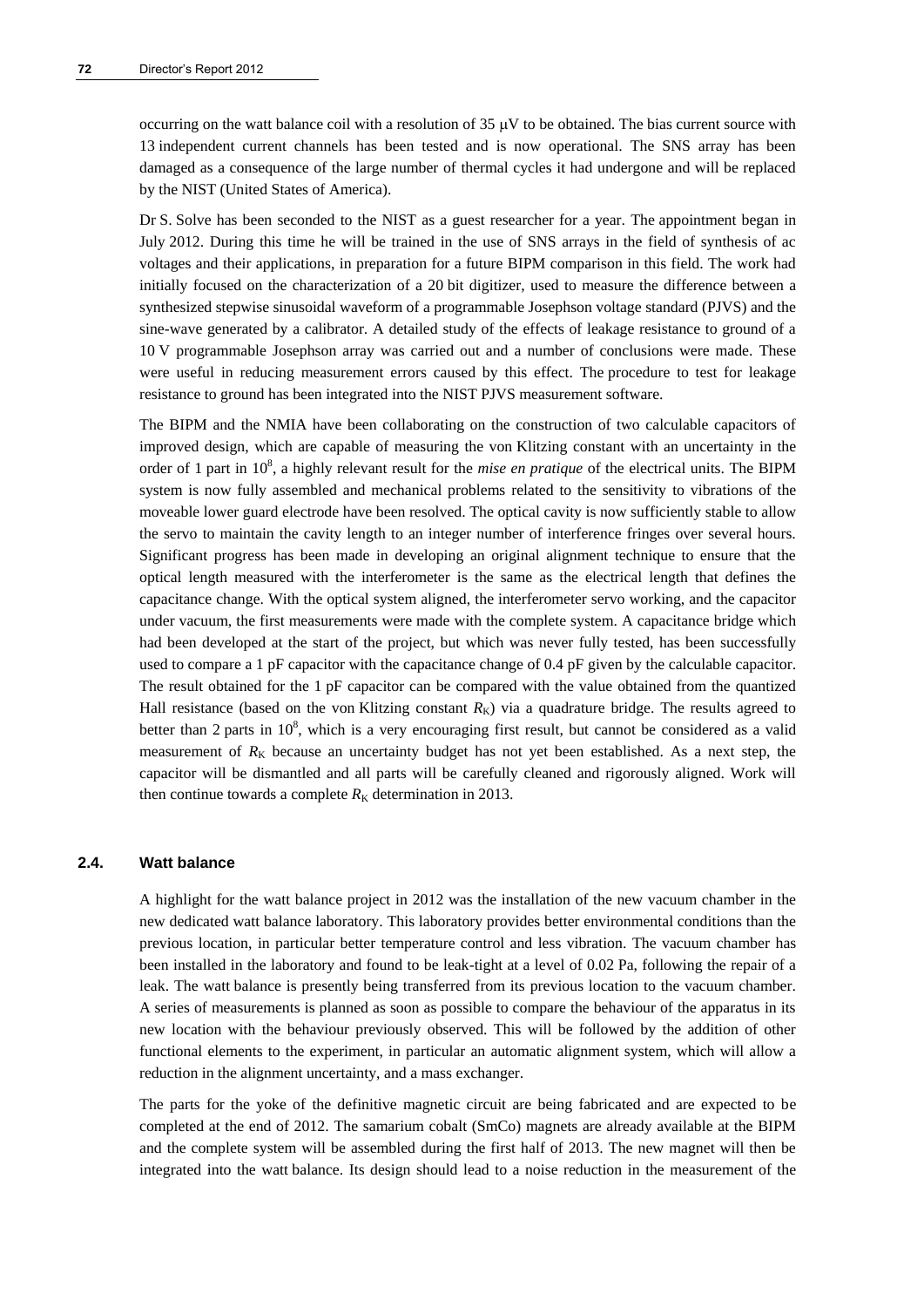induced voltage. A new highly stable and programmable current source has been developed which combines a very low drift of less than  $10^{-9}$ /min with very low noise.

The BIPM watt balance has been designed to carry out an original measurement mode, in which the measurements of the usually separated static and dynamic phases are carried out simultaneously, with the aim to eliminate the effects of temporal instabilities. In addition to this operation mode, the BIPM watt balance can be operated in the conventional two-phase mode. Comparison of the results obtained using both schemes will allow the search for systematic errors. The single-mode operation requires the separation of the induced voltage – needed for the measurement equation – from the resistive voltage. Several techniques have been applied to eliminate the resistive voltage drop. One technique uses a bifilar coil, where the current is sent through only one winding, but the induced voltage can be measured on both windings. The data obtained by this technique can be combined in two fundamentally different ways to obtain the value of the Planck constant, which again allows checking for systematic effects. A series of measurements showed that the relative difference between both measurement schemes is  $2 \times 10^{-7}$  with a relative uncertainty of  $3 \times 10^{-7}$ . Another technique to eliminate the resistive voltage, when using a monofilar coil, combines data obtained at the same vertical position in the air gap, with the coil travelling upwards and downwards. The results of the data-combination technique and the bifilar-coil technique have been compared and limitations of the data-combination technique have been demonstrated. As a consequence, the data-combination technique has been refined by including the effect of temperature changes.

Successive measurements of the Planck constant, obtained before the move to the new laboratory, showed a repeatability at the level of  $1 \times 10^{-6}$ . The repeatability is expected to improve in the new laboratory due to reduced ground vibration and better environmental conditions.

The development of the BIPM watt balance started with the idea of using a superconducting coil in a cryogenic magnet, an elegant way to eliminate the resistive voltage drop. At present the BIPM does not envisage building a cryogenic watt balance, but a feasibility study into this possibility was carried out by a research fellow between September 2009 to August 2011, and which has continued at a relatively low level of activity. A prototype of a superconducting moving coil watt balance has been built, which allows the behaviour of a superconducting coil moving relative to a magnetic field to be studied, as occurs in a real watt balance. Experiments using bifilar coils with normal and superconducting wire led to the conclusion that there is a clear difference in the behaviour of the superconducting coils above and below the transition temperature. The preliminary explanation is that the changing magnetic field leads to changing Meissner currents on the surface of the superconductor, which itself results in a varying magnetic field inducing voltages in adjacent wire turns. It is too early to draw any final conclusions about the feasibility of a superconducting watt balance.

#### **2.5. Ionizing radiation**

The former Director of the Ionizing Radiation Department, Dr P.J. Allisy-Roberts, retired on 31 May 2012 and the new Director, Mr J.M. Los Arcos, took over on 1 July 2012. The *ad interim* Director of the Ionizing Radiation Department was Dr D.T. Burns from 1 to 30 June 2012.

The Ionizing Radiation Department continues to develop standards for dosimetric measurements, specifically cavity ionization chambers for the new Theratron  ${}^{60}Co$  beam and for the transportable calorimeter system. A thin-walled chamber with a waterproof exterior for the medium-energy absorbed-dose project and a primary standard was completed in 2012 for the ININ (Mexico).

A second graphite calorimeter core and jacket were fabricated to serve as both an independent verification and replacement in case of failure for the calorimeter-based [BIPM.RI\(I\)-K6](http://kcdb.bipm.org/appendixB/KCDB_ApB_info.asp?cmp_idy=958&cmp_cod=BIPM.RI%28I%29-K6&prov=exalead) comparisons in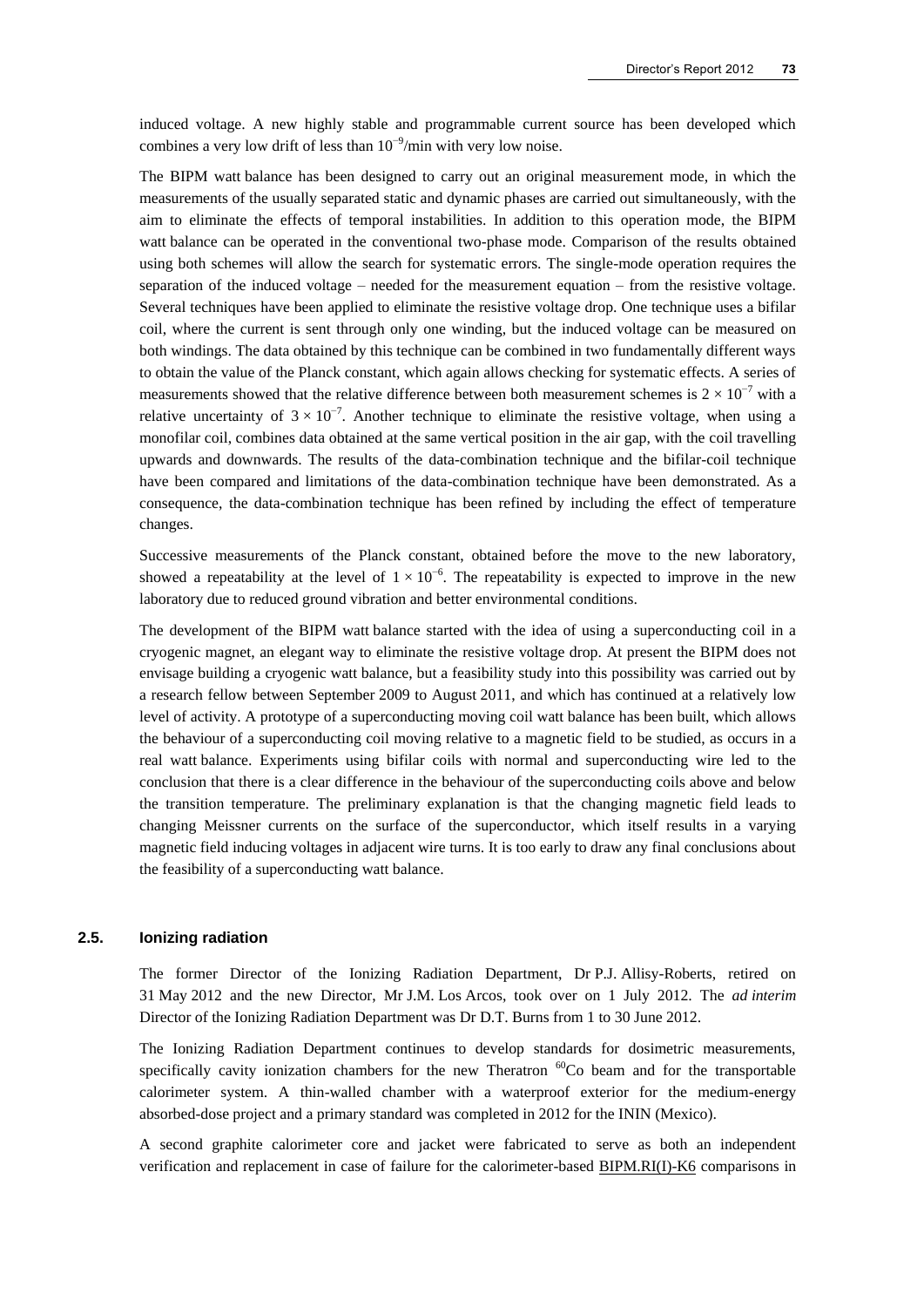accelerator beams, which serve to validate the NMI dose reference used in the calibration and audit services offered to hospitals. The second graphite calorimeter core and jacket agreed with the previous set within the statistical standard uncertainty of 0.17 %. The calorimetric absorbed-dose determination has a statistical standard uncertainty of 0.04 % and is around 0.1 % higher than the reference ionometric determination, well within the combined standard uncertainty.

Following the installation of the new Theratron irradiator in November 2011, the  ${}^{60}$ Co source was finally installed in October 2012 following authorization delays. Characterization of the new reference beam is ongoing.

The project to develop an absorbed-dose standard for medium-energy x-rays has progressed and will continue into the programme of work 2013 to 2015. By Monte Carlo simulation of the x-ray tube arrangement and the BIPM method for measuring the mean air-attenuation coefficient,  $\mu_a$ , it was determined that while the calculated  $\mu$ -values for air and graphite are each lower than the corresponding measured values by 3 %, the calculated and measured ratios  $\mu_{a,c}$  agree within the statistical standard uncertainty of 1 %, except at 100 kV where a difference of 4 % is evident. Although this is a positive result, there is at present no explanation for differences exceeding 5 % between the preliminary air-kerma rates determined using a thin-walled graphite cavity chamber and the reference values determined using the free-air chamber. These differences require further investigation.

Monte Carlo calculations have continued for the absorbed-dose conversion from graphite to water via a comparison with the LNE-LNHB (France), which showed consistent results with other NMIs and demonstrated the robustness of the BIPM dose-conversion procedure. Measurements and calculations of the BIPM <sup>60</sup>Co beam depth-dose distribution in water complemented the corresponding work carried out in 2011 in graphite and allowed a standard uncertainty of less than 0.1 % to be obtained for the ratio of photon attenuation coefficients in graphite and water.

The evaluation of the  $W_a$ -value for air and the  $I_c$ -value for graphite was published in *Metrologia*  $(2012, 49(4), 507-512)$  $(2012, 49(4), 507-512)$  and the conclusion is to change the recommended value for  $I_c$  from 78 eV to 81 eV (with standard uncertainty 2 eV) but to keep the present value for  $W_a$  of 33.97 eV increasing its uncertainty from 0.15 % to 0.32 %. This will have a significant impact on air-kerma determination using free-air chambers. This work will be incorporated into the International Commission on Radiation Units and Measurements (ICRU) Report on Key Data.

An analysis of the *I*-values for water was presented to the ICRU Report Committee including both measurements made over the past 40 years and values derived from theory, with uncertainty estimates sometimes unreliable or non-existent, and the recommended value  $I_w = 78$  eV, with standard uncertainty 2 eV.

Primary measurements and reference chamber calibrations for NMIs have continued in all of the reference x- and gamma-ray beams, with a significant effort in equipment calibration and maintenance as required by the BIPM Quality Management System (QMS). A successful external audit was held in April 2012 and the procedures, technical instructions, forms and laboratory records were subsequently improved in response to the audit.

During 2012, eight comparisons were carried out: two air-kerma comparisons in the  ${}^{60}Co$  and the  ${}^{137}Cs$ beams with the NMIJ (Japan); four air-kerma comparisons in x-ray beams, with the VSL (Netherlands) at low energies and with the VSL, the International Atomic Energy Agency (IAEA) and the VNIIM (Russian Federation) in the mammography beams; and two high-energy absorbed-dose comparisons in the accelerator beams of the LNE-LNHB (France) and the ARPANSA (Australia). These on-site comparisons require a significant logistical effort, both to send the BIPM equipment in advance, and to perform the pre- and post-comparison verifications at the BIPM headquarters to ensure the reliability of measurements.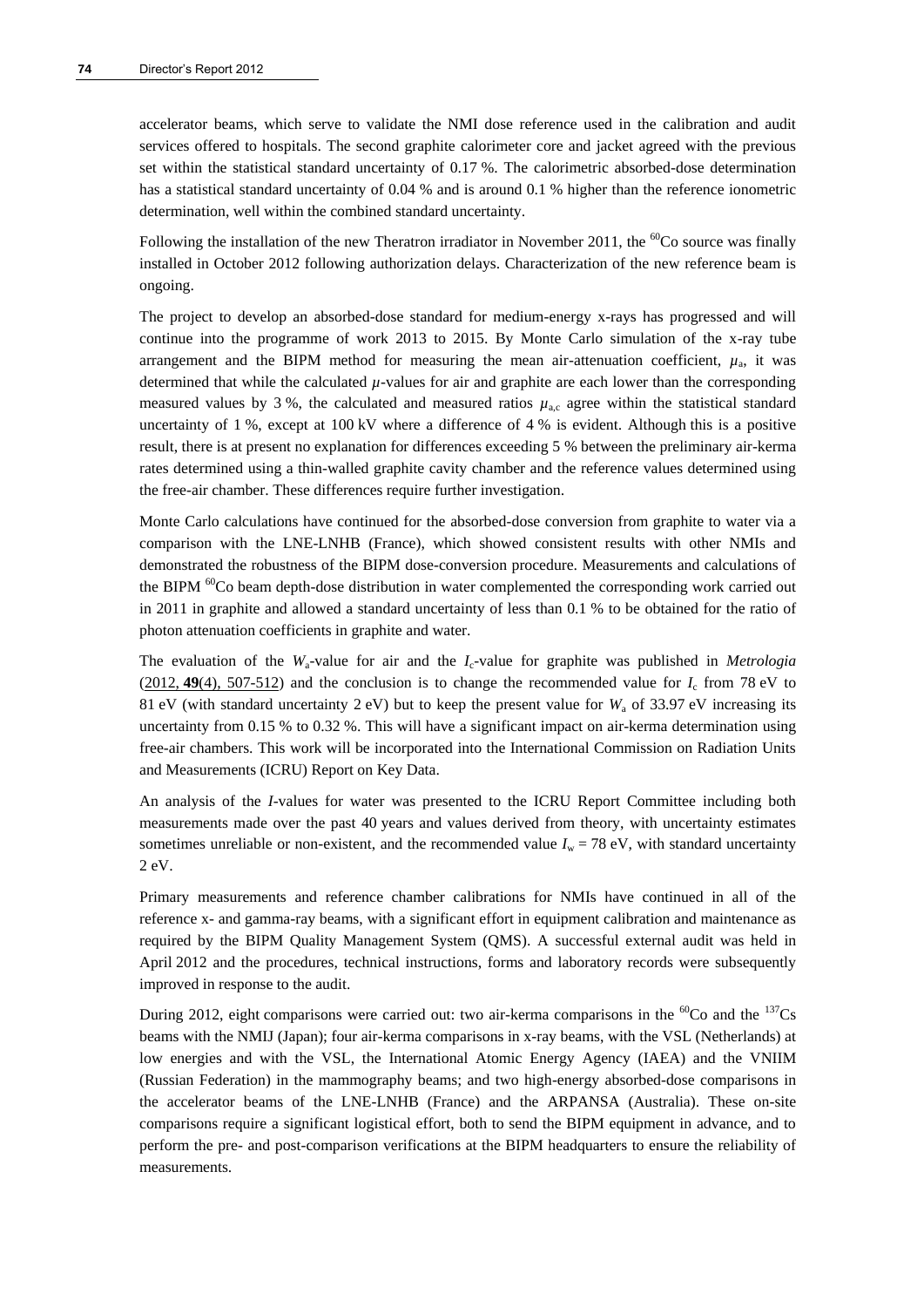In addition, twenty-four characterizations of national standards were carried out: four in low-energy x-rays for the NIS (Egypt), ININ and the CMI (Czech Republic); three in mammography x-rays for the ININ and the CMI; three in medium-energy x-rays for the NIS, ININ and the CMI; eleven in <sup>60</sup>Co for the NIS, the METAS, the CMI, the BIM (Bulgaria) and the KRISS (Republic of Korea); and three in <sup>137</sup>Cs for the NIS, the CMI and the BIM.

The IAEA/World Health Organization (WHO) dosimetry assurance programme continues to be supported by biannual reference irradiations, which in 2012 involved one series of irradiations for radiotherapy level in the  ${}^{60}Co$  beam and one for radiation-protection level in the  ${}^{137}Cs$  beam.

Seven comparison reports were published in the *Metrologia Technical Supplement* in 2012, two reports for the ARPANSA (Australia) and one each for the GUM (Poland), the MKEH (Hungary), the NIST, the NPL and the VNIIM. In addition, the report '*A blind test of the alanine dosimetry secondary standard of the PTB conducted by the BIPM*' has been submitted to *Metrologia*.

In 2012, as part of the radionuclide measurements programme, the International Reference System (SIR) received nine ampoules filled with six different radionuclides from six laboratories, containing <sup>59</sup>Fe (PTB),  $^{60}Co$  (BARC and NRC),  $^{109}Cd$  (LNE-LNHB),  $^{131}I$  (LNE-LNHB and NIST),  $^{133}Ba$  (BEV and LNE-LNHB) and <sup>222</sup>Rn (LNE-LNHB), to generate equivalence values in the ongoing BIPM.RI(II) K1 key comparison. The reporting forms for four previous submissions,  ${}^{60}Co$ ,  ${}^{152}Eu$  and  ${}^{241}Am$  from the CNEA (Argentina) and  $^{64}$ Cu from the ENEA (Italy), were received in 2012 and the corresponding SIR results have been evaluated. Routine measurements of potential impurities in SIR ampoules are made using the Ge(Li) and HPGe spectrometers. No impurity was detected in the  $^{131}I$  and  $^{109}Cd$  solutions submitted to the SIR by the LNE-LNHB and the NIST.

All SIR measurements are covered by the BIPM Quality Management System and a successful external audit, which for the first time included the extension to short-lived radionuclides, was carried out on 21 September 2012 by Prof. Dr F.O. Bochud, the IRA (Switzerland). In response, several procedures are being revised and improved.

The [BIPM.RI\(II\)-K4.Tc-99m](http://kcdb.bipm.org/appendixB/KCDB_ApB_info.asp?cmp_idy=869&cmp_cod=BIPM.RI(II)-K4.Tc-99m&prov=exalead) key comparison of short-lived radionuclides using the SIR Transfer Instrument (SIRTI) is now running at a rate of two comparisons per year: the NIM (China) and the CNEA (Argentina) participated in 2012 and the LNMRI (Brazil), the IFIN-HH (Romania), the VNIIM and the NMISA (South Africa) are the next planned participants. A copy of the SIRTI electronics was updated and a backup copy of the SIRTI detector has been purchased and is being characterized before calibration against the SIR.

The extension of the SIRTI for measuring <sup>18</sup>F is in development. Test measurements are in progress before calibration against the SIR. The NIST has already volunteered to participate together with the ENEA, which will immediately participate in the  $\frac{99 \text{m}}{2}$ C and  $\frac{18}{3}$ F comparisons.

As part of the comparison organized by the CCRI(II) Working Group on the Extension of the SIR (ESWG) to the measurement of pure beta emitters, the BIPM received a further ampoule of  $^{63}$ Ni prepared by the NPL in 2012 to complete those previously sent by seven laboratories: the ENEA, the IRMM (EU), the LNE-LNHB, the NIST, the NMISA, the PTB and the POLATOM RC (Poland). Sets of samples were prepared in three different scintillators and were measured in the Beckman LS spectrometer, using the method based on the universal cross-efficiency curves, and in the Triple-to-Double Coincidence Ratio Technique (TDCR) spectrometer, using the apparent activity method for which the analysis of results continues. The results will be presented at the next ESWG meeting at the BIPM headquarters in May 2013 and at the 19th International Conference on Radionuclide Metrology and its Applications (ICRM 2013) to be held in Antwerp, Belgium, on 17 to 21 June 2013.

The BIPM participated in the [CCRI\(II\)-K2.Tc-99](http://kcdb.bipm.org/appendixB/KCDB_ApB_info.asp?cmp_idy=994&cmp_cod=CCRI(II)-K2.Pu-241&prov=exalead) activity comparison organized and piloted by the NPL in 2012. After several postponements, the participants have agreed a definitive deadline of February 2013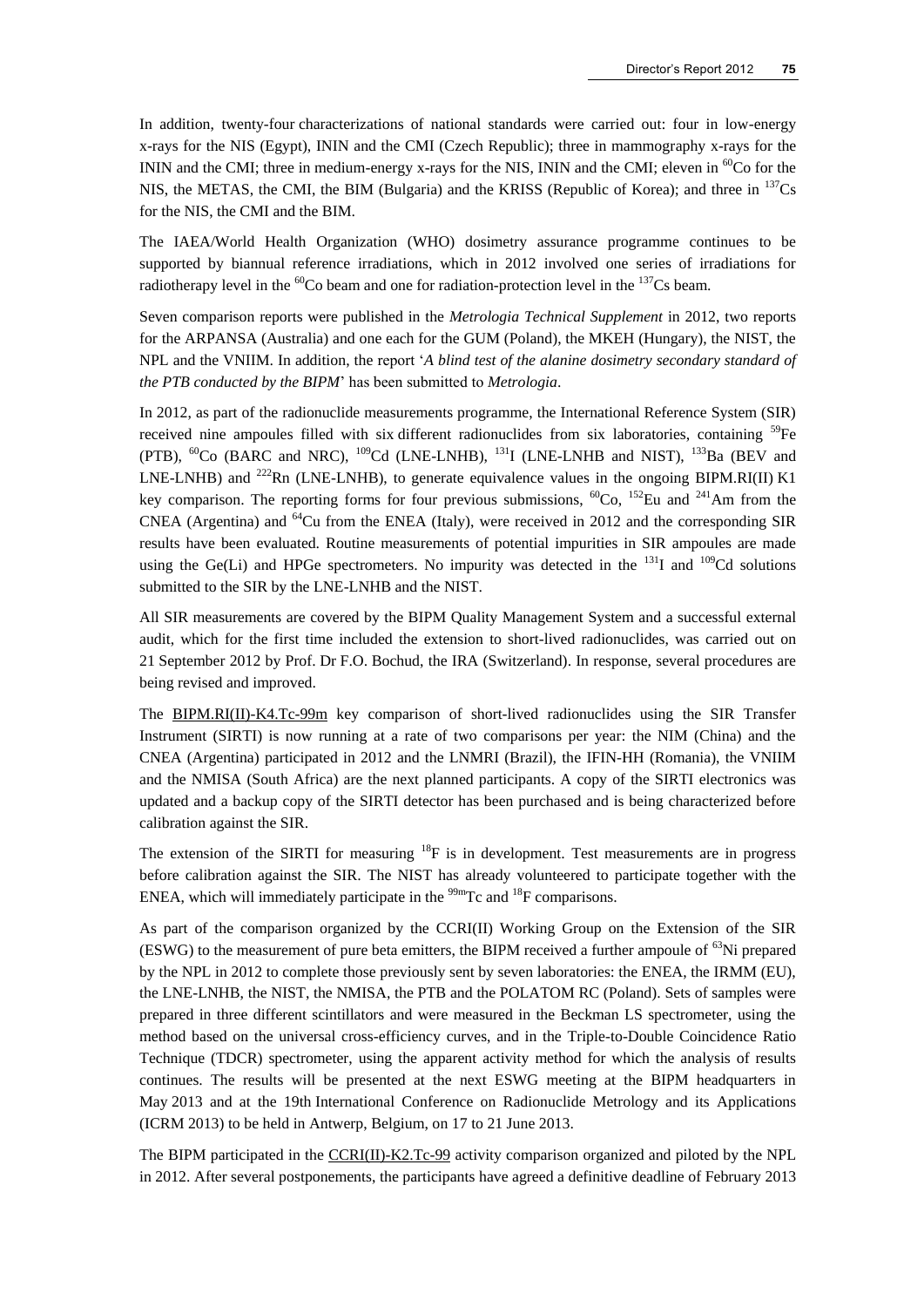for contributions. The BIPM participated in the activity comparison of this long-lived ( $T_{1/2} = 211.5 \times 10^3$  a,  $u = 1.1 \times 10^3$  a) almost pure beta emitter. Only the second order transition to the ground state with an end-point energy of 293.6 keV,  $u = 1.8$  keV was considered in this study, since the emission probabilities of another beta transition and a gamma emission are much lower. Several sets of samples were prepared in three commercial scintillators (Ultima Gold, Hionic Fluor and Bio-Fluor +) and measured with the commercial liquid-scintillation Beckman spectrometer and the TDCR instrument which was developed by the BIPM. The BIPM will take advantage of the postponement of the deadline to evaluate the data obtained with the TDCR spectrometer.

Updated reports of four comparisons were published in the *Metrologia Technical Supplement* series covering  $^{222}$ Rn,  $^{57}$ Co,  $^{241}$ Pu and  $^{99m}$ Tc. The comparison results are now communicated by the participants using the new Excel-based reporting forms developed by the BIPM. The use of these forms and the corresponding KCsoft software, also developed by the BIPM, helped to speed up the publication process. Every result prior to 2008 has been published in the *Metrologia Technical Supplement* except for two which are in preparation. There are three outstanding results from 2008 pending publication, one of which is in circulation. To date, all the Draft A reports have been submitted except for three results that are still awaited from the NMIs concerned.

The Ionizing Radiation Department provides internal calibration services for thermometry at the BIPM. In 2012, 18 standard platinum resistance thermometers (SPRTs) and 9 commercial laboratory thermometers belonging to the Chemistry, Electricity, Mass, Time and Ionizing Radiation Departments were calibrated. An external audit was carried out in May 2012 and the recommendation was made that the BIPM should participate in key comparisons of fixed points or SPRTs. In June 2012, the BIPM was invited by the CCT to take part in th[e CCT-K9](http://kcdb.bipm.org/appendixB/KCDB_ApB_info.asp?cmp_idy=1193&cmp_cod=CCT-K9&prov=exalead) comparison, which is already under way and piloted by the NIST. For this purpose, comparison measurements were carried out at the BIPM during September 2012 and two BIPM SPRTs were hand-carried to the NIST at the end of September for subsequent measurement.

#### **2.6. Chemistry**

 $\overline{a}$ 

The Chemistry Department continues to make significant progress in its three core areas of activity: international comparisons and equivalence of gas standards for air quality and climate change monitoring; the international comparison programme on primary organic calibrators; and by providing support for the Consultative Committee for Amount of Substance: Metrology in Chemistry (CCQM), JCTLM activities and liaison with intergovernmental organizations.

In the area of Gas Metrology, the BIPM coordinates Surface Ozone reference standard comparisons [\(BIPM.QM-K1\)](http://kcdb.bipm.org/appendixB/KCDB_ApB_info.asp?cmp_idy=733&cmp_cod=BIPM.QM-K1&prov=exalead) with seven laboratories participating in comparisons at the BIPM, and one further laboratory receiving a calibration in 2012. Development of a laser-based standard reference photometer (SRP) and ozone absorption cross-section measurements continues, with a publication in the *Journal of Geophysical Research* \* on new relative measurements, and progress in the production and characterization of pure ozone studied with the assistance of a visiting scientist from the GUM (Poland) for six months. Final reports of the [CCQM-K74](http://kcdb.bipm.org/appendixB/KCDB_ApB_info.asp?cmp_idy=968&cmp_cod=CCQM-K74&prov=exalead) and CCQM-P110.B1 comparisons for nitrogen dioxide standards have been published, and a paper describing the operation and validation of the BIPM NO<sub>2</sub> primary facility used for the key comparison reference value was published in *Analytical Chemistry†* . The validation of BIPM facilities for the coordination of [CCQM-K82](http://kcdb.bipm.org/appendixB/KCDB_ApB_info.asp?cmp_idy=1062&cmp_cod=CCQM-K82&prov=exalead) on methane at ambient levels has been completed, and measurements will begin at the BIPM when all gas standards from participating

<sup>\*</sup>M. Petersen, J. Viallon, P. Moussay, and R. I. Wielgosz (2012), Relative measurements of ozone absorption cross-sections at three wavelengths in the Hartley band using a well-defined UV laser beam, *[J. Geophys. Res., 117](http://dx.doi.org/doi:10.1029/2011JD016374)*, D05301, doi:10.1029/2011JD016374 <sup>†</sup>E. Flores, F. Idrees, P. Moussay, J. Viallon, R. Wielgosz. Highly accurate nitrogen dioxide (NO<sub>2</sub>) in nitrogen standards based on permeation. *Anal. Chem*[., 2012, 84 \(23\), 10283–10290,](http://dx.doi.org/10.1021/ac3024153) DOI: 10.1021/ac3024153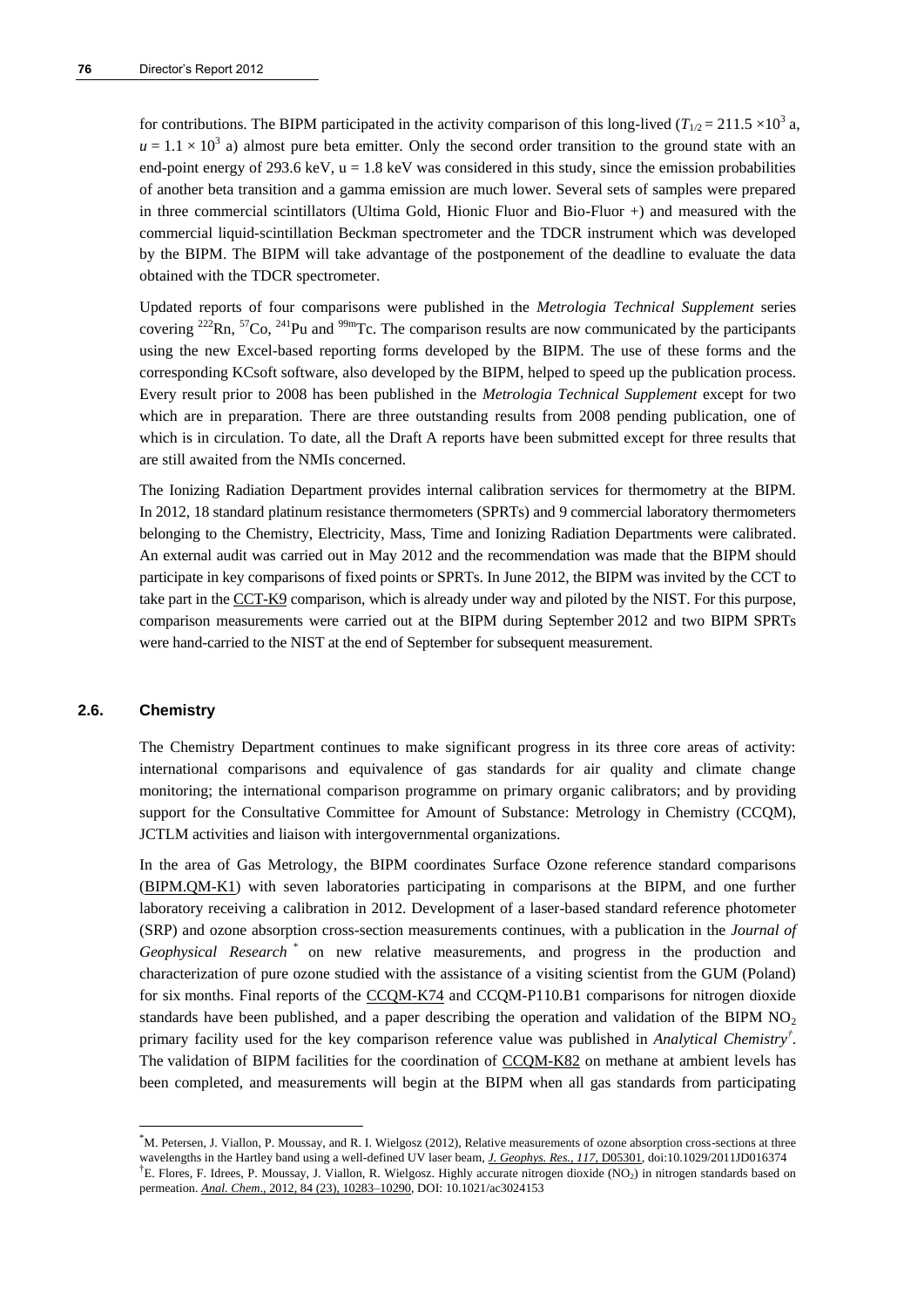NMIs have been delivered. Preparatory work for the coordination of [CCQM-K90](http://kcdb.bipm.org/appendixB/KCDB_ApB_info.asp?cmp_idy=1095&cmp_cod=CCQM-K90&prov=exalead) on formaldehyde (HCHO) in nitrogen standards continued, with stability and purity tests being performed on a new set of cylinders.

The BIPM's organic programme forms an essential and integral part of the CCQM Working Group on Organic Analysis (OAWG) strategy for Core Competency comparisons. The BIPM has an ongoing role as the coordinating laboratory for comparisons (CCQM-K55 series) of NMI capabilities for primary calibrator characterization, which is the basis of all traceability claims for NMI capabilities in organic analysis. Final reports for the [CCQM-K55.a](http://kcdb.bipm.org/appendixB/KCDB_ApB_info.asp?cmp_idy=823&cmp_cod=CCQM-K55.a&prov=exalead) (Estradiol) and [CCQM-K55.b](http://kcdb.bipm.org/appendixB/KCDB_ApB_info.asp?cmp_idy=1071&cmp_cod=CCQM-K55.b&prov=exalead) (Aldrin) comparisons were approved for equivalence and published in the BIPM KCDB. The [CCQM-K55.c](http://kcdb.bipm.org/appendixB/KCDB_ApB_info.asp?cmp_idy=1072&cmp_cod=CCQM-K55.c&prov=exalead) [(L)-Valine] key comparison and the parallel CCQM-P117.c pilot study were coordinated by the BIPM Chemistry Department. Twenty institutes submitted results for the key comparison and ten institutes for the parallel pilot study. The results of the comparisons were submitted to the BIPM in October 2012, and a summary of results was prepared and discussed at the CCQM OAWG meeting held in Hong Kong in November 2012. A paper describing the BIPM implementation of the mass balance method for determining the mass fraction of the main component of a high purity organic material has been drafted and submitted to *Analytical Chemistry*.

The Chemistry Department has made progress in the investigation of pure material characterization methods for organic analytes of higher molecular weight and complexity that are of direct relevance to the CCQM and its key comparison programme. Mass balance methods for the mole fraction purity determination of Angiotensin I, aided by collaboration with the NIST, have been completed. Amino acid analysis methods for purity determination are currently under development and validation, and will also be applied to a second model material (insulin). A two-year visiting scientist secondment from NIM (China) has been agreed and will start in 2013. The secondment will enable the NIM and the BIPM to coordinate a CCQM large organic molecule primary calibrator comparison during 2014 to 2015.

For information about the Joint Committee for Traceability in Laboratory Medicine (JCTLM) see §4.3.2.

## **2.7. Comparisons**

During 2012, there were a total of 34 comparisons coordinated by the BIPM involving 232 NMI participations.

#### 2.7.1. Mass

Mass Department key comparison (CCM-M-K4): Measurements were completed in 2012 and the Draft A report is in preparation.

| Comparison | Description                  | No. of NMI     |
|------------|------------------------------|----------------|
|            |                              | Participations |
| CCM.M-K4   | Comparison of mass standards |                |

#### 2.7.2. Time

The Time Department pilots the key comparison CCTF-K001.UTC, published through the monthly *Circular T*. In 2012, 12 key comparisons (one each month) were carried out with 72 participants.

| Comparison    | Description                                 | No. of NMI<br>Participations |
|---------------|---------------------------------------------|------------------------------|
|               |                                             |                              |
| CCTF-K001.UTC | Calculation of the reference time scale UTC |                              |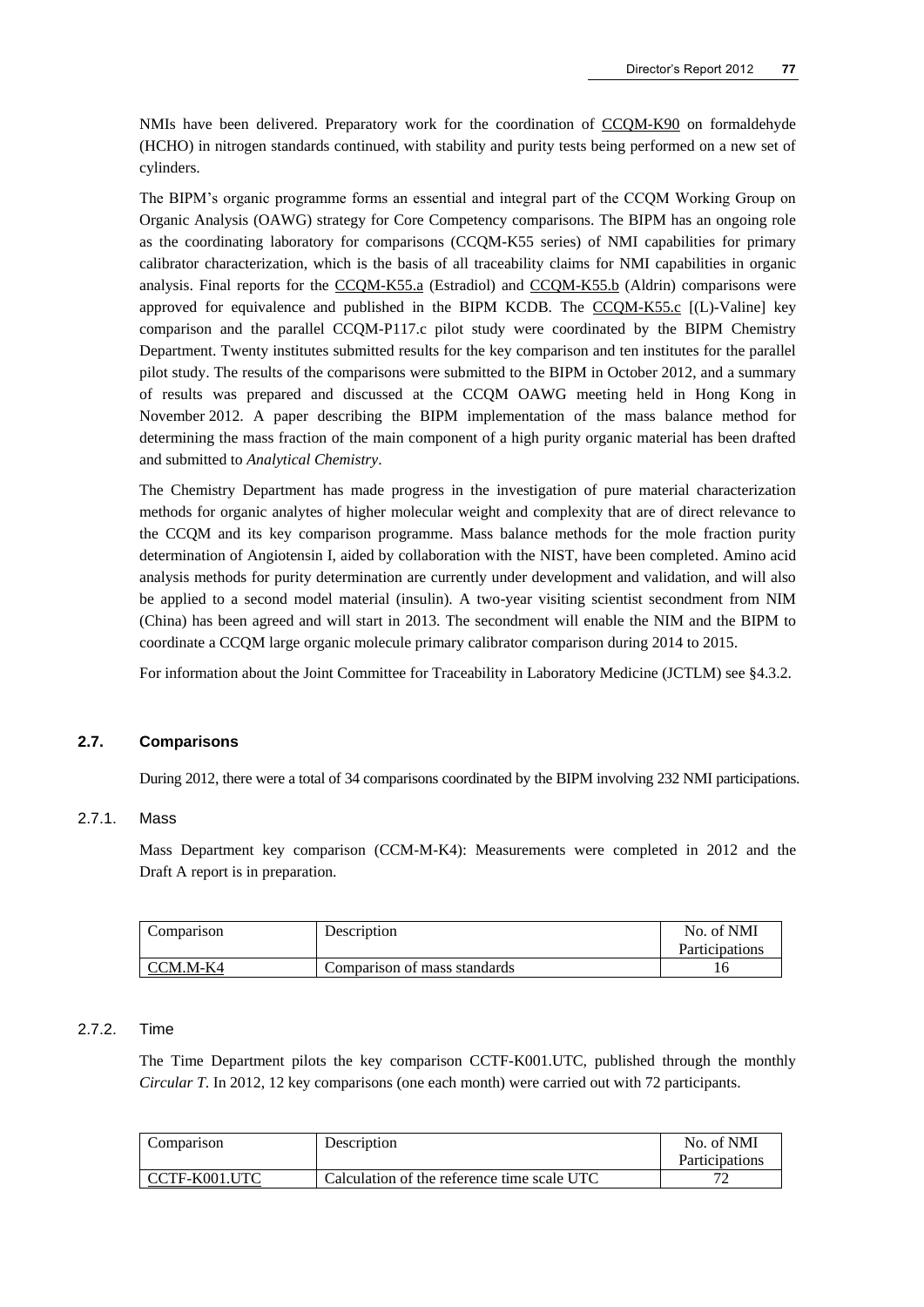## 2.7.3. Electricity

In 2012 the Electricity Department organized four ongoing bilateral comparisons with seven NMI participations. Resistance comparisons, BIPM.EM-K13, with two additional NMIs had to be postponed due to problems with the air conditioning. The on-site comparison of quantum Hall resistance standards, BIPM.EM-K12, has been inactive for several years but, following a request by the CCEM, preparations are under way to resume the comparison in 2013. The Department participates in the EURAMET supplementary comparison EURAMET.EM-S31 (capacitance at 10 pF and 100 pF) and in APMP.EM.BIPM-K11.3 (Zener voltage at 1.018 V and 10 V), to link it with the Zener voltage comparisons of other Regional Metrology Organizations (RMOs).

| Comparison  | Description                                                      | No. of NMI<br>Participations |
|-------------|------------------------------------------------------------------|------------------------------|
|             |                                                                  |                              |
| BIPM.EM-K10 | DC voltage, Josephson standards:                                 |                              |
|             | (a) $1.018$ V; (b) $10$ V                                        |                              |
| BIPM.EM-K11 | DC voltage, Zener diode: (a) 1.018 V; (b) 10 V                   |                              |
| BIPM.EM-K12 | Quantum Hall resistance standards and their scaling              | 0                            |
|             | to other resistance values                                       |                              |
| BIPM.EM-K13 | Comparison of resistance standards: (a) $1$ ; (b) $10 \text{ k}$ |                              |
| BIPM.EM-K14 | Comparison of capacitors: (a) 10 pF; (b) 100 pF                  |                              |
|             | Total                                                            |                              |

## 2.7.4. Ionizing Radiation

In 2012 the Ionizing Radiation Department undertook 16 bilateral comparisons for the ongoing comparisons it conducts. In addition, the Department piloted (with the CIEMAT) the Trial Exercise for Ni-63 within the CCRI(II) Extension of SIR Working Group CCRI(II), and participated in the CCRI(II)-K2.Tc-99 comparison (pilot: NPL).

| Comparison              | Description                                         | No. of NMI        |
|-------------------------|-----------------------------------------------------|-------------------|
|                         |                                                     | Participations    |
| BIPM.RI(I)-K1           | Measurement of air kerma for Co-60 gamma-rays       |                   |
| BIPM.RI(I)-K2           | Measurement of air kerma for low energy x-rays      |                   |
| $BIPM.RI(I)-K5$         | Measurement of air kerma for Cs-137 gamma-rays      |                   |
| BIPM.RI(I)-K6           | Measurement of absorbed dose to water for high-     | 2 (off-site,      |
|                         | energy beams                                        | LNHB,             |
|                         |                                                     | ARPANSA)          |
| BIPM.RI(I)-K7           | Measurement of air kerma for mammography beams      | 3                 |
| BIPM.RI(II)-K1.Fe-59    | Activity of radionuclides                           |                   |
| $BIPM.RI(II)-K1.Co-60$  | Activity of radionuclides                           |                   |
| BIPM.RI(II)-K1.Cd-109   | Activity of radionuclides                           |                   |
| BIPM.RI(II)-K1.I-131    | Activity of radionuclides                           |                   |
| $BIPM.RI(II)-K1.Ba-133$ | Activity of radionuclides                           |                   |
| BIPM.RI(II)-K1.Rn-222   | Activity of radionuclides                           |                   |
| BIPM.RI(II)-K4.Tc-99m   | Activity of radionuclides                           | 2 (off-site, NIM, |
|                         |                                                     | CNEA)             |
| $ESWG(II)$ -Ni-63       | Trial Exercise within the CCRI(II) Extension of SIR | 9                 |
| (extension of SIR)      | Working Group (Pilot: BIPM and CIEMAT)              |                   |
| $CCRI(II)-K2.Tc-99$     | Activity concentration of the same Tc-99 solution   | 10                |
|                         | 2012 - 2013 (Pilot: NPL)                            |                   |
|                         | <b>Total</b>                                        | 25                |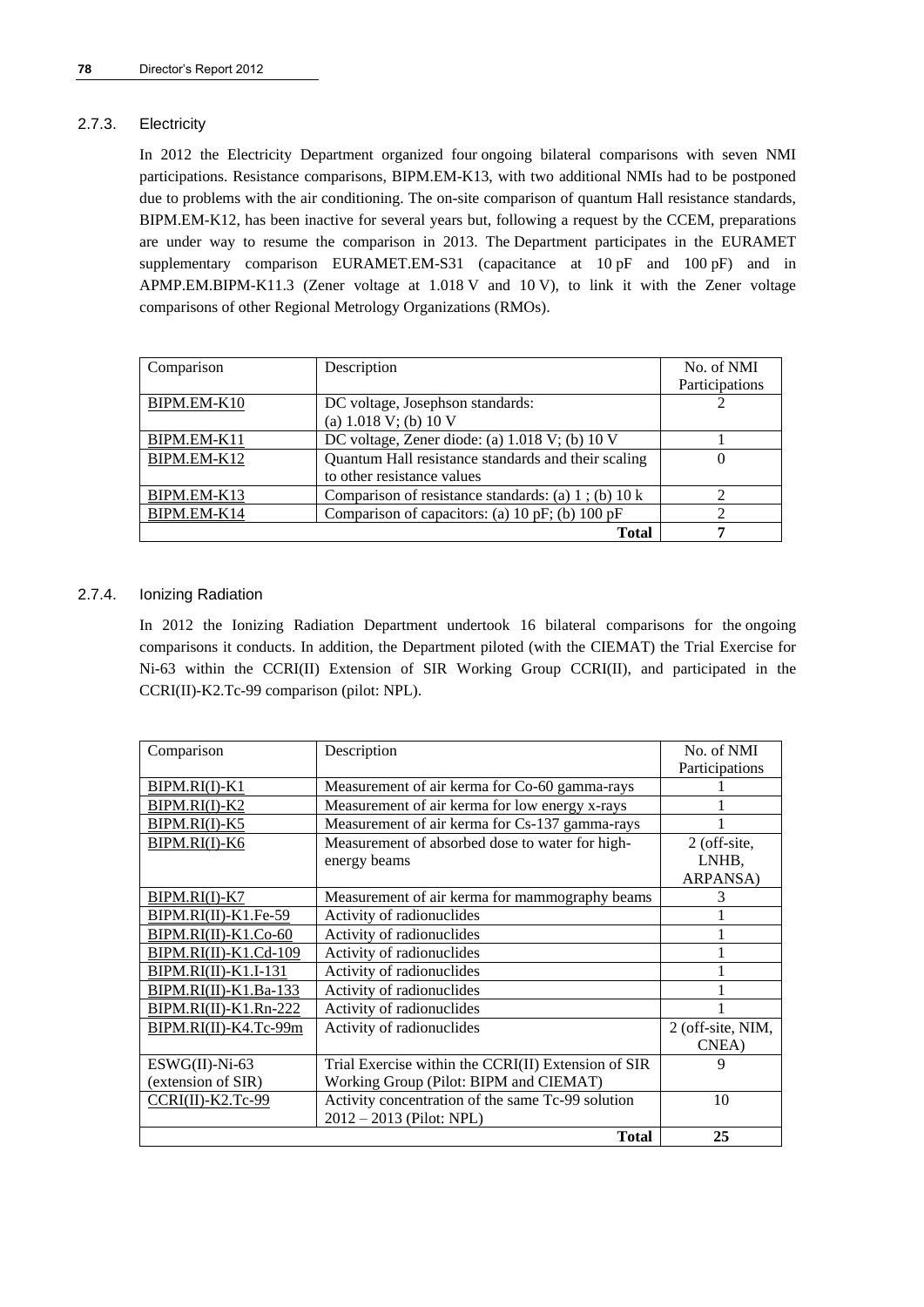## 2.7.5. Chemistry

In 2012 the Chemistry Department worked on five key comparisons and five pilot studies (all coordinated by the BIPM).

The Chemistry Department also undertook preparatory/validation work for three more comparisons which are planned for 2013/2014.

BIPM coordinated comparisons for which measurements have started or are completed:

| Comparison              | Description                                             | Activity in 2012                                | No. of NMI<br>participations |
|-------------------------|---------------------------------------------------------|-------------------------------------------------|------------------------------|
| BIPM.QM-K1              | Ozone ambient level                                     | Measurements completed and<br>reports published |                              |
| CCQM-K55.c              | Purity analysis series:                                 | Measurements completed                          | 19                           |
| CCQM-P117c              | L-Valine                                                |                                                 | 10                           |
| CCQM-K74                | Nitrogen dioxide 10<br>umol/mol                         | Published in the BIPM KCDB                      | 16                           |
| CCQM-P110-<br>B1        | Nitrogen dioxide 10<br>umol/mol: spectroscopic<br>study | Published in Metrologia Technical<br>Supplement | 10                           |
| CCQM-P110-<br><b>B2</b> | Nitrogen dioxide 10<br>umol/mol: spectroscopic<br>study | Final report being finalized                    | 9                            |
| $CCOM-K55.a$            | Purity analysis series:                                 | Published in the BIPM KCDB                      | 11                           |
|                         | $17\beta$ -Estradiol                                    |                                                 |                              |
| CCQM-P117a              | Estradiol: purity                                       | Report completed                                | 8                            |
| CCOM-K55.b              | Purity analysis series:                                 | Published in the BIPM KCDB                      | 18                           |
|                         | Aldrin                                                  |                                                 |                              |
| CCQM-P117b              | Aldrin: purity                                          | Report circulated                               | 4                            |
|                         |                                                         | <b>Total</b>                                    | 112                          |

BIPM coordinated comparisons for which preparatory/validation work has started:

| Comparison | Description              | Activity in 2012                   | No. of NMI     |
|------------|--------------------------|------------------------------------|----------------|
|            |                          |                                    | participations |
| CCQM-K82   | Methane in air (ambient) | Awaiting arrival of standards from | 16             |
|            |                          | NMIs for measurements to begin     |                |
| CCQM-K90   | Formaldehyde in          | Stability studies of transfer      |                |
|            | nitrogen                 | standards                          |                |
| CCQM-K55.d | Purity analysis series:  | Specification of comparison        |                |
|            | Folic Acid               | material                           |                |

## **2.8. Calibrations**

In the period from 1 January 2012 to 31 December 2012, 88 Certificates and 4 Study Notes were issued. A complete list of certificates is provided in Appendix 2.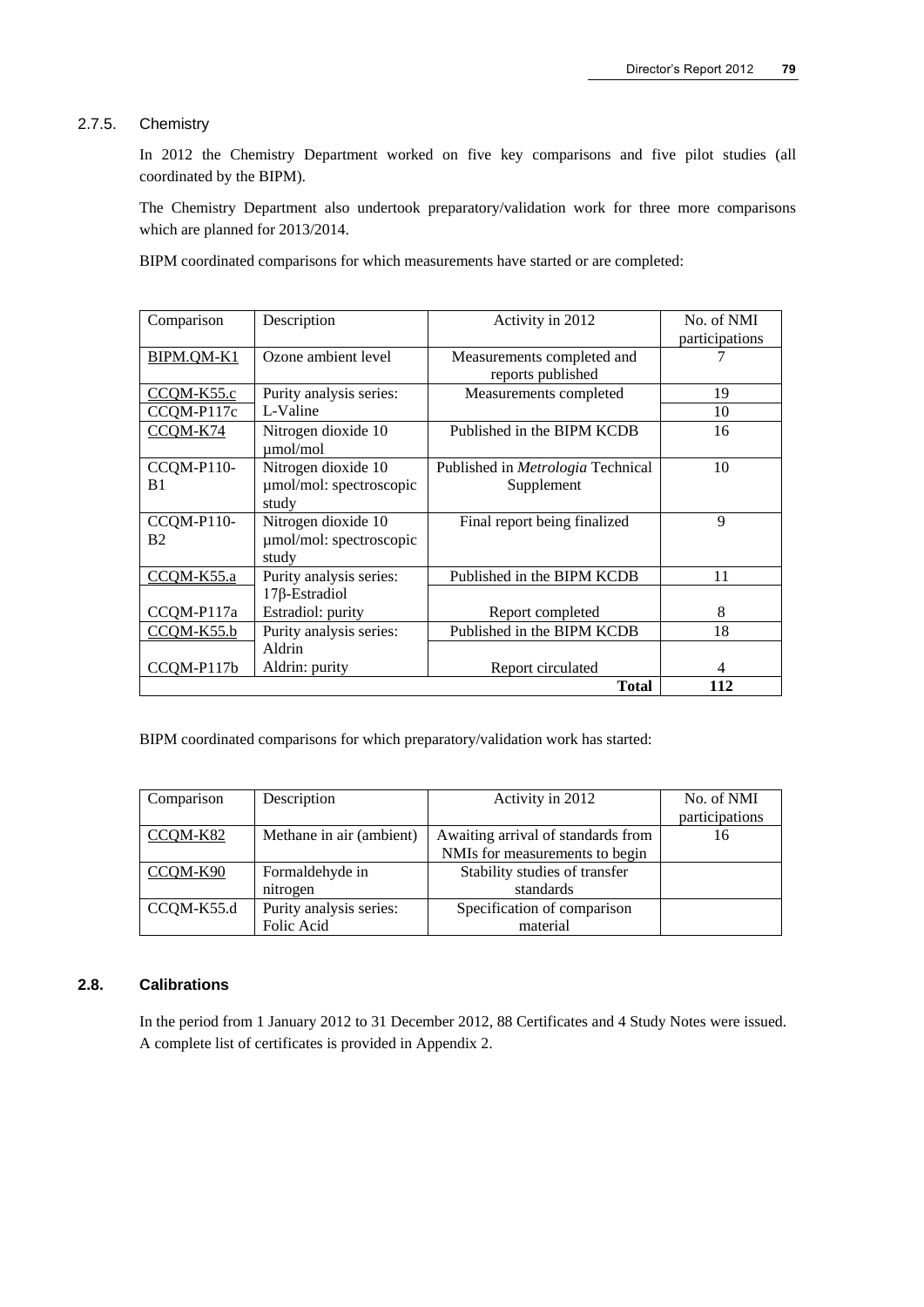## **3. THE CIPM MRA**

#### **3.1. New signatories to the CIPM MRA**

The following institutions signed the CIPM MRA during 2012:

- Botswana Bureau of Standards (BOBS) on 26 July 2012;
- National Standards Calibration Laboratory (NSCL), Syrian Arab Republic on 17 September 2012;
- European Space Agency (ESA) on 8 October 2012;
- Namibian Standards Institution (NSI) on 16 October 2012.

#### **3.2. The BIPM key comparison database (KCDB)**

Biannual reports on KCDB work are available on the BIPM website at [http://www.bipm.org/jsp/en/ViewKCDBReport.jsp.](http://www.bipm.org/jsp/en/ViewKCDBReport.jsp) Readers are encouraged to consult these documents for detailed information concerning publication of key and supplementary comparisons and of approved sets of Calibration and Measurement Capabilities (CMCs).

As of 19 November 2012, the key and supplementary comparisons database contained 819 key comparisons (86 from the BIPM, 405 from the CCs, and 328 from the RMOs) and 328 supplementary comparisons. Of the 819 key comparisons registered:

- 88 corresponded to exercises carried out prior to the entry into force of the CIPM MRA, and which therefore will never have results published in the KCDB; they have been 'Approved for provisional equivalence'.
- 74 of the 84 ongoing BIPM key comparisons had results published in the KCDB.
- a further 394 CC and RMO key comparisons had their final reports approved and were posted on the KCDB website, with corresponding tables of numbers and graphs entered in the database.

On 19 November 2012, 1 920 graphs of equivalence were displayed in the KCDB.

Fifty new key comparisons and 43 new supplementary comparisons were registered in 2012, a much higher registration rate than observed in previous years. This may be due to the organization of regional exercises by NMIs from new Associates of the CGPM.

Updated graphs illustrating participation in key and supplementary comparisons were made available on the statistics page of the KCDB on 20 November 2012.

The results of 168 RMO key comparisons (59 conducted by the Asia Pacific Metrology Programme (APMP), 19 by the Euro-Asian Cooperation of National Metrology Institutions (COOMET), 74 by the EURAMET, and 16 by the SIM) were published in the KCDB, and linkage has been carried out for 50 bilateral key comparisons subsequent to full-scale CC key comparisons; the results are included in the appropriate graphs of equivalence.

April 2012 saw the successful linkage of a family of nine key comparisons: M.M-K1 (1 kg stainless steel standards), that includes 89 degrees of equivalence relative to the CCM.M-K1 key comparison reference value. These results span more than 15 years and a new central CIPM key comparison, [CCM.M-K4,](http://kcdb.bipm.org/appendixB/KCDB_ApB_info.asp?cmp_idy=403&cmp_cod=CCM.M-K4&prov=exalead) has been launched with the BIPM acting as the pilot laboratory, thus restarting the whole exercise. Other examples that gather together seven or eight linked key comparisons can be found in the KCDB.

Final reports for 183 of the 328 supplementary comparisons registered in the KCDB have been posted as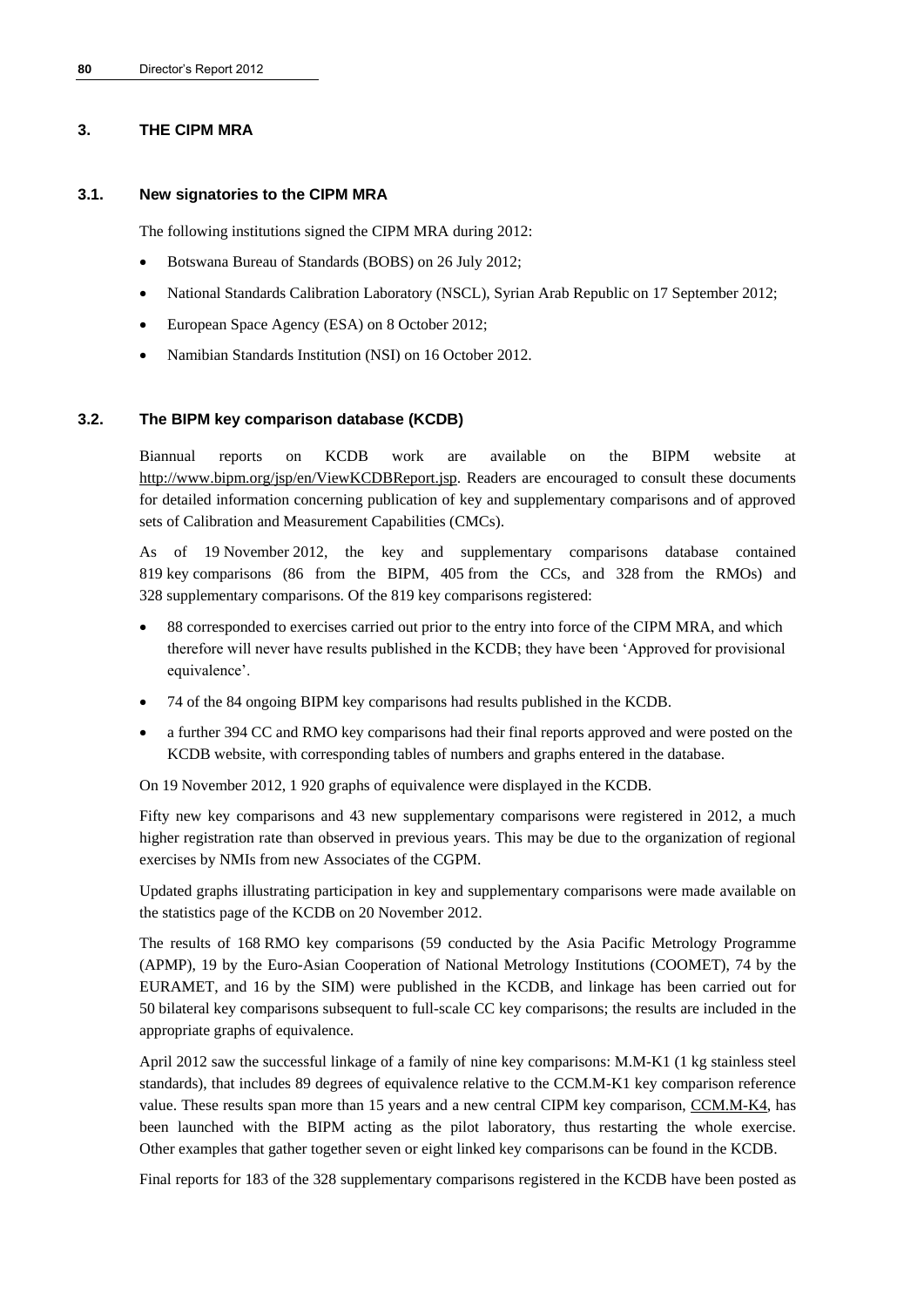of 19 November 2012.

Altogether 65 % of the comparisons registered in the KCDB are complete. The final reports have been posted in the KCDB and are generally published in the *Metrologia Technical Supplement*. This percentage has been stable over several years.

On 19 November 2012, the KCDB included a total of 25 339 CMCs: 16 077 in General Physics, 3 902 in Ionizing Radiation, and 5 360 in Chemistry. Since 1 January 2012, 37 newly approved sets of CMCs have been published, which is equivalent to an additional 1 100 CMCs. A proportion (42 %) of the published CMCs had already been posted in the KCDB at the end of 2004, and on average some 1 900 new and revised CMCs have been approved annually between 2005 and 2011, with a similar number of approvals predicted for 2012.

A first set of CMCs declared by Bosnia and Herzegovina (7 CMCs in the field of Mass Standards) was posted in the KCDB on 8 June 2012, only one year after the Institute of Metrology of Bosnia and Herzegovina (IMBIH) signed the CIPM MRA.

All of the Associates which participate in the CIPM MRA had at least one of their metrology institutes listed as a participant in a key or a supplementary comparison as of 19 November 2012, yet only 15 of the 36 Associates currently have CMCs published in the KCDB; an indication of the effort involved to successfully complete the whole CIPM MRA scheme.

As of 19 November 2012, 251 CMCs had been temporarily removed from the KCDB, a number considered negligible when compared to the total number of CMCs contained in the KCDB. The KCDB office also dealt with numerous corrections, namely editorial changes, deletion of services that are no longer available, and changes in laboratory names and acronyms. In July 2012 the KCDB office divided the Excel CMC files made available on the JCRB CMC website - by category within the areas of Mass, Ionizing Radiation, Length, and Acoustics, Ultrasound and Vibration - for use in the CMC declaration and review process.

Details of the number of CMCs currently published in the KCDB, by country and by metrology area, and the situation concerning greyed-out CMCs, is available from the statistics page of the KCDB. An Excel file which records the history of CMC publications (including greying-out and reinstatement) is available on a restricted-access section of the JCRB CMC website. The dates of greying-out of CMCs are included in this file following a request by the JCRB at its 24th meeting (2010).

The log-on statistics for the period January to December 2011 showed the average number of monthly visits to the KCDB website were 7 800 and the average number of KCDB web pages opened each month were 110 000. The corresponding numbers for the period January to October 2012 were 9 300 and 140 000 respectively. The KCDB website continues to attract key communities: NMIs, regulators, accreditors, commercial and industrial companies.

The series of KCDB Newsletters ceased publication with Issue 16 dated 15 December 2011. News from the KCDB and the JCRB are now published in *BIPM e-News*. (see §8).

#### **3.3. Joint Committee of the Regional Metrology Organizations and the BIPM (JCRB)**

Two meetings of the JCRB were held in 2012:

- The 28th meeting of the JCRB was held at the BIPM headquarters on 3 to 4 April 2012;
- The 29th meeting of the JCRB was held in Gaithersburg, Maryland, USA, on 25 to 26 September 2012.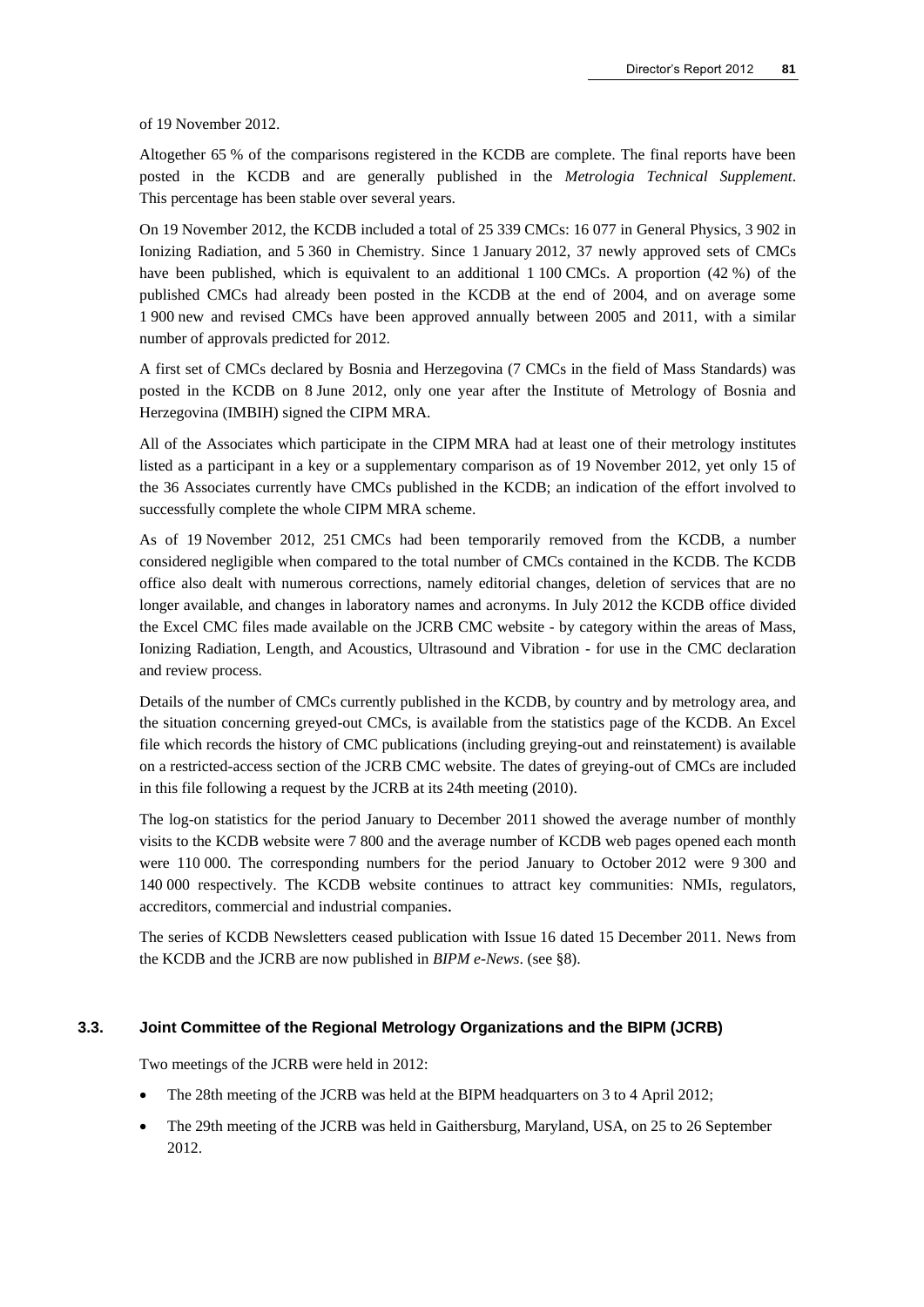The JCRB has confirmed that a one and half day workshop on 'Best Practices in CMC Reviews' will be held at the BIPM headquarters on 18 to 19 March 2013, immediately before the 30th meeting of the JCRB. The workshop will feature presentations by representatives of RMOs and Consultative Committees on the practices they have adopted to increase the effectiveness and efficiency of intra- and inter-RMO CMC reviews followed by a discussion on all aspects of the process. It is expected that the outcome of the workshop will be a series of recommendations for the improvement of the CMC review process.

The JCRB has adopted two resolutions clarifying the requirements for designated institutes participating in the CIPM MRA. JCRB Resolution 28/1 states that laboratories should only be designated under the CIPM MRA when they have responsibility for national measurement standards and the dissemination of the units, as demonstrated by provision of appropriate and relevant services to customers. JCRB Resolution 28/2 requires that the quality management system that is implemented prior to publication of CMCs in the KCDB should meet ISO/IEC 17025 (ISO 34 for CRMs<sup>‡</sup>) requirements for calibration laboratories.

GULFMET, an association of the NMIs of Kuwait, Qatar, Bahrain, United Arab Emirates, Oman, Yemen, and Saudi Arabia, submitted an application to join the JCRB as a new RMO. The application was discussed at the JCRB and it was agreed that while GULFMET did not fully meet the criteria for participation in the JCRB at present, there was the prospect that it may be able to do so in the future given continued engagement with the JCRB and the international metrology community and further accumulation of expertise. A delegation from GULFMET attended the 29th meeting of the JCRB as guests.

# **4. INTERGOVERNMENTAL AND INTERNATIONAL ACTIVITIES AND PROMOTION OF THE METRE CONVENTION**

## **4.1. New States Parties to the Metre Convention (Member States) and new Associates of the CGPM (Associates) in 2012**

At the end of 2012, there were 54 States Parties to the Metre Convention and 37 Associates of the CGPM.

[The Republic of Tunisia](http://www.bipm.org/en/convention/member_states/tn/) acceded to the Metre Convention on 1 February 2012. In addition, four States became Associates of the CGPM in 2012: [The Sultanate of Oman](http://www.bipm.org/jsp/en/ViewCountryDetails.jsp?ISO_CODE=OM) on 8 May 2012; [The Republic of](http://www.bipm.org/jsp/en/ViewCountryDetails.jsp?ISO_CODE=BW)  [Botswana](http://www.bipm.org/jsp/en/ViewCountryDetails.jsp?ISO_CODE=BW) on 30 May 2012; [The Syrian Arab Republic](http://www.bipm.org/jsp/en/ViewCountryDetails.jsp?ISO_CODE=SY) on 31 May 2012; an[d The Republic of Namibia](http://www.bipm.org/jsp/en/ViewCountryDetails.jsp?ISO_CODE=NA) on 10 August 2012.

The Republic of Cameroon and the Democratic People's Republic of Korea were excluded in 2012 after having been in financial arrears for more than six years and failing to enter into a rescheduling agreement with the CIPM (se[e Resolution 6](http://www.bipm.org/en/CGPM/db/24/6/) an[d Resolution 7](http://www.bipm.org/en/CGPM/db/24/7/) of the 24th meeting of the CGPM (2011)).

#### **4.2. Institutional collaboration with external organizations**

The International Liaison and Communication Department of the BIPM has the role of promoting metrology to the scientific community, industry and the public. It undertakes this role in a number of

 $\overline{a}$ ‡ Certified reference materials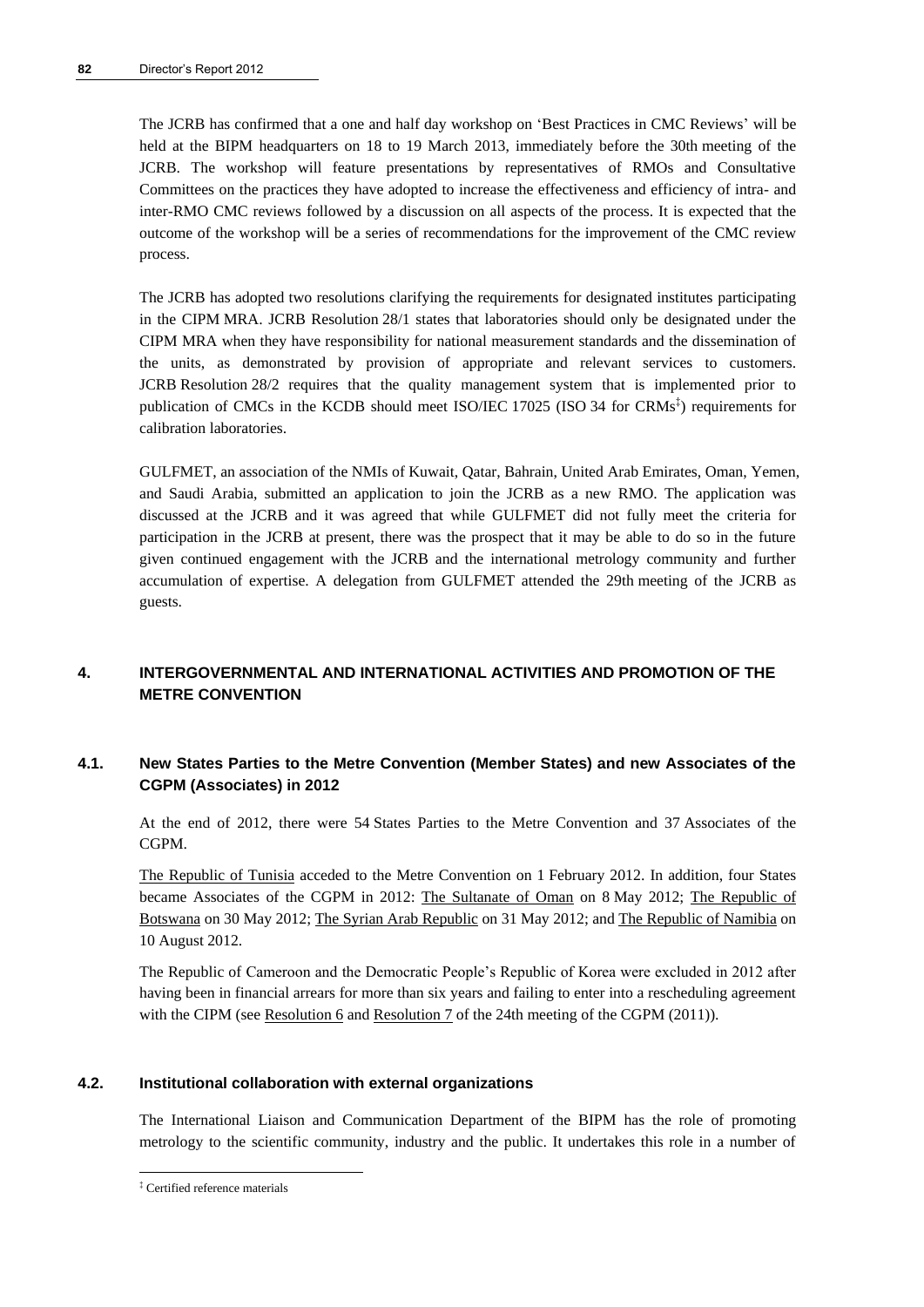ways through liaison activities with other intergovernmental organizations and international bodies and by participation in international forums. The BIPM has an ongoing relationship and significant interaction with more than thirty international organizations and provides or shares information with these bodies relating to the SI and the international comparability of measurements. Collaborations are both institutional and technical and in 2012, a typical year, BIPM staff travelled on around 120 separate occasions, amounting to more than one person year of time, to provide their expertise on this activity. Additionally, the BIPM participated in one off initiatives organized by half a dozen or so intergovernmental organizations and international bodies.

Key liaison activities are with intergovernmental organizations such as the WHO, the IAEA, the WMO, the International Organization of Legal Metrology (OIML) and international bodies such as the International Organization for Standardization (ISO) and the International Laboratory Accreditation Cooperation (ILAC). Interaction varies from high-level discussions to participation in dedicated working groups but the objective remains the same: promoting the importance and appropriate use of metrology and the international infrastructure.

Notable achievements in 2012 were:

- The signing of a new Memorandum of Understanding (MoU) in March 2012 between the CIPM and the ILAC, reaffirming the continued need to strengthen the links between accreditation and metrology and to coordinate their activities related to national and international measurement infrastructure. The BIPM and the ILAC collaborated throughout 2012 on a number of technical matters related to the development of ILAC policy documents.
- The publication of a 'Joint ILAC CIPM Communication regarding the Accreditation of Calibration and Measurement Services of National Metrology Institutes' in March 2012. NMIs are not required to be accredited to participate in the CIPM MRA but, for a variety of reasons, many choose to have their services accredited. The joint communication provides guidance which will help optimize the processes to avoid unnecessary duplication when an NMI is undergoing both the evaluation of CMCs in the CIPM MRA and the accreditation of its measurement services.
- The appointment of Dr Estefanía de Mirandés (BIPM Mass Department) as a member of the Committee on Data for Science and Technology (CODATA) Task Group on Fundamental Constants in April 2012. The purpose of the Task Group is to periodically provide the scientific and technological communities with a self-consistent set of internationally recommended values of the basic constants and conversion factors of physics and chemistry based on all of the relevant data available at a given point in time.
- The election of Dr David Burns (BIPM Ionizing Radiation Department) as a Commissioner of the ICRU. The ICRU mission is to develop and promulgate internationally accepted recommendations on radiation-related quantities and units, terminology, measurement procedures, and reference data for the safe and efficient application of ionizing radiation to medical diagnosis and therapy, radiation science and technology, and radiation protection of individuals and populations.
- World Metrology Day is an annual event staged on 20 May which celebrates the signing of the Metre Convention in 1875. The theme in 2012 was 'Metrology for Safety' - a wide-ranging topic but one which concerns everyone in a multitude of situations. World Metrology Day is jointly delivered by the BIPM and the OIML, involving a dedicated website [http://www.worldmetrologyday.org](http://www.worldmetrologyday.org/) with a poster, press release and message from the Directors of the BIPM and the International Bureau of Legal Metrology (BIML) as well as events organized by NMIs to raise awareness of metrology. The BIPM and BIML also collaborate on a number of institutional and technical matters throughout the year.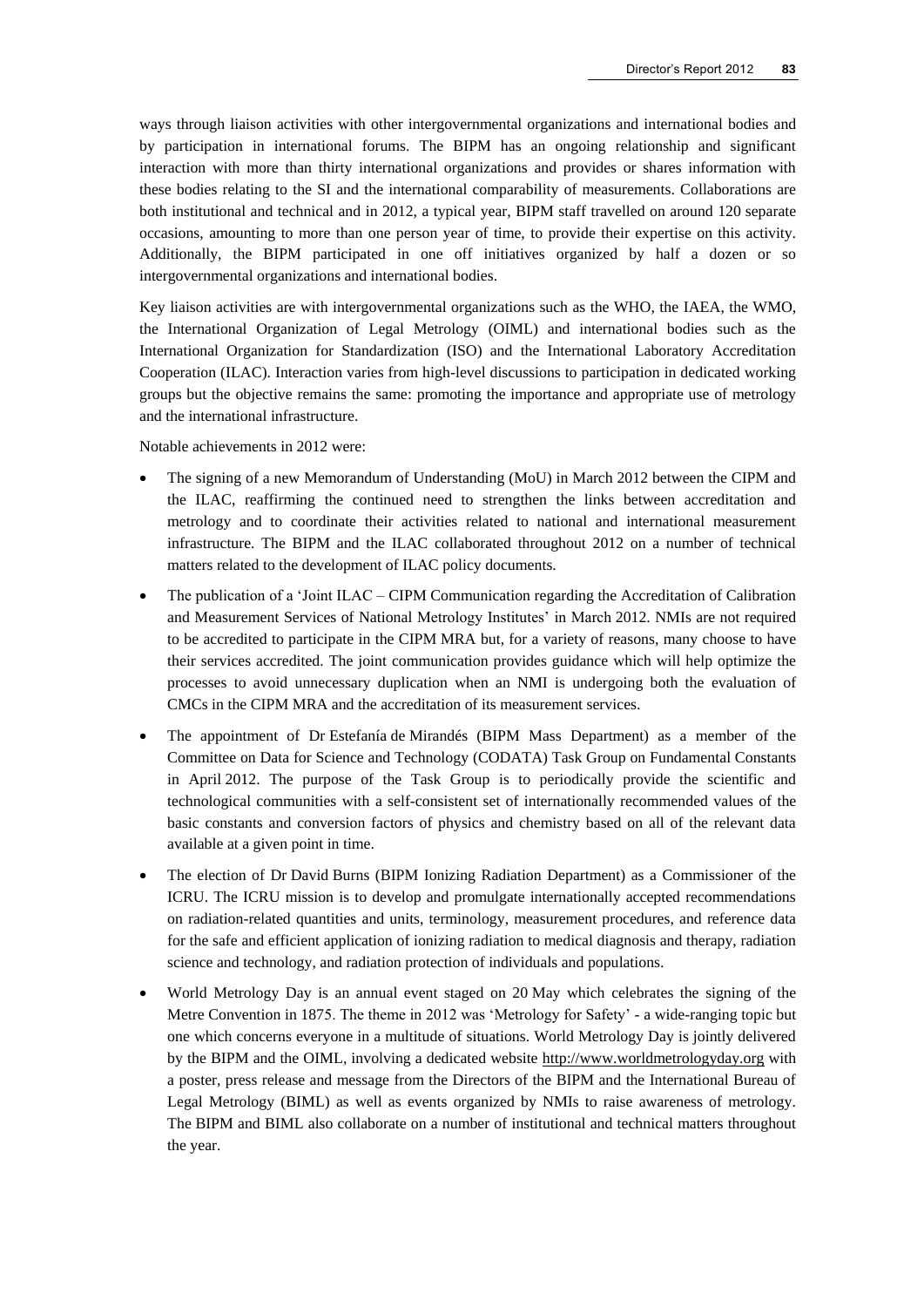- The conclusion of an MoU between the BIPM and the IAEA in June 2012, formalizing more than 50 years of close working relations between the two organizations in the field of radiation measurements. The signing of the MoU marked a step towards new pathways for the future following collaborations that have existed since 1959 between the IAEA and the CIPM Consultative Committee for Ionizing Radiation (CCRI). The BIPM Ionizing Radiation Department has worked closely with the IAEA Dosimetry and Medical Radiation Physics Group in the intervening years to provide reference dosimetry and support for the WHO/IAEA Secondary Standards Dosimetry Laboratory (SSDL) Network programme. More recently the collaborations have involved comparisons of reference materials and similar work is planned for future collaborations.
- The European Space Agency (ESA) became a signatory of the CIPM MRA on 8 October 2012. The ESA operates a time laboratory that seeks to maintain a time scale directly traceable to UTC. Linking ESA's Galileo global satellite navigation system to UTC will potentially allow future GPS receivers to access more than one global satellite navigation system providing greater reliability and accuracy.
- The publication of JCGM 106:2012 'Evaluation of measurement data The role of measurement uncertainty in conformity assessment' in October 2012. It constitutes the fourth of the series of documents accompanying the 'Guide to the Expression of Uncertainty in Measurement' (GUM). JCGM106:2012 was developed by the Working Group on the Expression of Uncertainty in Measurement (JCGM-WG1).
- Ongoing collaboration with the WMO through a joint liaison group (JLG). The long-term aim of the JLG is to bring together the combined expertise of the metrology and meteorological communities to reduce measurement uncertainty for the 50 Essential Climate Variables (ECVs).

## **4.3. Joint Committees**

#### 4.3.1. Joint Committee for Guides in Metrology (JCGM)

The representatives of the eight member organizations of the JCGM met at the BIPM headquarters on 5 December 2012 for its annual plenary session. Reports of its Working Groups (WG1 on the Guide to the Expression of Uncertainty in Measurement (GUM) and WG2 on the International Vocabulary of Metrology (VIM)) were presented.

- The main effort of WG1 is on the revision of the GUM (Document JCGM 100). In this respect, an online survey was conducted, which gave reassuring results. Document JCGM 106:2012, '*Evaluation of measurement data - The role of measurement uncertainty in conformity assessment*' was approved and published in October 2012. A reply to the International Union of Pure and Applied Chemistry (IUPAC) concerning the way in which uncertainties are assigned to the atomic weights of some elements is being discussed and will be sent in the near future.
- WG2 has undertaken four projects in 2012 that are designed to address user concerns expressed about the complexity of the VIM3: 1) An online survey was conducted, providing many useful comments on VIM3; the analysis of the responses were, overall, more supportive than negative, but with a clear support for an 'easier to understand' version of the VIM3; 2) An initial set of Frequently Asked Questions (FAQs) about the VIM3 has been developed (in both English and French) and is available on the BIPM website; 3) A set of articles that provide Rationale for the VIM3 has been compiled; and 4) A proposal for a new WG2 work project to develop an annotated version of the VIM3 has been drafted.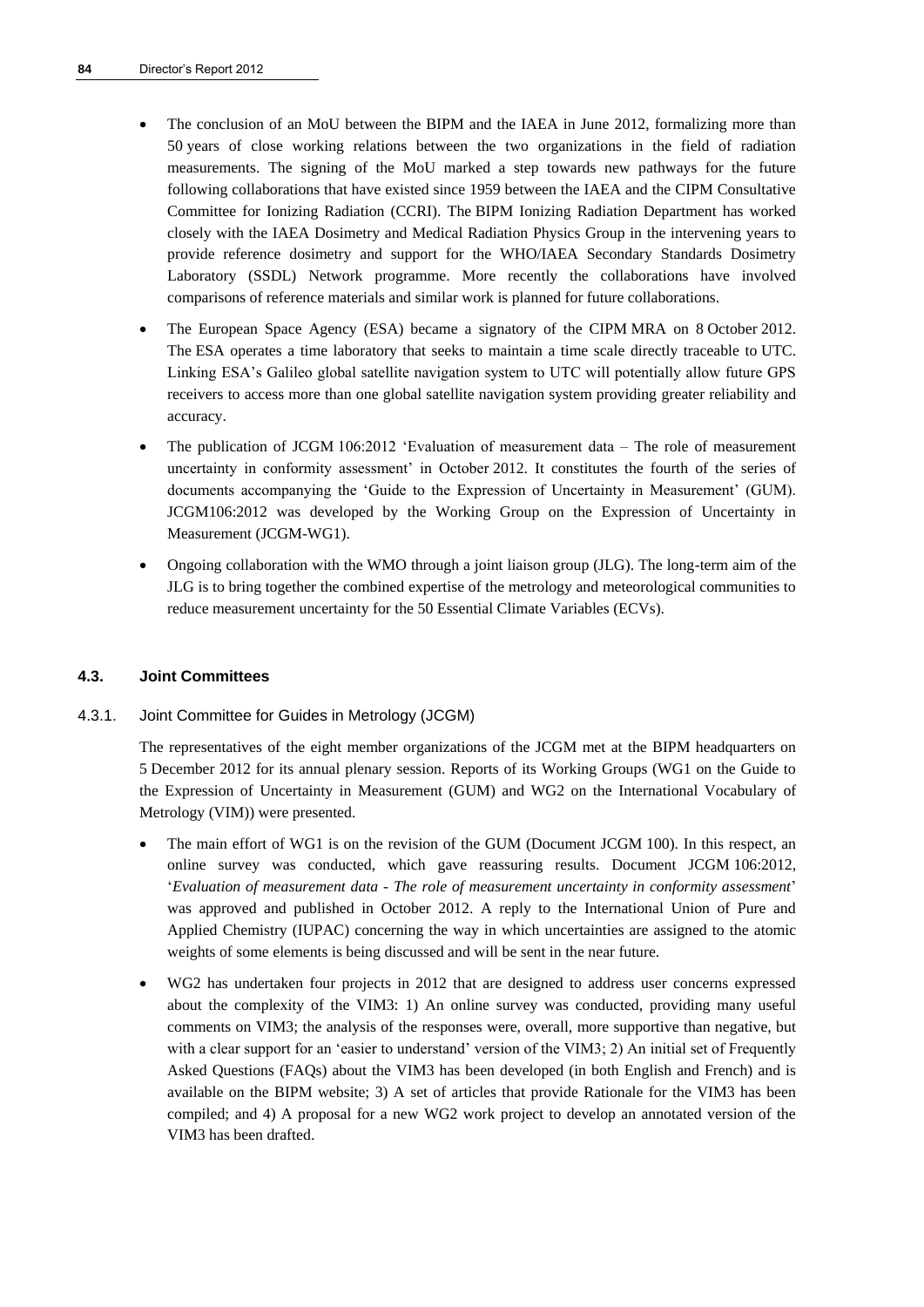At its December 2012 meeting the JCGM formally asked the WG2 to produce a set of annotations to VIM3 for presentation at the next meeting of the JCGM in 2013. Consensus was reached that annotations to VIM3 will be informative and not normative, and therefore will not require full approval.

The JCGM also discussed the need for a general vocabulary on nominal properties. In this regard, it recommends that the IUPAC and the International Federation of Clinical Chemistry and Laboratory Medicine (IFCC) reconsider the title of their document '*Vocabulary for nominal properties and nominal examinations – Basic and general concepts and associated terms*' in order to reflect the specific aspect related to clinical chemistry that this document deals with. It then tasked WG2 to develop a paper that explores the feasibility for it to develop an international vocabulary on nominal properties, and further explores various issues associated with merging or not merging such a vocabulary with a future edition of the VIM.

#### 4.3.2. Joint Committee for Traceability in Laboratory Medicine (JCTLM)

The annual joint meeting of the JCTLM Working Groups 1 and 2, and a*d hoc* Working Group 3 was held in conjunction with the [American Association for Clinical Chemistry](http://www.aacc.org/) (AACC) meetings in Los Angeles, USA, in July 2012. This was followed by a workshop on 'JCTLM reference measurement systems for HbA1c', and a joint JCTLM and *in vitro* diagnostic (IVD) industry workshop on 'Meeting traceability requirements for the IVD industry'. The 11th meeting of the Executive Committee of the JCTLM was held at the BIPM headquarters on 6 to 7 December 2012.

The list of JCTLM review teams in Working Group 1 and 2 was updated to include the review team member appointed for the review of nominations for drugs. The document for the terms of reference for each review team was revised for harmonization by the Quality Review team leader and finalized after review by WG1 review teams. The Executive Committee procedure for the selection and appointment of Working Group review team leaders and members was updated to include the term of membership which is five years renewable.

WG2 procedures have been updated to include a requirement for consistency of the expanded uncertainty ranges in the database in line with those stated in the reference measurement service providers' scope of accreditation.

The JCTLM Database was updated in January 2012 to remove temporary reference measurement services from laboratories undergoing the accreditation process after the accreditation deadline for compliance with ISO 15195 and ISO/IEC 17025 as Calibration laboratory. In March 2012, the WG1 Cycle 8 reference materials, and measurement methods, and WG2 Cycle 7 reference measurement laboratory services approved by the Executive Committee during its 10th annual meeting in December 2011 were published in the database.

As of December 2012 the [JCTLM Database](http://www.bipm.org/jctlm/) contained:

- 262 available certified reference materials covering 11 categories of analytes. Of these reference materials, 33 are in List II, which includes reference materials value-assigned using internationally agreed protocols, and three are in List III, which covers reference materials with nominal properties;
- 157 reference measurement methods or procedures that represent about 80 different analytes in eight categories of analytes;
- 74 reference measurement services, delivered by eight reference laboratories and one NMI in five countries and which cover six categories of analytes.

The WG1 Cycle 9 call for nominations of higher order reference materials and reference measurement methods or procedures, and the WG2 Cycle 7 call for nominations of reference measurement laboratory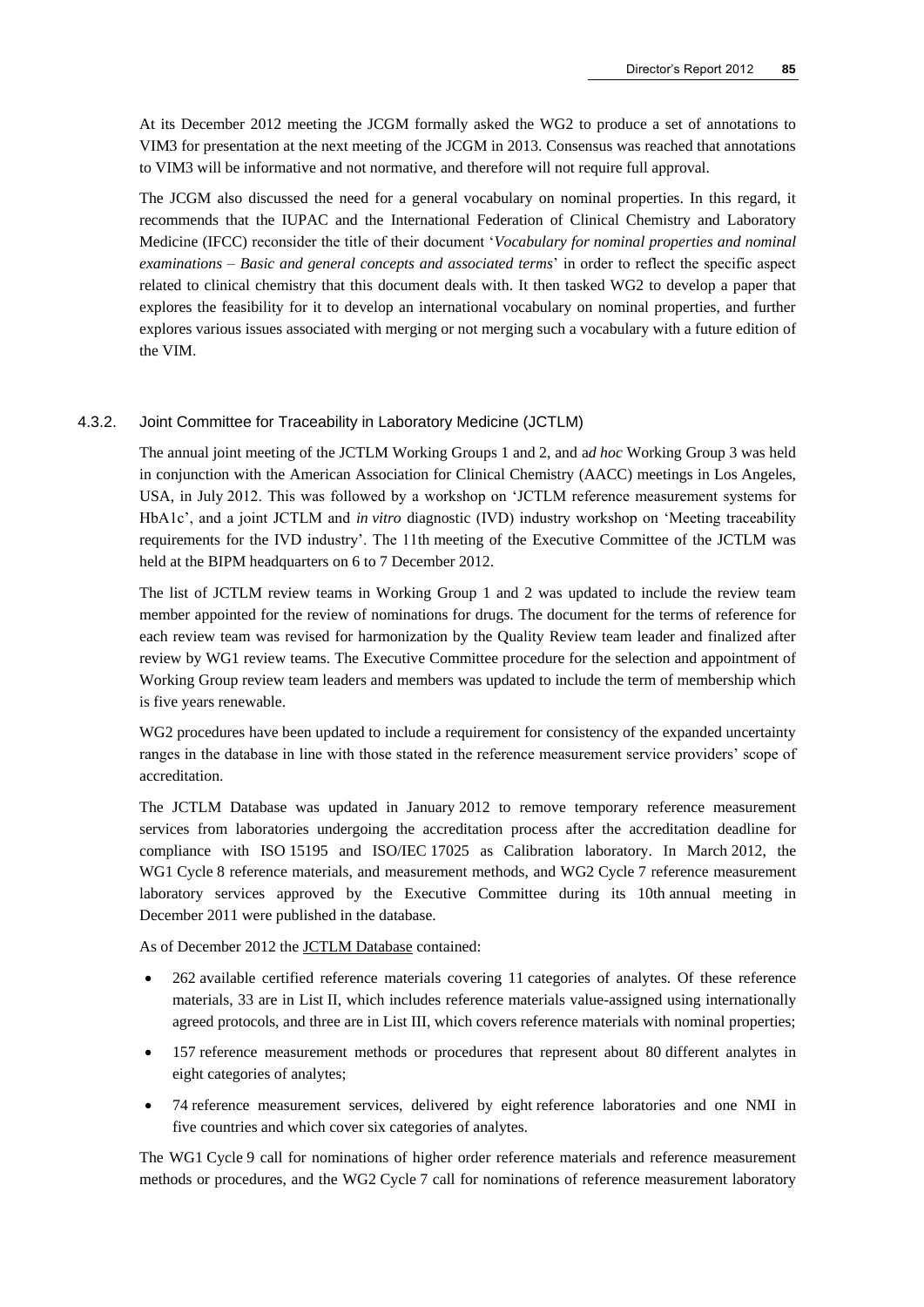services were announced on the JCTLM website in January 2012, and email notifications were sent to about 300 JCTLM potential contributors. As of July 2012, 42 nominations for materials, two nominations for methods, and six nominations for services had been received and sent to Review Teams for evaluation.

#### **4.4. Scientific liaison with intergovernmental organizations and international bodies**

## 4.4.1. Director's Office

M. Kühne is a member of the German Physical Society (DPG) and a Fellow of the Institute of Physics (IoP), UK. He is an adjunct Professor at the Faculty of Mathematics and Physics of Leibniz Universität Hannover, Germany. As Director of the BIPM, M. Kühne is Chairman of the JCRB and the JCGM.

M. Milton is a Fellow of the Institute of Physics (IoP) in the UK.

#### 4.4.2. International Liaison and Communication

A. Henson is the BIPM liaison with ILAC and participates in the ILAC Accreditation Issues Committee (AIC) and AIC WG2 on matters related to calibration and traceability. He is the BIPM Representative to the NCSLI Board of Directors and the BIPM liaison in the WMO-BIPM Joint Liaison Group. He has general responsibility for the institutional relationships maintained by the BIPM with approximately 30 intergovernmental organizations and international bodies.

C. Thomas acts as the Scientific Secretary and is a member of the permanent Committee "*Science et métrologie*" of the French *Académie des Sciences*. She is a member of the JCGM WG2 and the Organizing Committee and the Technical and Scientific Committee of the 16th International Congress of Metrology, to be held in Paris in October 2013. C. Thomas acts as the BIPM Liaison for the CODATA Task group on Fundamental Constants and for the ISO TC 12 "Quantities and Units", and also as the BIPM Contact and *rapporteur* for the JCGM and its WG2 (VIM).

#### 4.4.3. Mass

A. Picard acts as the BIPM liaison with the International Avogadro Coordination (IAC) project, IMEKO Technical Committee 3 (TC3) and EURAMET Technical Committee of Mass and Related Quantities (TC-M) and Technical Committee of Thermometry (TC-T).

A. Picard is coordinator for mass measurements in the former International Avogadro Coordination project/CCM Working Group on the Avogadro Constant (WGAC).

A. Picard is the contact person for the European Metrology Research Programme (EMRP) joint research project SIB-05 (NewKilo) and SIB-03 (kNOW).

#### 4.4.4. Time

E.F. Arias is a member of the International Astronomical Union (IAU) and participates in its working group on the International Celestial Reference System, she co-chairs the working group on the redefinition of UTC. She is an associate member of the International Earth Rotation Service (IERS), a member of its International Celestial Reference System Centre, and of the Conventions Centre of the IERS. She is a member of the International VLBI Service (IVS), and of its Analysis Working Group on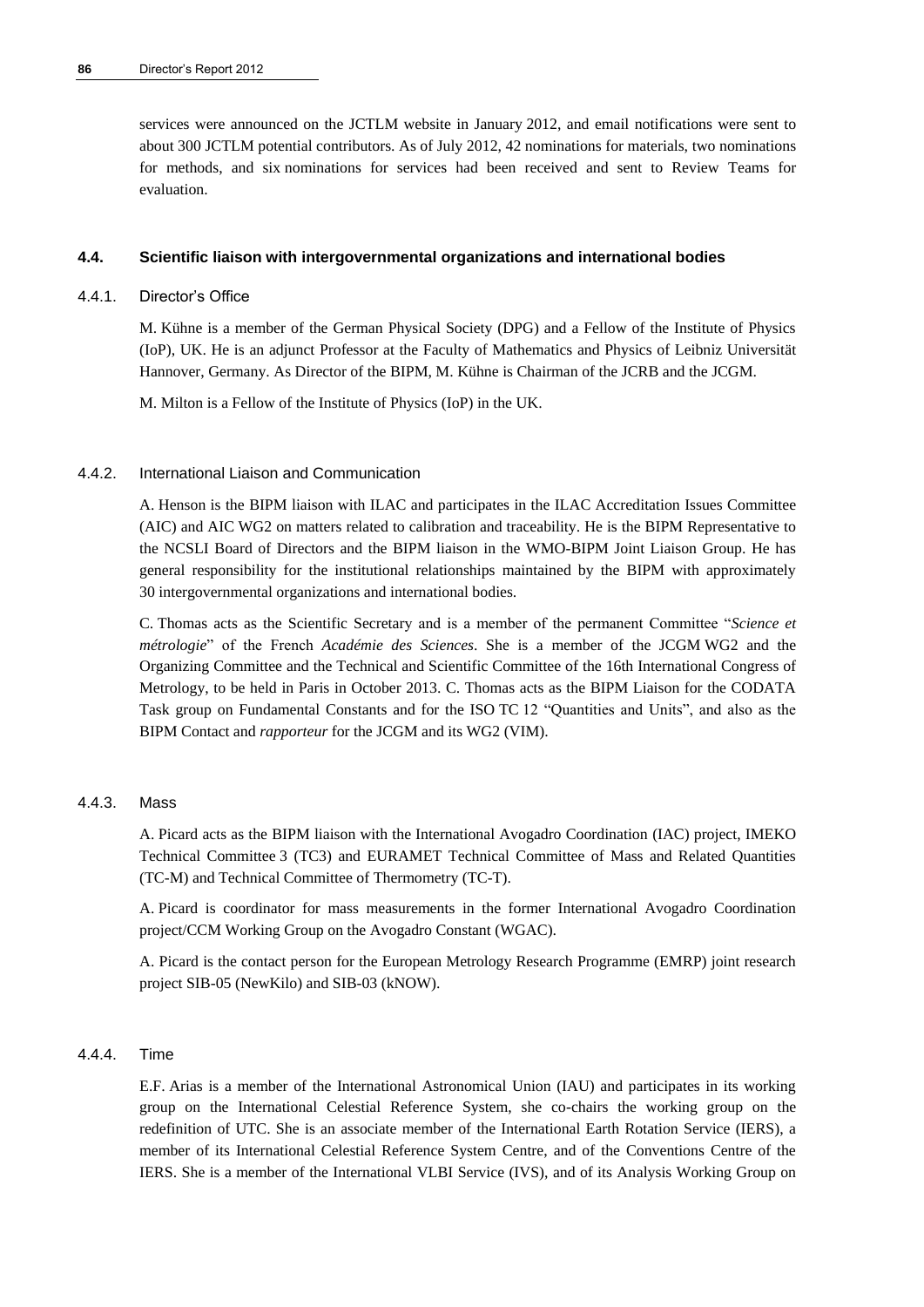the International Celestial Reference Frame. She is the BIPM representative to the Governing Board of the International GNSS Service (IGS). E.F. Arias is the BIPM representative to the International Committee on GNSS (ICG) and she is the chairperson of the Task Force on Time References. She is a member of the Global Geodetic Observing System (GGOS) Steering Committee representing the BIPM. She is a member of the Argentine Council of Research (CONICET) and an associated astronomer at the LNE-SYRTE, Paris Observatory. She is a corresponding member of the *Bureau des longitudes*. She is the BIPM representative to the Working Party 7A of the Study Group 7 of the International Telecommunication Union – Radiocommunication Sector (ITU-R).

W. Lewandowski is the BIPM representative to the Civil GPS Service Interface Committee and chairman of its Timing Sub-Committee. He is a member of the Scientific Council of the Space Research Centre of the Polish Academy of Sciences. He is also a member of a consultative Group on the Reform of Metrology at the Polish Ministry of Economy, an adviser to a Parliamentary Group on Space, and a member of the Committee on Research on Space Techniques of the Polish Academy of Sciences. He is a member of the European Commission Advisory Group on Galileo Time Infrastructure. He is the BIPM representative to the Working Party 7A of the Study Group 7 of the ITU-R, and the ICG.

G. Petit is co-director of the Conventions Centre of the IERS. He is president of the IAU Commission 52 'Relativity in Fundamental Astronomy', member of the IAU Working Group on Numerical Standards in Fundamental Astronomy, of the International GNSS Service (IGS) Working Group on Clock Products, of the GNSS Science Advisory Committee of the ESA, and of the Fundamental Physics Group of the CNES.

#### 4.4.5. Electricity

M. Stock is a member of the Conference on Precision Electromagnetic Measurements (CPEM) Executive Committee. M. Stock and N. Fletcher are members of the Technical Committee of CPEM 2012. M. Stock is a member of the Scientific Committee for the 4th International Conference on Quantum Metrology (QM2013), to be held in Poznan, Poland, on 15 to 17 May 2013.

M. Stock is the contact person for the BIPM liaison with the International Commission on Illumination (CIE). A joint CCPR-CIE workshop was held on 22 February 2012 to coordinate the work between both organizations on the future *mise en pratique* for the definition of the candela.

N. Fletcher represents the BIPM on the 'Stakeholder Committee' for the EMRP Project GraphOhm (funded to start in July 2013).

#### 4.4.6. Ionizing Radiation

J.M. Los Arcos evaluates scientific projects for the Spanish National Evaluation and Foresight Agency (ANEP). He is a technical auditor for the Spanish Accreditation Body and a referee for the journal *Applied Radiation and Isotopes*.

D.T. Burns is a Fellow of the Institute of Physics (FInstP) in the UK and in 2012 was elected as a Commissioner of the ICRU. He is a member of the ICRU Committee on Fundamental Quantities and Units and of two ICRU Report Committees (on Key Data for Dosimetry and on Operational Quantities for Radiation Protection). He is also Commission Sponsor for two reports (Key Data for Dosimetry and Small and Non-Standard Fields) and is the BIPM contact person for the EURAMET-TC for ionizing radiation (replaced by S. Picard at the 2012 meeting).

C. Michotte is the contact person at the BIPM and *rapporteur* for the JCGM WG1 that met in June and November 2012.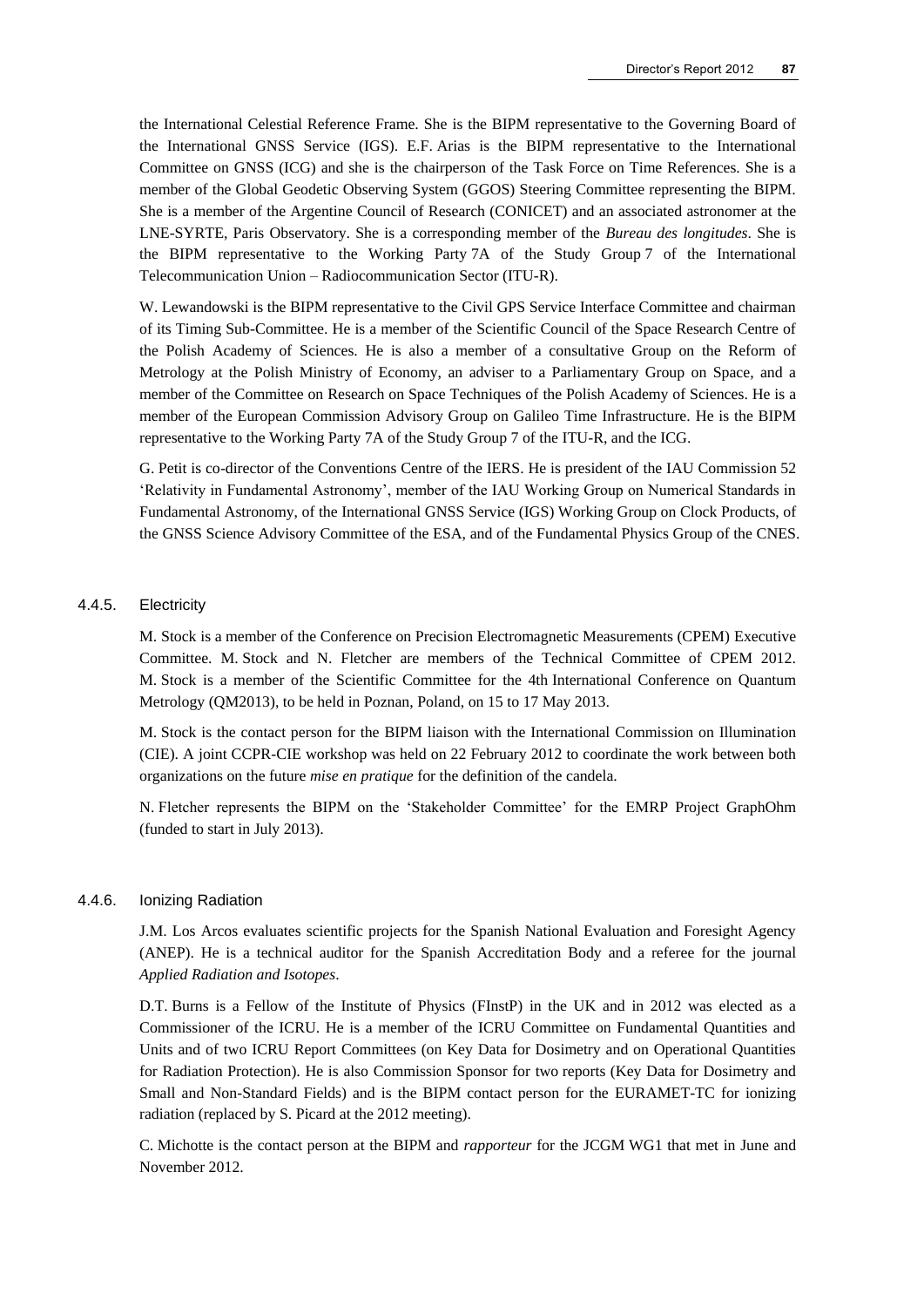G. Ratel is the BIPM representative on the International Committee for Radionuclide Metrology (ICRM) and is the President of the ICRM Nominating Committee. He is also a member of the Scientific Committee for the 19th International Conference on Radionuclide Metrology and its Applications (ICRM 2013) which will be held in Antwerp, Belgium, on 17 to 21 June 2013.

P.J. Allisy-Roberts, who retired as Director of the Ionizing Radiation Department on 31 May 2012, has been the BIPM representative on the IAEA SSDL Scientific Committee which she currently chairs. She is a member of the Working Group for the UK National Measurement System (NMS) Programme for Ionizing Radiation and Acoustics and of the *Comité scientifique rayonnements ionisants* (LNE, France). She is a member of the editorial board of the *Journal of Radiological Protection* and of the *Revue Française de Métrologie*. She was elected to the Board of the European Federation of Medical Physicists where she serves as the European Matters Committee Chair.

#### 4.4.7. Chemistry

R.I. Wielgosz is a BIPM representative to the IUPAC ICTNS, ISO TC 212, Clinical laboratory testing and *in vitro* diagnostic test systems, Working Group 2 on Reference Systems, and ISO TC 146 on Air Quality, and is a member of the editorial board of *Accreditation and Quality Assurance*. He is a member of the WMO-BIPM Joint Liaison Group.

S. Westwood is the BIPM and CCQM liaison to the ISO-REMCO and is a member of the World Anti-Doping Agency (WADA) Laboratory Expert Group.

R. Josephs is the BIPM representative to the Inter-Agency Meeting and the Codex Committee on Methods of Analysis and Sampling (CCMAS) of the Codex Alimentarius Commission.

J. Viallon is the BIPM representative at ISO TC 146/SC 3 on Air Quality – Ambient Atmospheres.

### **5. ACTIVITIES RELATED TO THE WORK OF CONSULTATIVE COMMITTEES**

#### **5.1. Units**

C. Thomas is the Executive Secretary of the Consultative Committee for Units (CCU). She is a member of the CCEM Working Group on Proposed Modifications to the SI (WGSI) and the CCEM Working Group for RMO Coordination (CCEM-WGRMO), a member of the CCM Working Group on Changes to the SI kilogram (CCM WGSI-kg), a member of the CCRI RMO Working Group on IR CMCs (RMOWG), and observer of the CCT Working Group on Key Comparisons (WG7).

Over the period covered by this report C. Thomas participated in a large number of Consultative Committee, Working Group, and other meetings held at the BIPM headquarters.

#### **5.2. Mass/Thermometry**

A. Picard is Executive Secretary of the Consultative Committee for Mass and Related Quantities (CCM) and the Consultative Committee for Thermometry (CCT) and is a member of several working groups (WGs) and task groups (TGs) of these Consultative Committees (CCs), such as the CCM Working Group on Mass Standards (WGM) TG1 and TG2; the CCM Working Group on Changes to the SI kilogram (WGSI-kg); the CCM Working Group on Strategy (WGS); the CCT Task Group on the SI (CCT TG-SI); the CCT Working Group on Strategy (WGS); and the CCT Working Group on Thermodynamic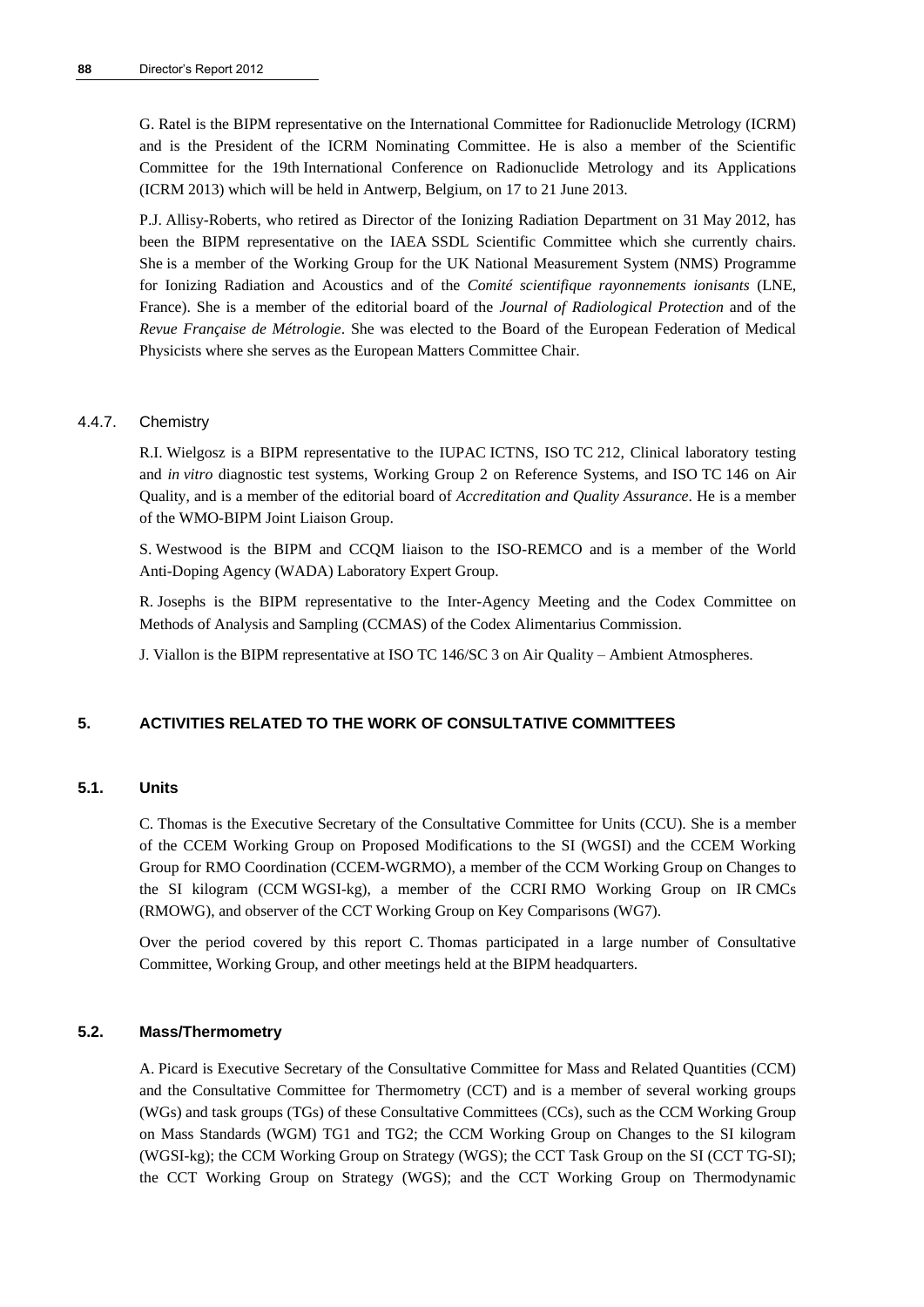temperature determinations and extension of the ITS-90 to lower temperatures (WG 4).

E. de Mirandés has been involved in the CCM Working Group on Mass Standards (WGM) TG2 and the CCM Working Group on Strategy (WGS) in 2012.

#### **5.3. Length/Time and Frequency**

E.F. Arias is Executive Secretary of the Consultative Committee for Time and Frequency (CCTF). She is a member of the CCTF Working Group on Two-Way Satellite Time and Frequency Transfer (TWSTFT), the CCTF Working Group on Primary Frequency Standards (WGPFS) and the CCTF Working Group on TAI (WGTAI).

Z. Jiang is a member of the CCTF Working Group on TWSTFT.

W. Lewandowski is Secretary of the CCTF Working Group on TWSTFT and Secretary of the CCTF Working Group on Global Navigation Satellite Systems Time-Transfer Standards (CGGTTS).

G. Panfilo is a member of the CCTF Working Group on Primary Frequency Standards (WGPFS) and of the Sub-Group on Algorithms of the CCTF Working Group on TAI and collaborates with the CCTF Working Group on the CIPM MRA (WGMRA).

G. Petit is a member of the CCTF Working Group on TAI and its Sub-Group on Algorithms, of the WGPFS, and of the CGGTTS.

L. Robertsson is Executive Secretary of the Consultative Committee for Length (CCL) and a member of the CCL Working Group on Strategic Planning (WG-S) and of the Discussion group DG-11 (Lasers). He is the BIPM representative on the CCM Working Group on Gravimetry (WGG).

#### **5.4. Electricity and Magnetism/Photometry and Radiometry**

M. Stock is the Executive Secretary of the Consultative Committee for Electricity and Magnetism (CCEM) and the Consultative Committee for Photometry and Radiometry (CCPR) and a member of several of their Working Groups. The 21st CCPR meeting was held on 23 to 24 February 2012. At present the next CCEM meeting is being organized for March 2013 and CCPR working group meetings are planned for April 2013.

R. Goebel organizes the review of comparison reports and protocols within the CCPR Working Group on Key Comparisons (WG-KC).

N. Fletcher acted as the scientific secretary of the BIPM Workshop on Challenges in Metrology for Dynamic Measurement, held at the BIPM headquarters on 15 to 16 November 2012.

#### **5.5. Ionizing Radiation/Acoustics, Ultrasound and Vibration**

P.J. Allisy-Roberts was Executive Secretary of the Consultative Committee for Ionizing Radiation (CCRI) until she retired on 31 May 2012, D.T. Burns acted *ad interim* until J.M. Los Arcos took over as the new Executive Secretary from 1 July 2012. There was one CCRI meeting in May 2012 and six Working Group meetings in 2012.

J.M. Los Arcos is the Chairman of the CCRI(II) Working Group on the Extension of the SIR to beta-emitters using liquid scintillation (ESWG(II)), which met in May 2012.

C. Michotte is the coordinator of the CCRI(II) Transfer Instrument Working Group (TIWG(II)), which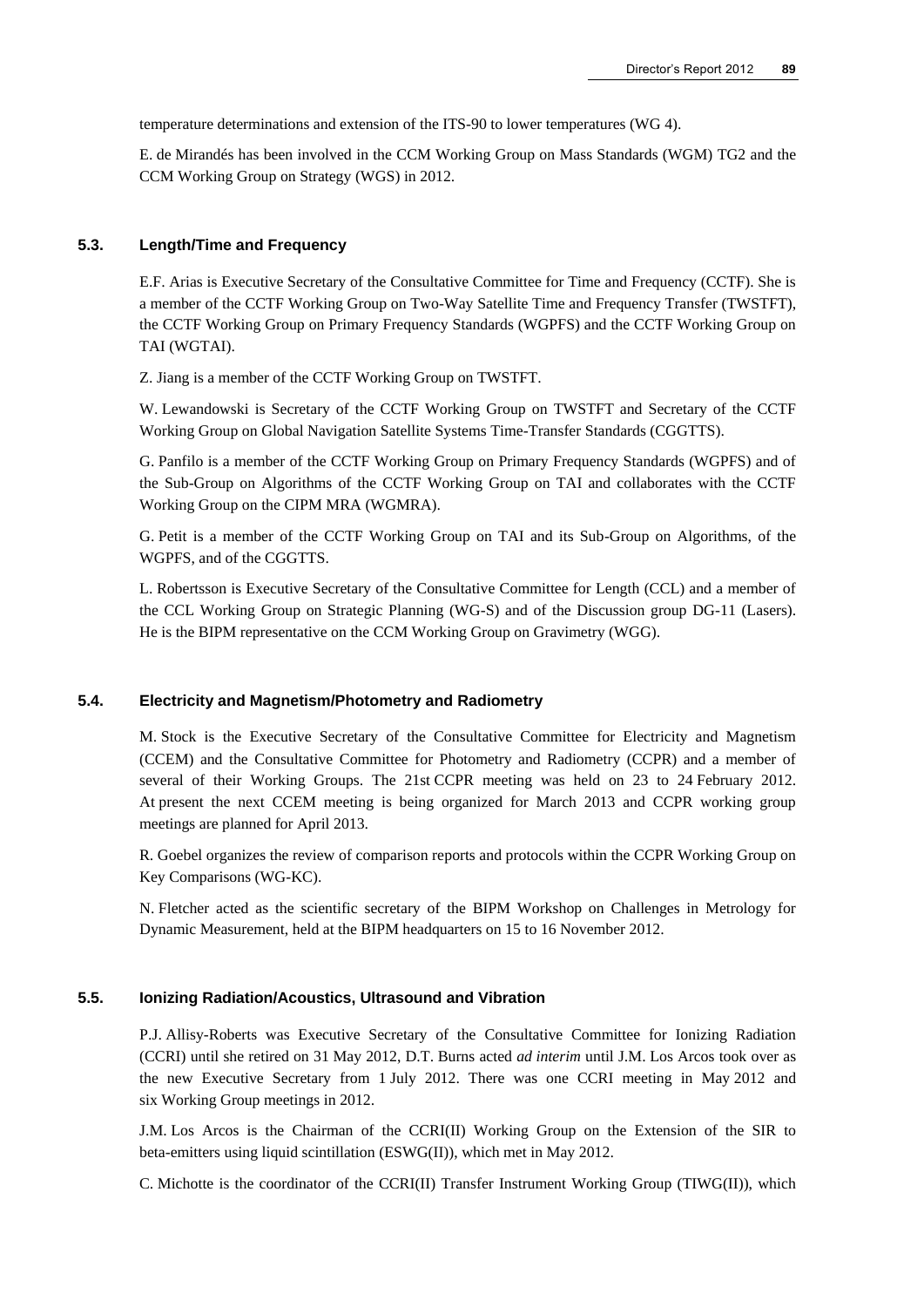met in May 2012, and a member of the Key Comparisons Working Group (KCWG(II)) which met in May and December 2012.

G. Ratel is a member of the CCRI(II) Working Group on the Extension of the SIR to beta-emitters using liquid scintillation (ESWG(II)), which met on 9 May 2012 and for which he was the *rapporteur*, the KCWG(II) which met on 10 May and 3 to 4 December 2012, the Transfer Instrument Working Group (TIWG(II)) which met on 10 May 2012 and the Working Group on Realization of the becquerel (BqWG(II)) which met on 9 May 2012.

D.T. Burns is a member of the CCRI(I) Key Comparisons Working Group (KCWG(I)), Accelerator Dosimetry Working Group (ADWG(I)) and Brachytherapy Standards Working Group (BSWG(I)) and also of an *ad hoc* group evaluating the effect of excess charge on the value for *W*air. Since 2009 he has been *rapporteur* at annual meetings of the CCRI.

S. Picard is Executive Secretary of the Consultative Committee for Acoustics, Ultrasound and Vibration (CCAUV), which held its 8th meeting on 13 to 14 June 2012. The CCAUV Working Group for RMO Coordination (CCAUV-RMOWG), the CCAUV Working Group on Strategic Planning (CCAUV-SPWG) and the newly constituted CCAUV Working Group for Key Comparisons (CCAUV-KCWG) met on 11 to 12 June 2012. She is also the Interim Acting Executive Secretary of the Consultative Committee for Thermometry (CCT) since August 2012.

## **5.6. Chemistry**

R.I. Wielgosz is the Executive Secretary of the Consultative Committee for Amount of Substance: Metrology in Chemistry (CCQM) and a member of the CCQM Strategic Planning Working Group. The CCQM held its 18th meeting at the BIPM headquarters on 19 to 20 April 2012, and was preceded by meetings of its working groups.

S. Westwood is a member of the CCQM Working Group on Organic Analysis (OAWG) and the CCQM Organic Analysis Working Group Taskforce on Core Key Competencies.

R. Josephs is a member of the CCQM Working Group on Bioanalysis (BAWG) and the CCQM Working Group on Organic Analysis (OAWG).

J. Viallon is a member of the CCQM Working Group on Gas Analysis (GAWG).

E. Flores is a member of the CCQM Working Group on Gas Analysis (GAWG).

S. Maniguet is a member of the CCQM Working Group on Organic Analysis (OAWG) and the CCQM Working Group on Key Comparisons and CMC Quality (KCWG).

## **6. MEETINGS AND WORKSHOPS AT THE BIPM HEADQUARTERS**

#### **6.1. Meetings in 2012**

6.1.1. The *ad hoc* Working Group on the role, mission, objectives, long-term financial stability, strategic direction and governance of the BIPM

14 to 16 March 2012

During its 24th meeting in October 2011, the General Conference on Weights and Measures (CGPM) decided that the CIPM would establish an *ad hoc* Working Group to review the role, mission, objectives,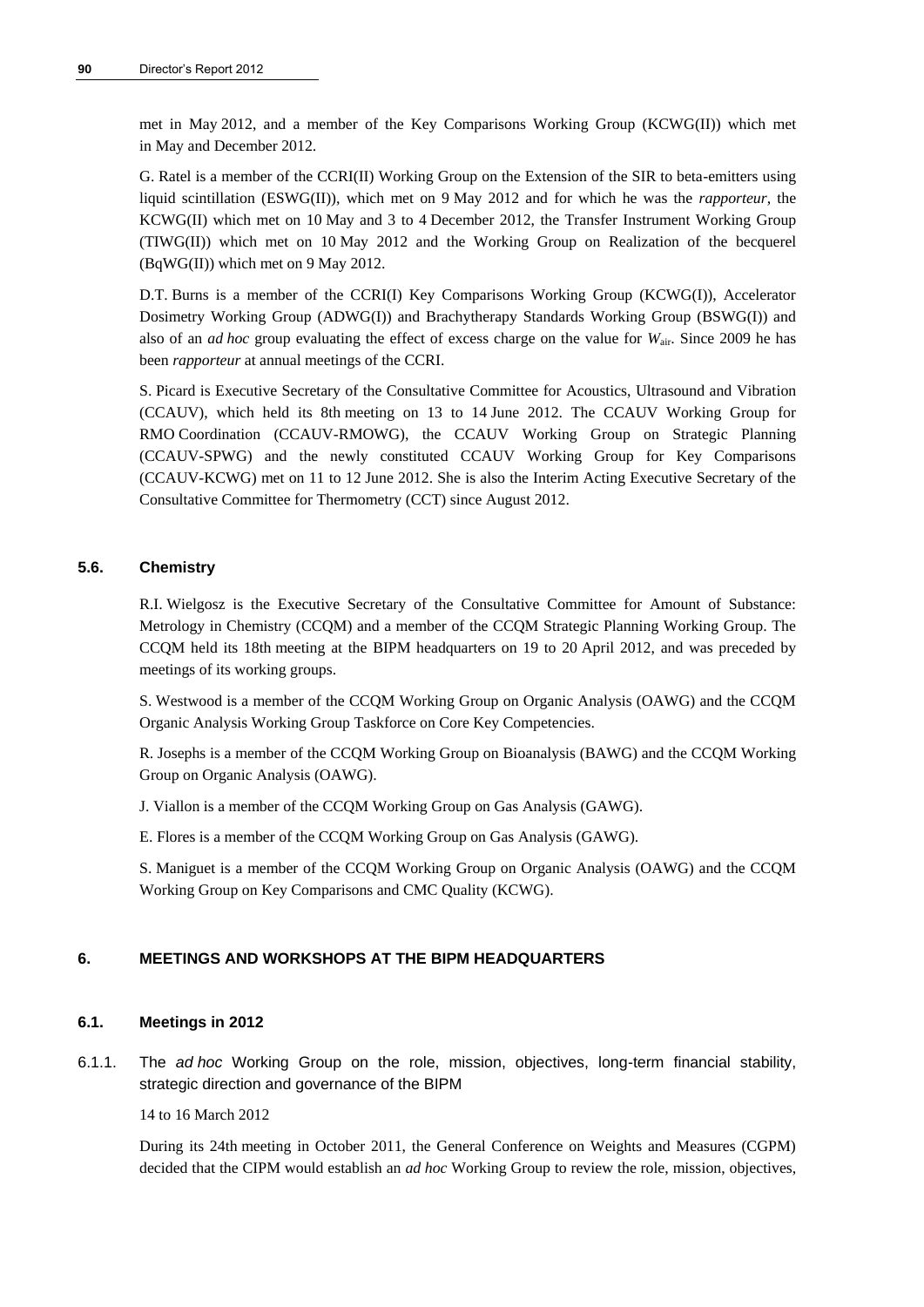long-term financial stability, strategic direction and governance of the BIPM [\(Resolution 10 \(2011\)\)](http://www.bipm.org/en/CGPM/db/24/10/). The *ad hoc* Working Group, chaired by the President of the CIPM, was composed of a number of representatives from Member States and NMI Directors together with the CIPM Secretary and BIPM Director.

In preparation for this meeting, a briefing paper had been prepared by the Chair of the *ad hoc* Working Group and circulated to its members before the meeting. The five topics for discussion were (i) Role, Mission and Objectives for the BIPM in the 21st Century (ii) Scientific Priority Setting (iii) the Role of Regional Metrology Organizations (RMOs) (iv) CIPM and Governance (v) Accountability. The *ad hoc* Working Group produced a summary of its findings and 20 recommendations for consideration by the CIPM which were circulated to all Member States and NMI Directors.

A review of these 20 recommendations made by the *ad hoc* Working Group was conducted by the CIPM at its meeting on 6 to 8 June 2012 and the outcome of this review was presented to a joint meeting of representatives of Member States and NMI Directors on 16 to 17 October 2012. The *ad hoc* Working Group will produce a final report on the Review with findings and recommendations by March 2013, to be presented to the CIPM, Member States and NMI Directors.

#### 6.1.2. Meeting of representatives of Member States and National Metrology Institute (NMI) Directors

16 to 17 October 2012

The main topics of discussion were: the BIPM Programme of Work and Budget for 2013 to 2015; and the report of the *ad hoc* Working Group on the role, mission, objectives, long-term financial stability, strategic direction and governance of the BIPM established by the CIPM in accordance with [Resolution](http://www.bipm.org/en/CGPM/db/24/10/) 10 (2011) by the CGPM at its 24th meeting.

The BIPM's revised Programme of Work and Budget for the three-year period 2013 to 2015 was presented in detail, along with the expected cost savings when compared to the draft Programme of Work and Budget for the four-year period 2013 to 2016 as submitted to the CGPM. The prioritization was necessary following the adoption of [Resolution 3](http://www.bipm.org/en/CGPM/db/24/3/) (2011) by the CGPM which included a three-year dotation. Other decisions and considerations were necessary for the prioritization:

- The dotation, compared to the 2012 dotation to which was added the 2012 contributions of those States that acceded to the Metre Convention since the previous CGPM meeting, will be increased by 1 % per year.
- The additional discretionary contribution agreed for the period 2009 to 2012 will be discontinued.
- Subscriptions of Associate States will be increased in accordance wit[h Resolution 4 \(2011\).](http://www.bipm.org/en/CGPM/db/24/4/)
- The need to replenish the capital investment fund (CIF) was recognized [\[Resolution 3 \(2011\)\]](http://www.bipm.org/en/CGPM/db/24/3/).
- The expenditure during the years 2013 to 2015 should be fully balanced by the income.
- Activities of the Programme of Work 2009 to 2012 should be continued during the Programme of Work 2013 to 2015 to a maximum possible extent.

There was general agreement among the representatives of Member States and NMI Directors that a strategic long-term perspective is needed for the BIPM and that they would like more involvement and greater transparency during the planning and preparation of the Programme of Work. Their increased involvement should not however become an exercise in 'micromanagement'. Involving the representatives of Member States and NMI Directors to a greater extent during the early planning of the Programme of Work should increase the likelihood that the Programme of Work and the corresponding dotation align more effectively with Member States' expectations. This issue is addressed in Recommendation 2 of the *ad hoc* Working Group.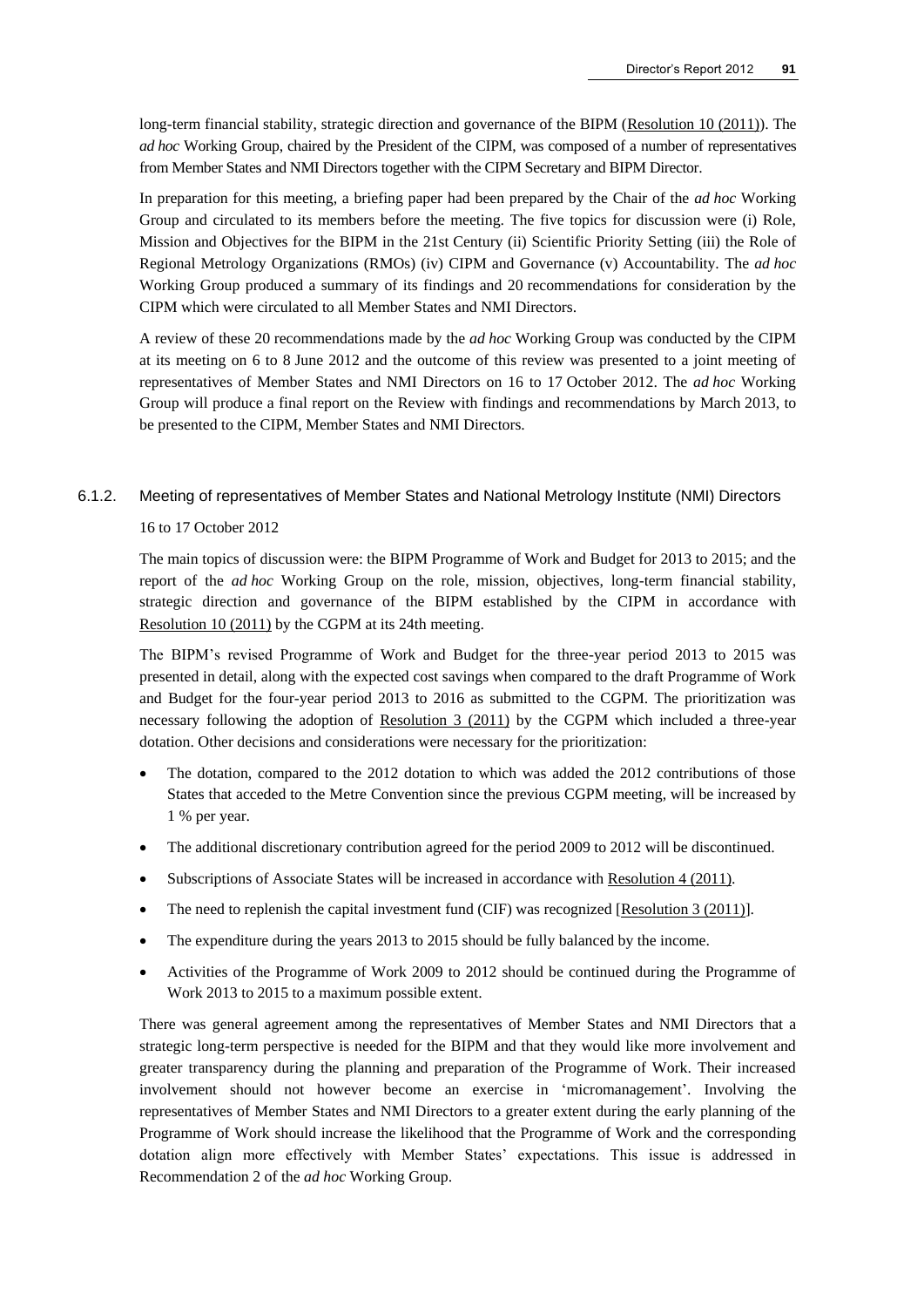The report of the *ad hoc* Working Group was discussed in great detail and included presentations on: the conclusions and recommendations of the *ad hoc* Working Group; the CIPM position on the recommendations; the procedure to implement Recommendation 2 of the *ad hoc* Working Group; and the formation of CIPM Standing Sub-Committees and *ad hoc* Working Groups to address the major issues raised by the *ad hoc* Working Group. The discussions resulted in a series of conclusions to each of the *ad hoc* Working Group Recommendations. The meeting concluded with three presentations: updating the CIPM MRA and related JCRB matters; the CIPM MRA after 13 years - lessons learned and ways to improve; and metrology for the 2020s.

#### **6.2. Workshops in 2012**

#### 6.2.1. BIPM Workshop on Challenges in Metrology for Dynamic Measurement

#### 15 to 16 November 2012

The BIPM Workshop on Challenges in Metrology for Dynamic Measurement was held at the BIPM headquarters on 15 to 16 November 2012, attended by 58 scientists from 21 countries. The subject encompasses many areas of metrology, which were well represented in the diverse gathering. There were nine technical talks from invited speakers from both industry and NMIs, followed by a series of breakout sessions to discuss outcomes for specific areas. It is still true that traceability to the SI from NMI-level to the calibration laboratory is mostly available on a static basis, with just a few facilities in some NMIs where research in the field of dynamic measurement is performed. In particular, verification of dynamic measurement capabilities via key comparisons is a long way off, due to a lack of validated methods and accepted procedures. However, this successful and productive workshop helped to bring out the common problems and solutions, and will act as a reference point for ongoing developments. A report summarizing the breakout discussions and conclusions and recommendations from the workshop is in preparation, and will be published on the BIPM website.

#### 6.2.2. CCM Workshop on the *mise en pratique* of the new definition of the kilogram

#### 21 to 22 November 2012

The CCM hosted a workshop on the *mise en pratique* of the new definition of the kilogram at the BIPM headquarters on 21 to 22 November 2012. Approximately 55 people attended. Technical talks included progress being made toward realizing the proposed new definition of the kilogram using the x-ray crystal density technique (often referred to as the 'Avogadro' method) and electromagnetic techniques (often referred to as the 'watt balance' method). In addition to realizing the new definition through a robust set of operational experiments, workshop discussions also focused on ways of disseminating the kilogram unit to best meet the needs of scientific, legal and industrial mass metrology. The workshop achieved its objective to improve the present draft of the *mise en pratique* that is being produced by the CCM in anticipation of the new definition.

## **7. BIPM TRAVEL, VISITORS, SECONDEES AND GUEST WORKERS**

#### **7.1. Travel**

BIPM staff attended over 85 conferences and meetings in 2012. Attendance totalled approximately 346 working days and involved 30 members of the BIPM staff. Twenty one lectures were presented. For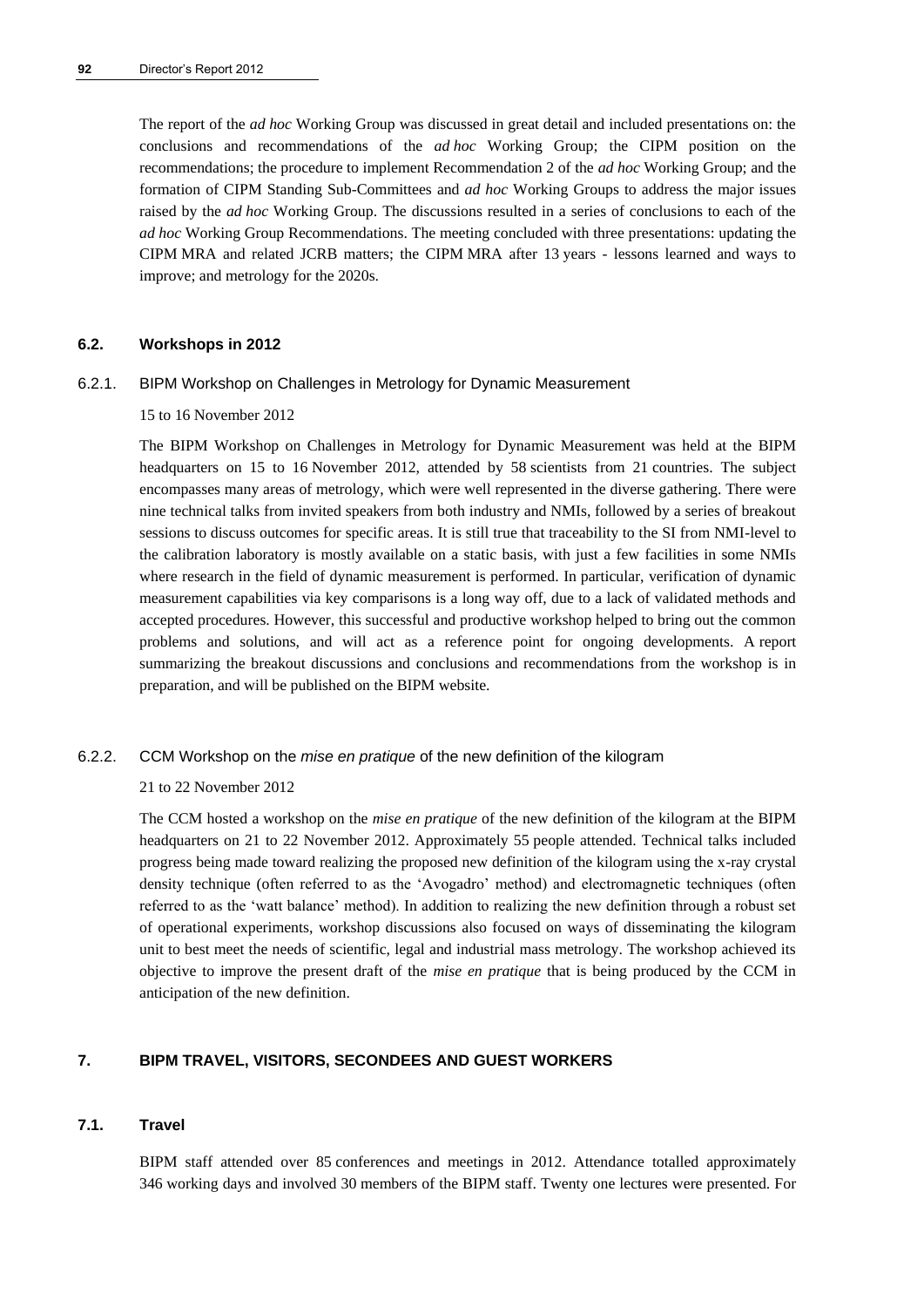further details about staff travel please see the website

[http://www.bipm.org/en/publications/directors\\_report/travel.html.](http://www.bipm.org/en/publications/directors_report/travel.html)

In addition, more than 150 working days involving 20 members of the BIPM staff were spent in technical visits to 11 states in 2012.

#### **7.2. Secondees and guest workers**

- A.Ö. Altan (UME), on secondment as the JCRB Executive Secretary, 10 December 2010 to 9 December 2012.
- A. Zeggagh (Ecole des Mines, Douai), 16 May 2011 to 28 September 2012, to work on the BIPM watt balance project.
- J. Lan (Tsinghua University and the NIM), 2 January to 27 June 2012, to work on the BIPM watt balance project.
- J. Alvarez (ININ), 20 March to 26 June 2012, to work in the Ionizing Radiation Department.
- K. Tworek (GUM), 1 June to 30 November 2012, to work in the Chemistry Department.
- C. Carmeli (University of Birmingham), 18 June to 18 July 2012, to work in the Ionizing Radiation Department.
- C. Kuanbayev (KazInMetr RSE), on secondment as the JCRB Executive Secretary, 1 October 2012 to 30 November 2014.

#### **7.3. Visitors**

More than 120 visitors from 28 states spent a total of 158 days in technical visits at the BIPM in 2012. For further details about these visits please see the website [http://www.bipm.org/en/publications/directors\\_report/visitors.html.](http://www.bipm.org/en/publications/directors_report/visitors.html)

#### **8. PUBLICATIONS**

A fixed term of office for members of the Editorial Board of *Metrologia* was introduced in May 2012 and the terms of reference were clarified, broadly in line with those of other IOPP journals. A number of long-serving members of *Metrologia*'s Editorial Board retired during 2012. The BIPM offers its sincere thanks to the retiring members, Dr Laurie Besley, Prof. Christian Borde, Prof. Patrick Gill, Prof. George Gillies, Prof. Lev Issaev, Prof. Giorgio Moscati and Dr Akira Ooiwa, for the hard work and time they have so kindly dedicated to *Metrologia* over the years. The BIPM extends a warm welcome to the incoming members of the Board, Dr Walter Bich, Dr Richard Davis, Dr Lars Nielsen, Prof. Erkki Ikonen, Prof. Judah Levine, Dr Mike Sargent, Dr Rod White and Dr Jonathan Williams, and also thanks the remaining members, Dr Giovanni Mana, Prof. Fritz Riehle and Dr Barry Taylor, for their continuing contributions.

Special issues of *Metrologia* devoted to subjects of timely interest continue to be organized by invited specialist editors in cooperation with the Editor at the BIPM. Two special issues were published in 2012: issue **49**(2) on the 11th International Conference on New Developments and Applications in Optical Radiometry (NEWRAD 2011) and issue **49**(5) on the Conference on Advanced Metrology for Cancer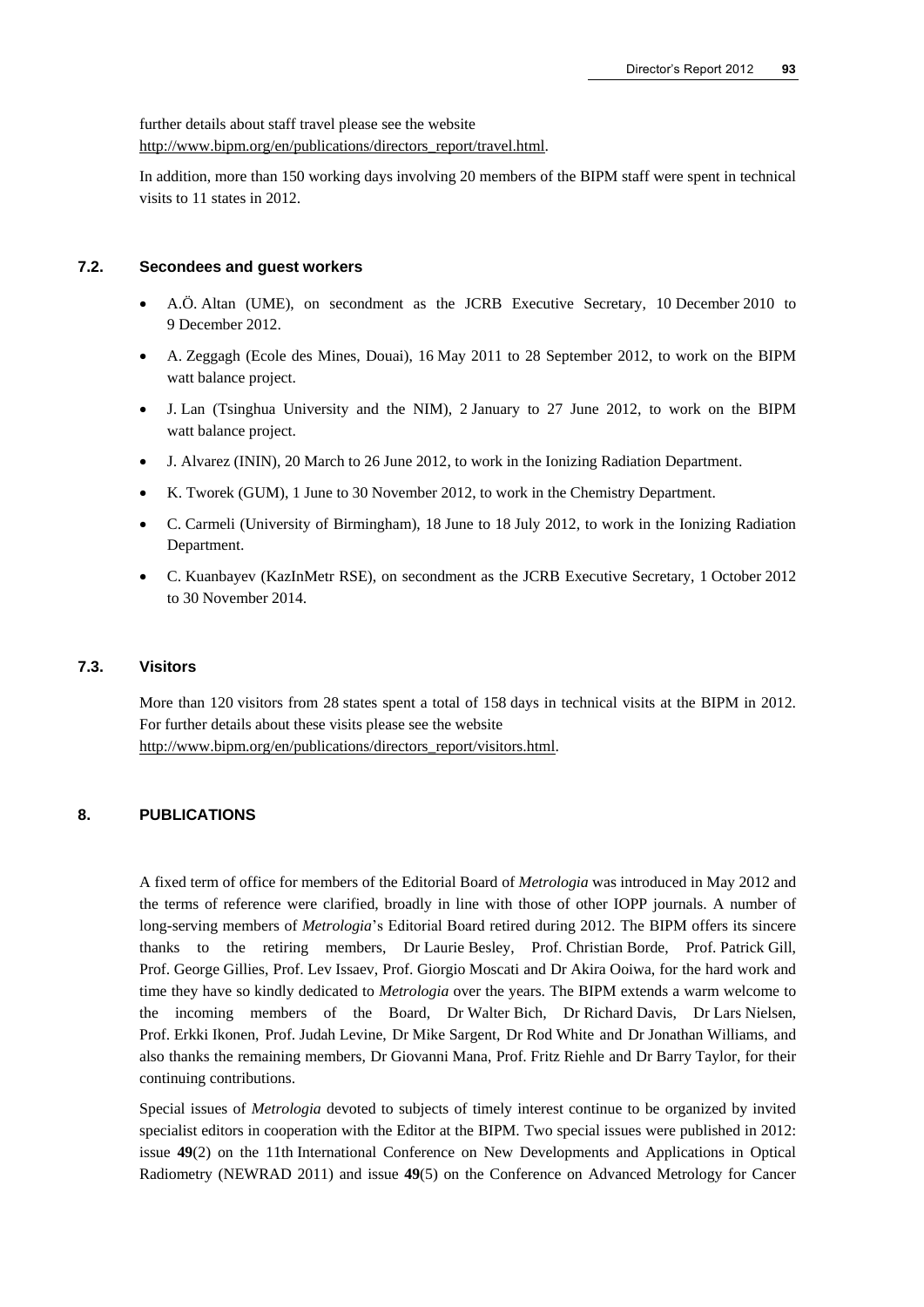Therapy (CAMCT 2011). The input of the Guest Editors in producing these important reference volumes is much appreciated.

The Impact Factor<sup>§</sup> of *Metrologia* remains the highest among related journals, and stands at 1.750 for 2011.

Submissions to the journal remain high, and *Metrologia*'s online Technical Supplement is doing well, with an average of one or two new reports added per week.

The BIPM website continues to be the BIPM's primary means of communication; it contains a wealth of information and attracts interest from a diverse audience.

The main website contains almost 3 800 HTML web pages and over 4 000 PDF files. The SI brochure on the website continues to be downloaded approximately 5 000 times per month. The website provides working areas for over 130 distinct committees and working groups: there are more than 300 users of the BIPM discussion forum.

During 2012 both online and paper surveys were undertaken to obtain user feedback on different parts of the website. This feedback constitutes essential input for the BIPM's future refresh of the website, and the BIPM thanks all participants for their comments.

*BIPM e-News* is published twice a year in June and December and covers all BIPM activities. It is circulated to stakeholders by email and is also available on the BIPM website. *BIPM e-News* is intended to increase the level of communication between the BIPM and the Member States. It supplements the formal reports required under the Metre Convention and highlights recent issues and achievements and reports on major meetings.

BIPM publications are listed in Appendix 1.

 $\overline{a}$ 

#### **9. FINANCE, ADMINISTRATION AND GENERAL SERVICES DEPARTMENT**

The Finance, Administration and General Services Department is responsible for the financial and administrative management of the BIPM as well as a wide range of support services. The Department oversees financial, human resources, legal and other services and relations with the Host State's authorities, with States Parties to the Metre Convention and Associates of the CGPM, and with other States, intergovernmental organizations and international bodies. The Department's work covers financial, legal and administrative affairs and the negotiation and daily management of all contracts and agreements entered into by the BIPM.

During 2012, the Finance, Administration and General Services Department prepared the 2011 BIPM Financial Statements and the 2011 Financial Statements of the BIPM Pension and Provident Fund under the International Public Sector Accounting Standard (IPSAS).

The Department followed up a number of decisions made by the CGPM at its 24th meeting, in particular regarding Member States in financial arrears for more than six years. It successfully negotiated two rescheduling agreements, with the Dominican Republic and the Islamic Republic of Iran on 1 August and 19 October 2012, respectively.

 $§$  The Impact Factor is defined as being the number of citations in the current year to papers published in the previous two years, divided by the number of papers published in the previous two years.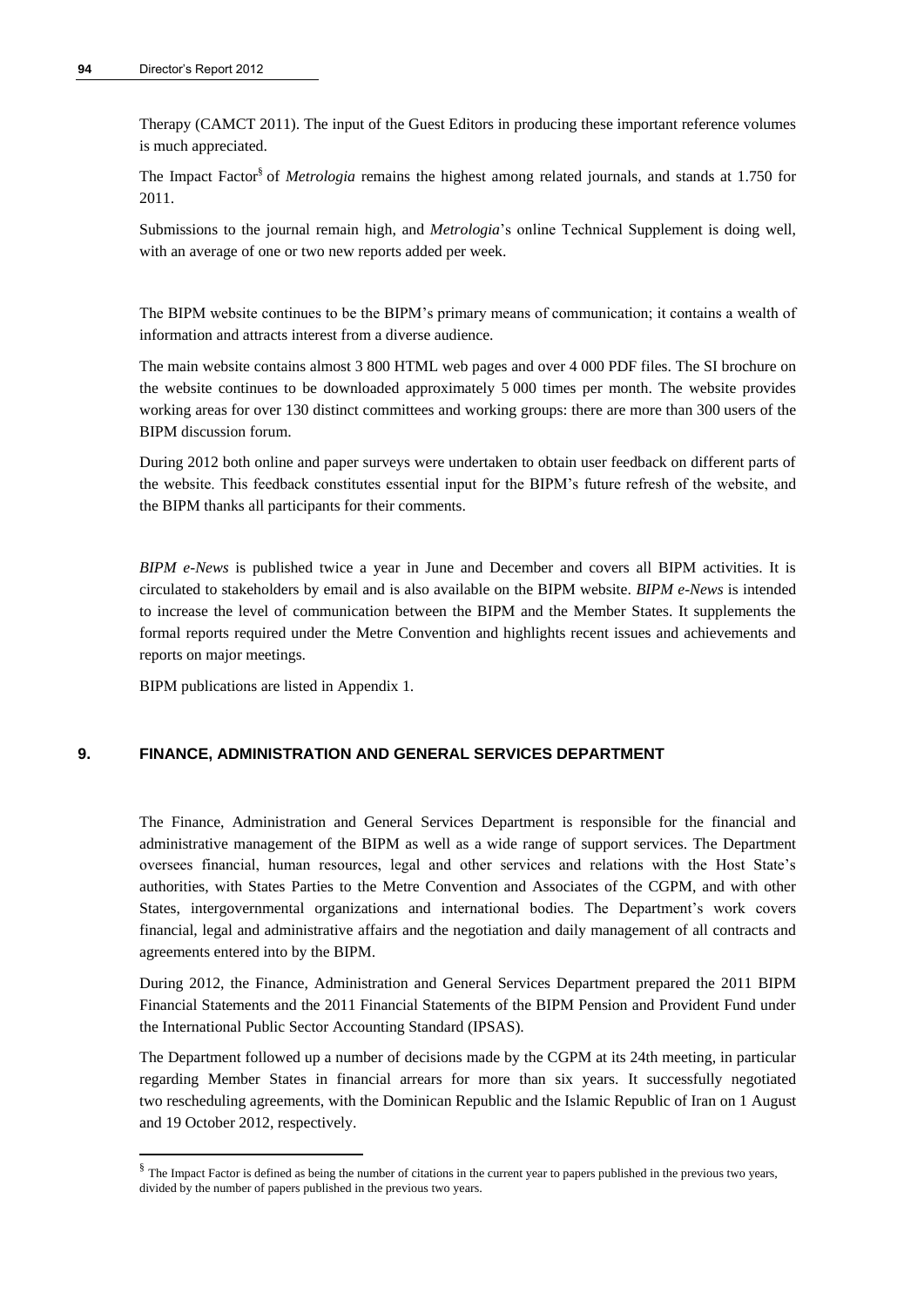The Department prepared the budget for the BIPM Programme of Work 2013 to 2015 and developed a number of documents in support of the *ad hoc* Working Group on governance, in particular it finalized a Compendium of the main rules and practices applicable to the BIPM.

The Department initiated the setting up of a cost accounting system at the BIPM and launched an actuarial study for the BIPM Pension and Provident Fund.

The Department also launched a number of calls for tenders for the purchase of equipment and services, and arranged several contracts and agreements.

A key task of the Finance, Administration and General Services Department is to review, on a regular basis, the operational activities of the BIPM and to make ongoing improvements in terms of efficiency and savings. In 2012, a reduction of about 10 % of its general services expenses was achieved compared to 2011.

The Finance, Administration and General Services Department prepared a revision of the BIPM Financial Regulations to take into account the decision of the CGPM related to the subscriptions of Associates of the CGPM. This revision was adopted by the CIPM in October 2012.

The Department prepared a revision of the Regulations, Rules and Instructions applicable to Staff members of the BIPM which was adopted by the CIPM in June 2012.

In 2012 the Department arranged more than 130 customs operations in particular for import and export of standards for calibrations and comparisons, worked on the arrangements for the recruitment of three staff members on a limited-term and permanent basis, and arranged various secondments and internships.

The Finance, Administration and General Services Department supported the International Liaison and Communication Department in the review of BIPM publications.

Finally, three internal Quality audits took place in the Department in 2012 related to: procurement, training and transport and customs operations. All relevant procedures and forms were reviewed and updated where necessary.

#### **9.1. Accounts**

Details of the 2011 Financial statements can be found in the "*Rapport annuel aux Gouvernements des Hautes parties contractantes sur la situation administrative et financière du Bureau International des Poids et Mesures*".

#### **9.2. Staff**

#### 9.2.1. Appointments

- Miss Nina De Sousa Dias, appointed as *secrétaire* in the International Liaison and Communication Department and in the Secretariat Section since 15 April 2010, had her appointment extended until 14 April 2013.
- Mr José María Los Arcos Merino, born 27 August 1950 in Plentzia (Spain), Spanish nationality, previously Research and Development Advisor at CIEMAT (Spain), was appointed Director of the Ionizing Radiation Department as of 1 July 2012.
- Dr Martin Milton, born 26 June 1961 in Eastbourne (United Kingdom), British nationality, previously a NPL Fellow in Chemical Metrology at the National Physical Laboratory in Teddington (United Kingdom), was appointed *sous-directeur – directeur désigné* of the BIPM as of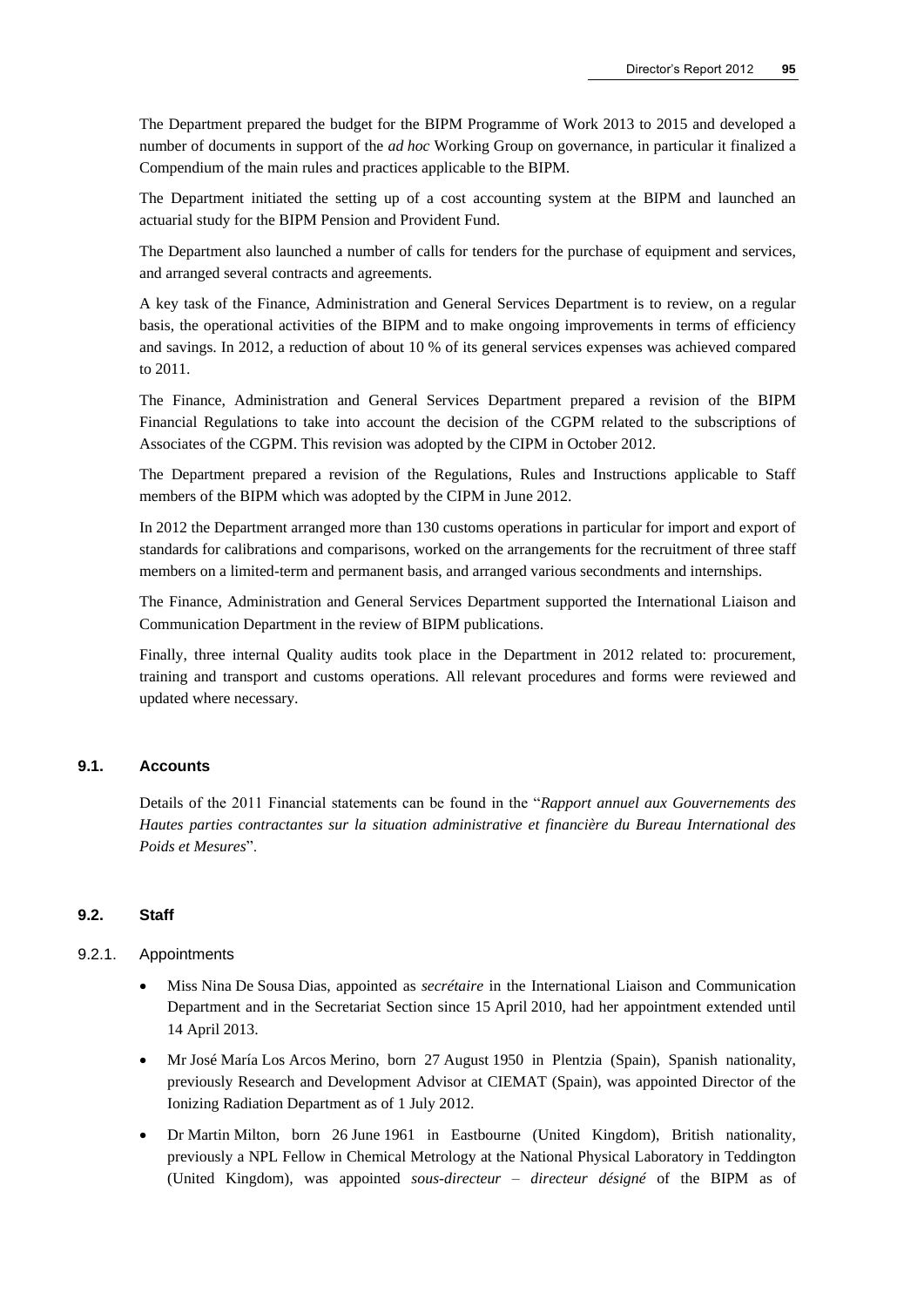1 October 2012 according to the decision of the CIPM during session I of its 101st meeting in June 2012.

## 9.2.2. Promotions and change of grade

- Mr Andrew Henson, *Responsable des relations internationales*, was promoted Director of the newly created International Liaison and Communication Department from 1 January 2012.
- Dr Hao Fang, *physicien* in the Mass Department, was promoted *physicien principal* from 1 January 2012.
- Dr Stéphane Solve, *physicien* in the Electricity Department, was promoted *physicien principal* from 1 January 2012.
- Miss Pauline Barat, *technicien* in the Mass Department, was promoted *technicien principal* from 1 January 2012.
- Mr Stéphane Segura, *mécanicien* in the Workshop Section, was promoted *mécanicien principal* from 1 January 2012.

## 9.2.3. Changes of post and transfer

In order to improve the efficiency of the organizational structure of the BIPM, the International Liaison and Communication Department was created from 1 January 2012. Six staff were transferred to the Department: Miss Nina De Sousa Dias, Dr Stéphanie Maniguet, Dr Janet Miles, Miss Céline Planche, Mr Robert Sitton and Dr Claudine Thomas.

BIPM IT Services have been placed under the supervision of the Director of the Chemistry Department from 1 January 2012. IT Services consists of two staff: Mr Laurent Le Mée and Mr Phouc Thierry Nguyen.

The Communication and Information Section was renamed the Secretariat Section from 1 January 2012. There are three staff in the Section: Mrs Céline Fellag Ariouet, Mrs Frédérique de Hargues and Mrs Françoise Joly.

#### 9.2.4. Research fellows

 Dr Norbert Stoppacher, appointed as Research Fellow in the Chemistry Department since 3 January 2011, had his appointment extended until 31 December 2013.

#### 9.2.5. Departures

 Prof. Michael Kühne, *directeur* of the BIPM since 1 January 2011 left the BIPM on 31 December 2012.

Prof. Kühne was thanked for his service at the BIPM on behalf of the CIPM by the Secretary of the CIPM at a reception on 10 December 2012.

 Dr Penelope Allisy-Roberts, Director of the Ionizing Radiation Department, retired on 31 May 2012 after 18 years of service.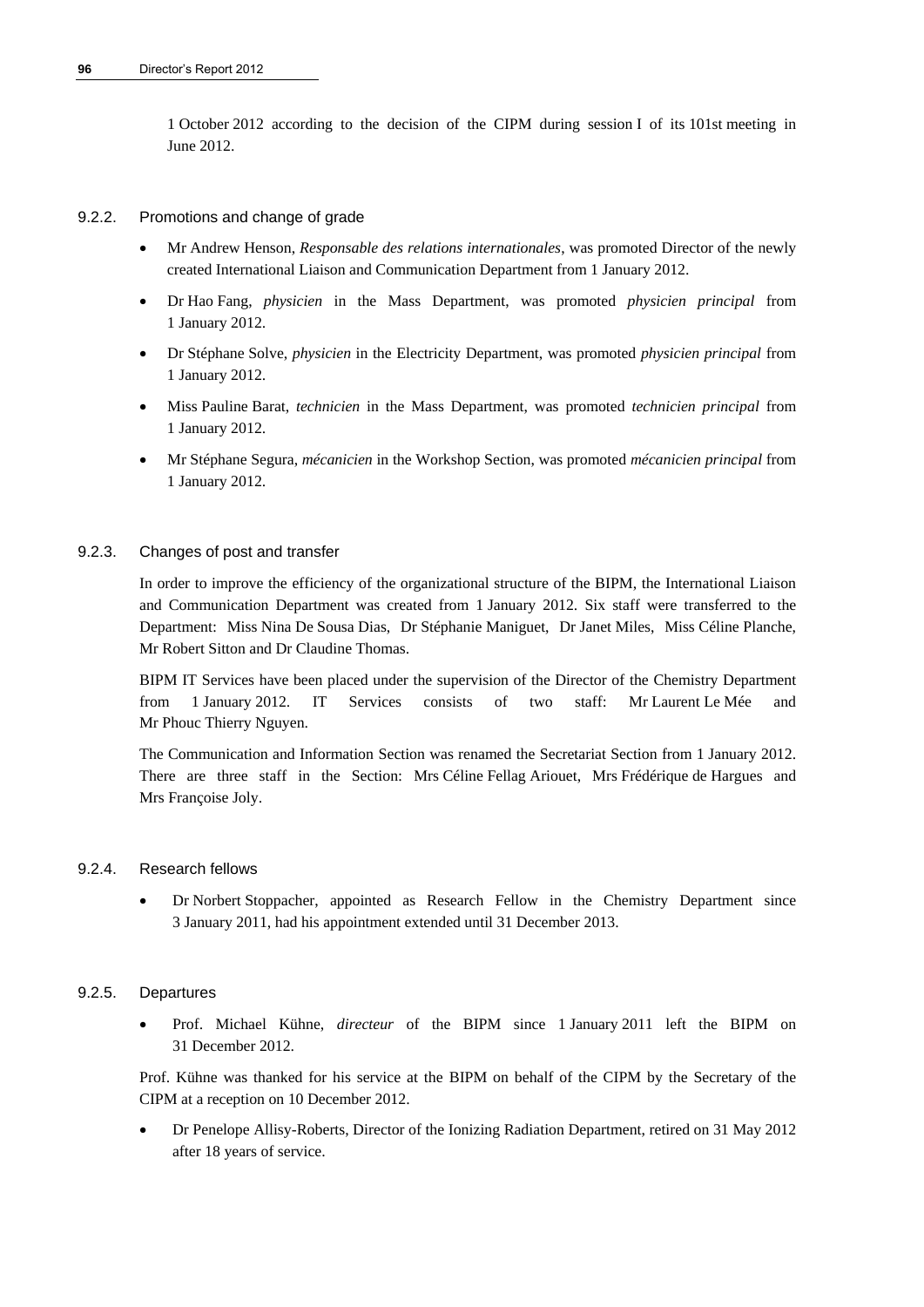Mrs Françoise Joly, head of to the Secretariat section*,* retired on 31 December 2012 after 15 years of service.

On their retirement, the Director thanked each of these members of staff for the effective and devoted service during their years at the BIPM.

 Mr Bruno Amaro Coelho, Quality, Health and Safety Manager, left the BIPM on 31 December 2012 at the end of his fixed-term appointment.

#### **9.3. Buildings**

The following maintenance and improvement activities were carried out in 2012:

**Grand Pavillon**: renovation of the roof, refurbishment of one entrance hall, refurbishment of the kitchen and partial refurbishment of the corridor in the basement.

**Petit Pavillon**: refurbishment of the small meeting room.

**Observatoire**: installation of a new IT room in rooms 10 and 11A and refurbishment of a corridor at the back of the building.

**Ionizing Radiation building**: replacement of the air-conditioning equipment in the SIR room.

**The Laser building**: renovation of the bathroom in the BIPM accommodation.

**Pavillon du Mail**: replacement of two windows on the 3rd floor; painting of the windows on the 3rd floor, renovation of a number of shutters on the 2nd floor, installation of a storage room for painting materials and installation of a cloakroom in the workshop.

**All buildings**: upgrade of the IT cable network and replacement of the cells of the electric generator.

**Outbuildings and park**: partial replacement of the fence.

## **10. OTHER SUPPORT ACTIVITIES**

## **10.1. Secretariat**

The BIPM secretariat provides secretarial support to the Director, Director Designate (when in place) and to members of staff (e.g. support for travel, visa requests, registration for international symposia). The secretariat also organizes the numerous meetings held at the BIPM headquarters and outside the BIPM.

The workload of the Secretariat is linked to these meetings which are mainly those of the Consultative Committees and their Working Groups, but also include meetings of the CIPM, CIPM bureau, Joint Committees and special workshops. See Appendix 3 for a full list of meetings held at the BIPM headquarters in 2012. The Secretariat ensures the smooth running of all these meetings along with the mailing of the associated documents. Some of these meetings involve many delegates and include parallel sessions across the BIPM and occasional sessions off-site.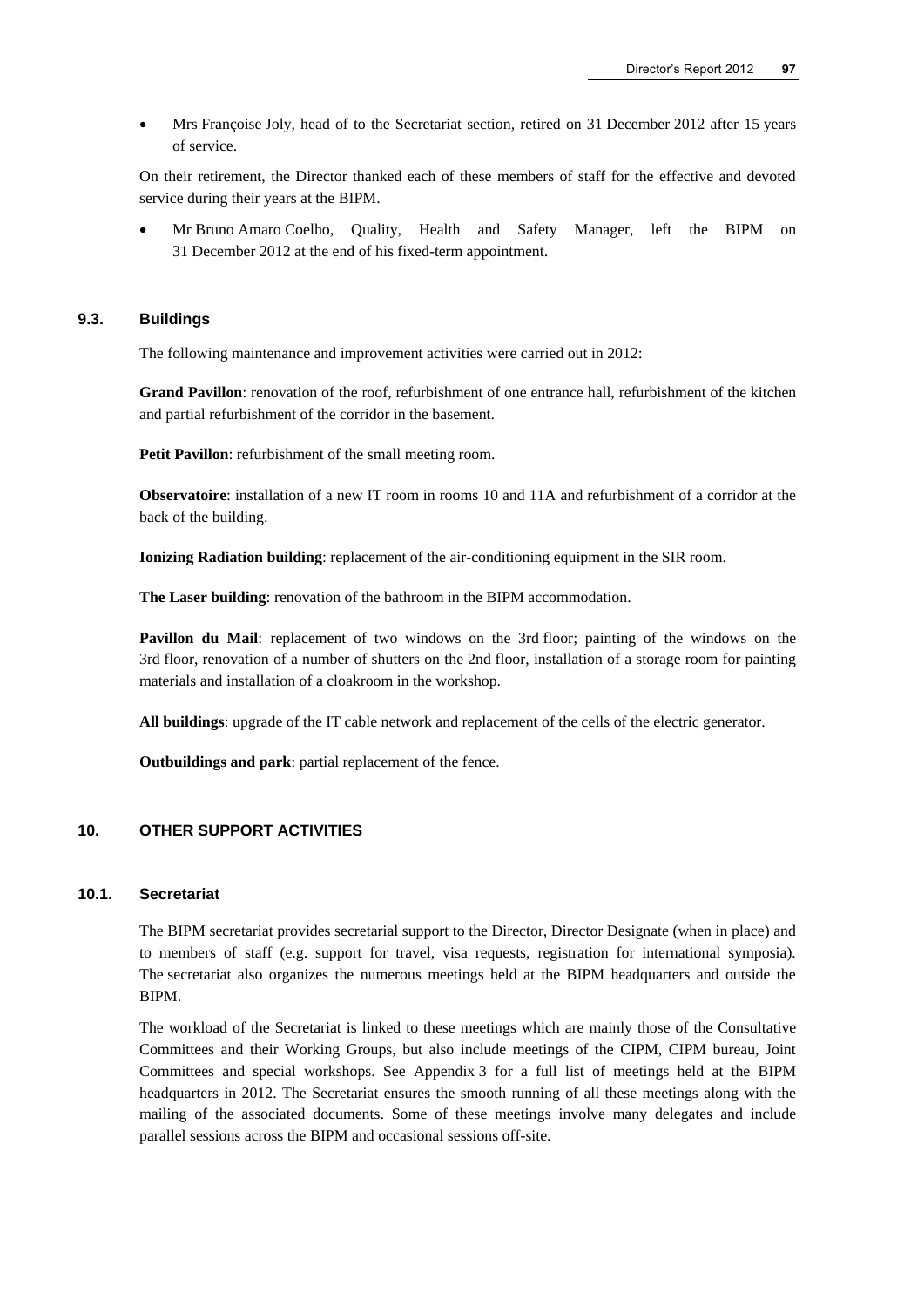Among its other responsibilities, the BIPM Secretariat is responsible for the central database which supplies data to the BIPM intranet and website. The database includes a list of participants in all BIPM meetings, representatives of Member States, and embassies in Paris; it enables the section to define the lists of recipients of publications, *BIPM e-News* and to suggest invitees for receptions. The most important documents for communication with Member States, Associates of the CGPM, NMI Directors, Consultative Committees and Working Groups are published by the secretariat on dedicated restricted areas of the BIPM website. It also maintains records of calibration certificates and sends the certificates to NMIs. The secretariat issues the internal monthly "News" of events and it designs the electronic and paper New Year card.

#### **10.2. Library**

The library is an essential component of the BIPM's infrastructure in the efficient pursuit of its scientific work and in the provision of translation services for all departments and sections.

In recognition of the need to operate with financial efficiency, and the generic increased use of electronic resources over traditional printed publications, the BIPM undertook a survey of its information needs and its journal subscriptions. As a result a number of subscriptions were terminated, or were converted to electronic-only versions during 2012.

## **10.3. Information Technology**

IT Services implemented an effective project management system in 2012 which has allowed it to more efficiently meet the BIPM's IT needs, both related to maintenance and development of current systems and the implementation of a new IT network and infrastructure at the BIPM.

The goal of the IT infrastructure project is to upgrade the BIPM's IT infrastructure and network so that it will remain reliable and secure and meet users' future needs. Major achievements in 2012 included the construction of a new IT server room, the laying and testing of a new fibre optic network, and specification and review of tenders for the installation of layers 2 and 3 of the IT network. The new network is expected to be fully operational by the end of 2013.

IT Services has continued to run its system maintenance and development projects, including updating of the firewall system, and the site-wide Wi-Fi system used extensively for meetings held at the BIPM. IT services has carried out an audit of the IT hardware and software in the BIPM laboratories. This will allow the scientific departments to plan their replacement and upgrade needs in the future.

IT Services continues to undertake the installation, administration and maintenance of about 30 servers and 200 office- or laboratory-based PCs, and maintain and develop intranet and website applications for the BIPM.

#### **10.4. Quality, Health and Safety**

The BIPM Quality Management System was reviewed in the yearly Quality Management System Review meeting on 5 October 2012. A new integrated BIPM Quality Manual, which is in compliance with ISO/IEC 17025:2005 and the ISO Guide 34:2009 has been approved and implemented. The regular internal and external on-site peer reviews which took place during 2012 detected no major non-conformities. Minor non-compliances and recommendations for improvement have been addressed.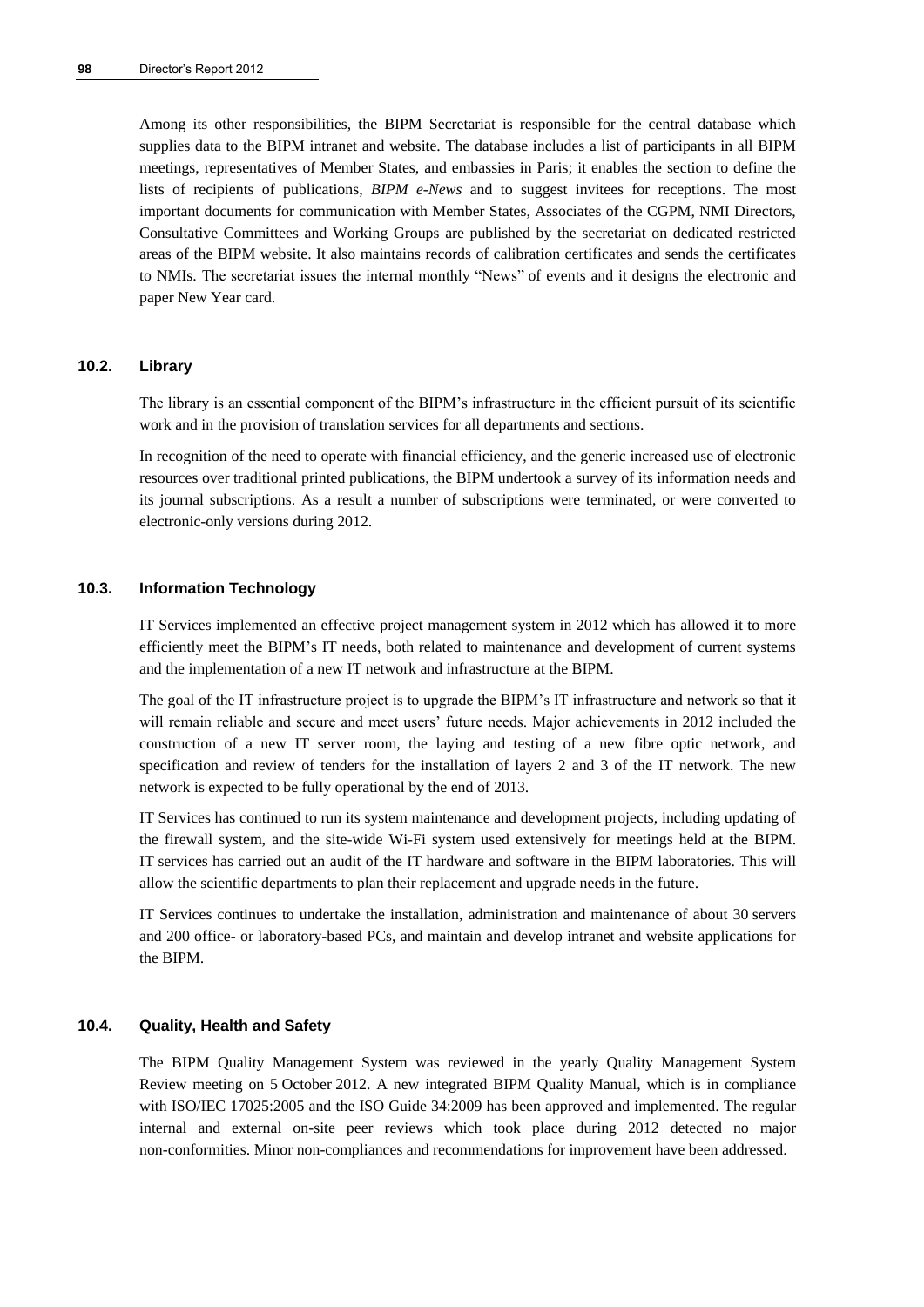The BIPM has continued to work on implementing an Occupational Health and Safety Management System based on the requirements of BS OHSAS 18001:2007. The English version of the BIPM's Occupational Health and Safety Manual was approved and published in September 2012, and the French version is being corrected and will be approved in January 2013. Risk assessment and urgent action procedures have been implemented. An implementation plan has been drafted, and this will enable the Health and Safety Management System to become fully operational in the second half of 2013.

#### **10.5. Mechanical Workshop**

The BIPM workshop provides support for all BIPM experimental work, including support for visiting scientists during comparisons and calibrations, in addition to its role in site maintenance and planning services. Of particular note during 2012 has been the continuing effort devoted to the construction and improvement of the BIPM watt balance and the BIPM ensemble of reference mass standards. The workshop's expertise provides essential support for the Mass Department through its unique facilities for the manufacture of kilogram artefacts and vacuum apparatus.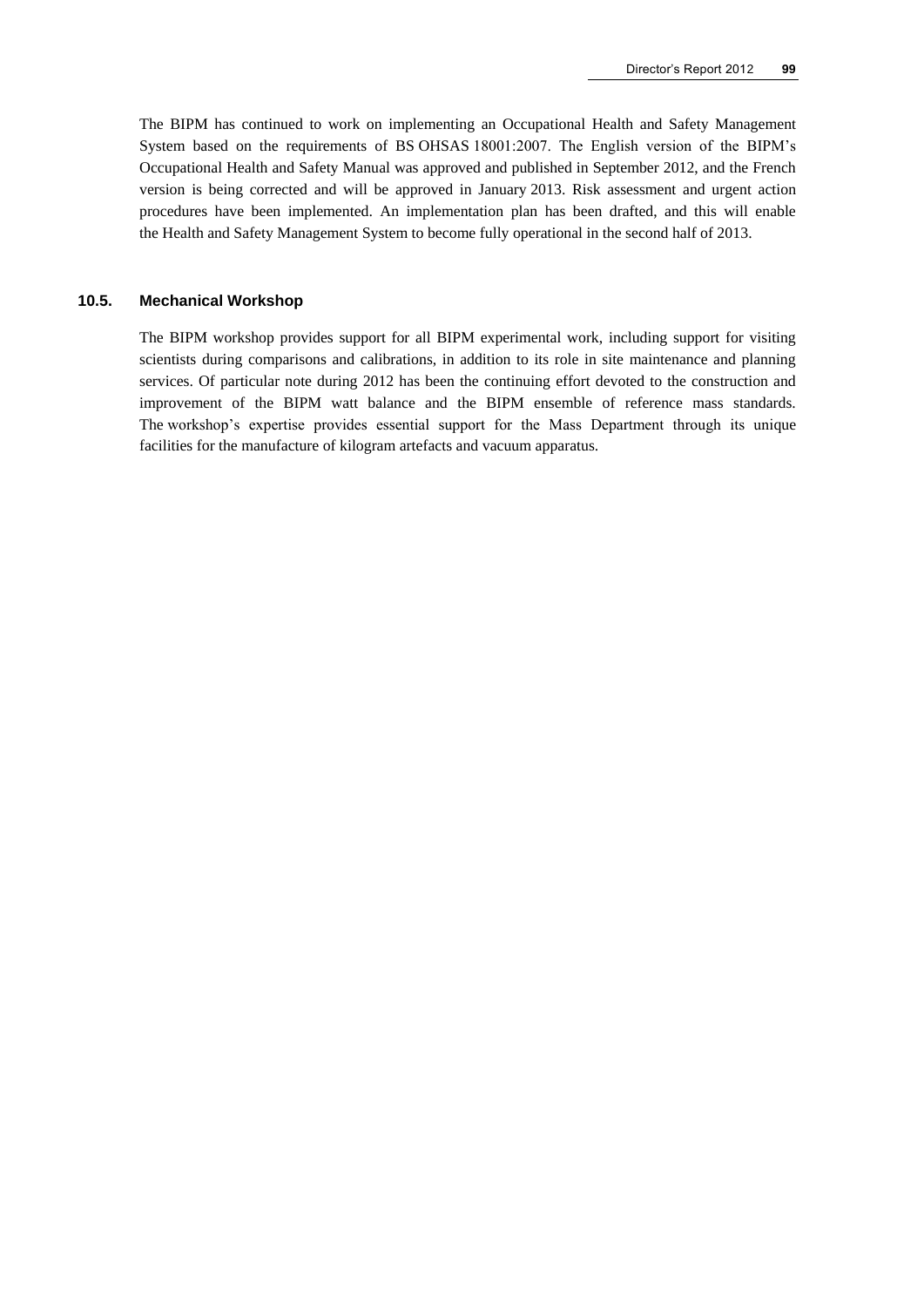## **Annexe 1 / Appendix 1**

## **PUBLICATIONS**

## **Publications du BIPM pour l'année 2012** */* **BIPM Publications 2012**

- · Procès-verbaux du Comité international des poids et mesures,  $100^{\circ}$  session (2011), 79, 247 p./ [International Committee for Weights and Measures, 100th meeting \(2011\), 79, 247 pp](http://www.bipm.org/utils/en/pdf/CIPM2011-EN.pdf).
- *Rapport annuel aux Gouvernements des Hautes Parties contractantes sur la situation administrative et financière du Bureau international des poids et mesures en 2011*, 236p. / 236 pp.
- [Rapport du directeur sur l'activité et la gestion du Bureau international des poids et mesures](http://www.bipm.org/utils/fr/pdf/DIR2011-FR.pdf)  (juillet 2010 – [décembre 2011\),](http://www.bipm.org/utils/fr/pdf/DIR2011-FR.pdf) **12**, 172 p. / [Director's Report on the Activity and Management of](http://www.bipm.org/utils/en/pdf/DIR2011-EN.pdf)  [the BIPM \(July 2010 –](http://www.bipm.org/utils/en/pdf/DIR2011-EN.pdf) Dec 2011), **12**, 172 pp.
- *BIPM e-News* [\(juin 2012](http://www.bipm.org/utils/common/pdf/enews/BIPM_News-2012_06.pdf) et [décembre 2012](http://www.bipm.org/utils/common/pdf/enews/BIPM_News-2012_12.pdf) / [June 2012](http://www.bipm.org/utils/common/pdf/enews/BIPM_News-2012_06.pdf) and [December 2012\)](http://www.bipm.org/utils/common/pdf/enews/BIPM_News-2012_12.pdf).
- [Comité consultatif pour la quantité de matière](http://www.bipm.org/utils/common/pdf/CCQM18.pdf) : métrologie en chimie, 18<sup>e</sup> session (2012), 37 p. / [Consultative Committee for Amount of Substance:](http://www.bipm.org/utils/common/pdf/CCQM18.pdf) Metrology in Chemistry, 18th meeting (2012), 37 [pp.](http://www.bipm.org/utils/common/pdf/CCQM18.pdf)
- Comité consultatif des rayonnements ionisants,  $22^e$  session (2011), 96 p. / Consultative Committee [for Ionizing Radiation, 22nd meeting \(2011\), 96](http://www.bipm.org/utils/common/pdf/CCRI22.pdf) pp.
- Comité consultatif de thermométrie,  $26^e$  session (2012), 36 p. / Consultative Committee for [Thermometry, 26th meeting \(2012\), 36](http://www.bipm.org/utils/common/pdf/CCT26.pdf) pp.
- Comité consultatif du temps et des fréquences,  $19^e$  session (2012), 68 p. / Consultative Committee [for Time and Frequency,](http://www.bipm.org/utils/common/pdf/CCTF19.pdf) 19th meeting (2012), 68 pp.
- *Notification des parts contributives dues par les Gouvernements des Hautes Parties contractantes*  pour l'entretien du Bureau international des poids et mesures et des souscriptions des États et *Entités Économiques associés à la Conférence générale en 2012*, 4 p. / 4 pp.
- [Rapport annuel du BIPM sur les activités du temps \(2011\), 105](http://www.bipm.org/utils/en/pdf/time_ann_rep/Time_annual_report_2011.pdf) p. / BIPM Annual Report on Time [Activities \(2011\), 105](http://www.bipm.org/utils/en/pdf/time_ann_rep/Time_annual_report_2011.pdf) pp.
- Rapports BIPM:
	- [2012/01](http://www.bipm.org/utils/common/pdf/rapportBIPM/2012/01.pdf) (12 pages), [2012/02](http://www.bipm.org/utils/common/pdf/rapportBIPM/2012/02.pdf) (12 pages), [2012/03](http://www.bipm.org/utils/common/pdf/rapportBIPM/2012/03.pdf) (10 pages)[, 2012/04](http://www.bipm.org/utils/common/pdf/rapportBIPM/2012/04.pdf) (8 pages).

## **Publications scientifiques du BIPM pour l'année 2012** */* **BIPM scientific publications 2012**

#### **Masses / Mass**

 Baumann H., *et al*, Realization of the anticipated definition of the kilogram. *[Proc. 2012 Conference](http://dx.doi.org/10.1109/CPEM.2012.6250941)  [on Precision Electromagnetic Measurements \(CPEM\),](http://dx.doi.org/10.1109/CPEM.2012.6250941)* 2012, 340-341.

## **Temps / Time**

Publications extérieures / External publications

Arias E.F., *et al*, Final report of key comparison CCM.G-K1: International comparison of absolute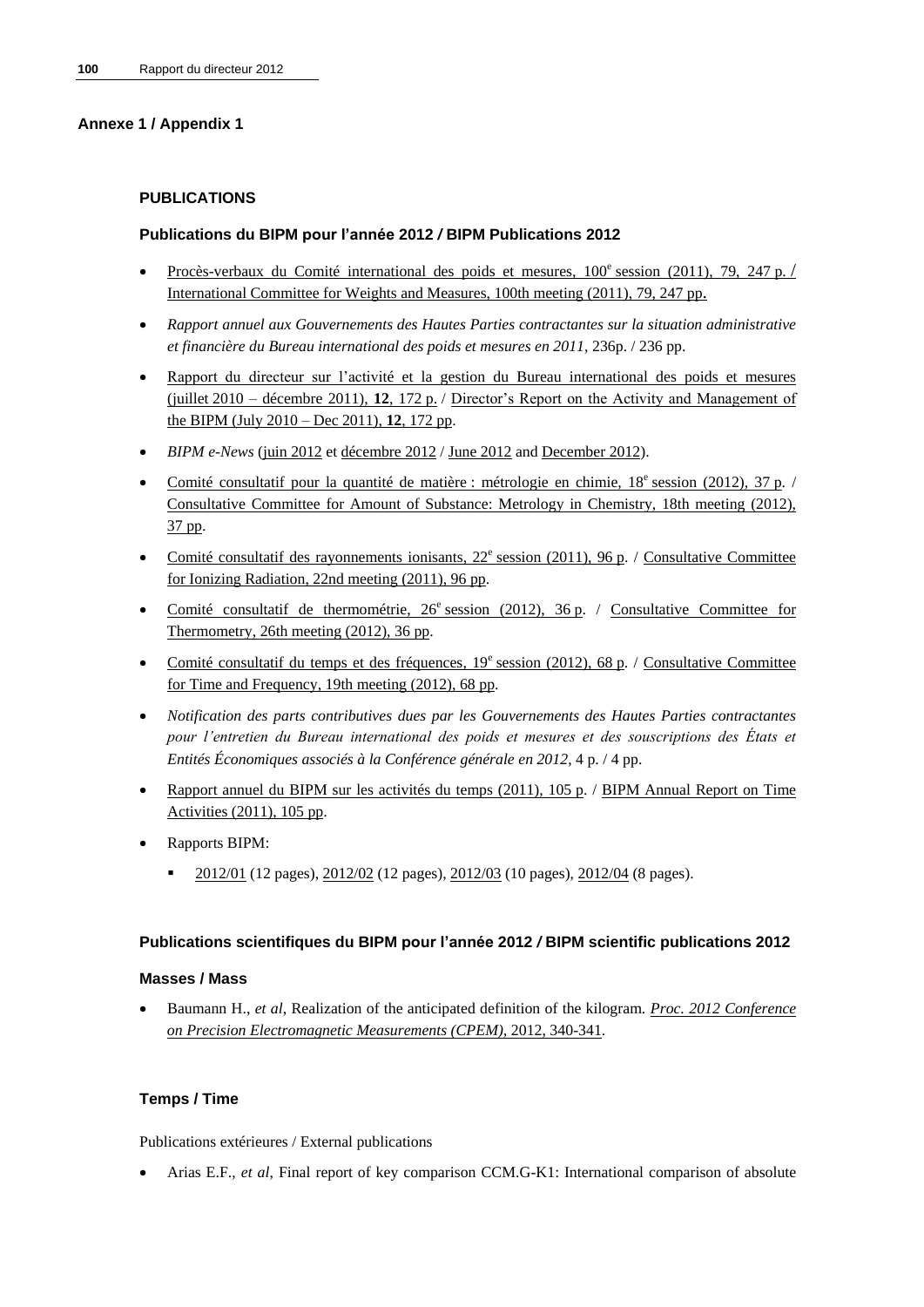gravimeters ICAG2009, *Metrologia,* 2012, **49**, *[Tech. Suppl.,](http://stacks.iop.org/0026-1394/49/07011)* 07011.

- Arias E.F., Harmegnies A., Jiang Z., Konaté H., Lewandowski W., Panfilo G., Petit G., Tisserand L., UTCr: a rapid realization of UTC, *Proc. EFTF 2012*[, 2012, 24-27](http://www.eftf.org/proceedings/proceedingsEFTF2012.pdf#page=100)*.*
- Bauch A., Beutler G., Petit G., Time and Frequency Metrology and its use for Navigation: Status and Proposed Future Research Themes, Galileo Science Advisory Committee, 2012.
- Francis O., Rothleitner Ch., Jiang Z., Accurate determination of the Earth Tidal Parameters at the BIPM to support the watt balance project, *Proc. IAG Symposium*, **139**, 2012.
- Jiang Z., Becker M., Jousset P., Coulomb A., Tisserand L., Boulanger P., Lequin D., Lhermitte F., Houillon J.L., Dupont F., High precision levelling supporting the International Comparison of Absolute Gravimeters, *[Metrologia,](http://stacks.iop.org/0026-1394/49/41)* 2012, **49**(1), 41-48.
- Jiang Z., Matsakis D., Mitchell S., Breakiron L., Bauh A., Piester D., Maeno H., Bernier L.G., Long-term Instability of GPS-based Time Transfer and Proposals for Improvements, *Proc. 43rd PTTI Meeting 2011,* 2012, 387-406.
- Jiang Z., Lewandowski W., Accurate GLONASS time transfer for the generation of Coordinated Universal Time, *[Int. Journal of Navigation and Observation](http://dx.doi.org/doi:10.1155/2012/353961)*, 2012, **2012**, Article ID 353961*.*
- Jiang Z., Lewandowski W., Inter-comparison of the UTC time transfer links, *[Proc. EFTF 2012,](http://www.eftf.org/proceedings/proceedingsEFTF2012.pdf#page=126)*  2012, [126-132.](http://www.eftf.org/proceedings/proceedingsEFTF2012.pdf#page=126)
- Jiang Z., Lewandowski W., Use of GLONASS for UTC time transfer, *[Metrologia,](http://stacks.iop.org/0026-1394/49/57)* 2012, **49**(1), [57-61.](http://stacks.iop.org/0026-1394/49/57)
- Jiang Z., Lewandowski W., Use of multi-technique combinations in UTC/TAI time and frequency transfer, *Proc. EFTF 2012*[, 2012, 335-339](http://www.eftf.org/proceedings/proceedingsEFTF2012.pdf#page=335)*.*
- Jiang Z., Lewandowski W., Panfilo G., Petit G., Reevaluation of the Measurement Uncertainty of the UTC Time Transfer, *Proc. 43rd PTTI Meeting 2011,* 2012, 133-140.
- Jiang Z., *et al*, The 8th International Comparison of Absolute Gravimeters 2009: the first Key Comparison (CCM.G-K1) in the field of absolute gravimetry, *Metrologia,* 2012, **49**[\(6\), 666-684.](http://stacks.iop.org/0026-1394/49/666)
- Jiang Z., *et al*, Relative Gravity Measurement Campaign during the 8th International Comparison of Absolute Gravimeters (2009), *[Metrologia,](http://stacks.iop.org/0026-1394/49/95)* 2012, **49**(1), 95-107.
- Jiang Z., *et al*, Accurate gravimetry at the BIPM watt Balance site, *Proc. IAG Symposium*, **139**, 2012.
- Matus M., del Mar Pérez M., Zelenika S., Dauletbayev A., Kuanbayev C., Hussein H., Robertsson L., The CCL-K11 ongoing key comparison. Final report for the year 2011, *[Metrologia,](http://stacks.iop.org/0026-1394/49/04009)* 2012, **49**, *[Tech. Suppl.,](http://stacks.iop.org/0026-1394/49/04009)* 04009.
- Pálinkáš V., Liard J., Jiang Z., On the effective position of the free-fall solution and the self-attraction effect of the FG5 gravimeters, *Metrologia,* 2012, **49**[\(4\), 552-559.](http://stacks.iop.org/0026-1394/49/552)
- Panfilo G., The new prediction algorithm for UTC: application and results, *Proc. EFTF 2012,* 2012, 242-246.
- Panfilo G., Harmegnies A., Tisserand L., A new prediction algorithm for the generation of International Atomic Time, *[Metrologia,](http://stacks.iop.org/0026-1394/49/49)* 2012, **49**(1), 49-56.
- Petit G., Panfilo G., Comparison of frequency standards used for TAI, *[IEEE T. Instrum. Meas.](http://dx.doi.org/10.1109/TIM.2012.2228749)*, [2012, 99, 1-6](http://dx.doi.org/10.1109/TIM.2012.2228749)*.*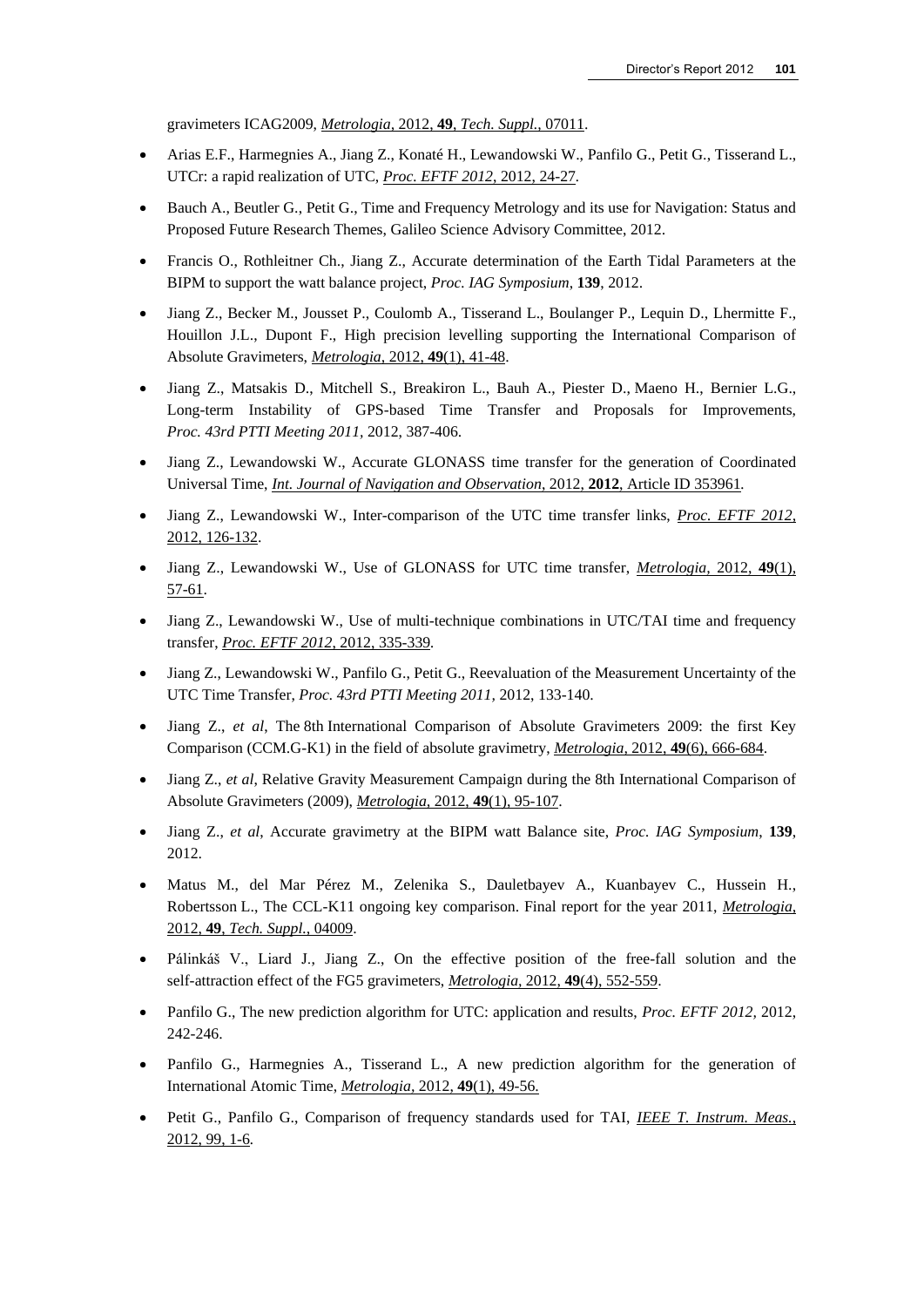Publications du BIPM / BIPM publications

- Rapport annuel du BIPM sur les activités du temps (2011), 2012, **6**, 105 p. (rapport disponible uniquement sur la page internet [http://www.bipm.org/en/publications/time\\_activities.html\)](http://www.bipm.org/en/publications/time_activities.html) / BIPM Annual Report on Time Activities (2011), 2012, **6**, 105 pp. (available only at [http://www.bipm.org/en/publications/time\\_activities.html\)](http://www.bipm.org/en/publications/time_activities.html).
- *[Circulaire T](ftp://62.161.69.5/pub/tai/publication/cirt/)* (mensuelle), 7 p. / *[Circular T](ftp://62.161.69.5/pub/tai/publication/cirt/)* (monthly), 7 pp.
- Liard J., Pálinkáš V., Jiang Z., The self-attraction effect in absolute gravimeters and its influence on CIPM key comparisons, *[Rapport BIPM-](http://www.bipm.org/utils/common/pdf/rapportBIPM/2012/01.pdf)*2012/01, 12 p. / 12 pp.

## **Électricité / Electricity**

- Aviles D., Navarrete E., Hernández D., Solve S., Chayramy R., Direct comparison of Josephson Voltage Standards at 10 V between BIPM and CENAM, *[Proc. 2012 Conference on Precision](http://dx.doi.org/10.1109/CPEM.2012.6250664)  [Electromagnetic Measurements \(CPEM\)](http://dx.doi.org/10.1109/CPEM.2012.6250664)*, 2012, 68-69.
- Chayramy R., Solve S., A very low thermal EMFs computer-controlled scanner, *[Proc. 2012](http://dx.doi.org/10.1109/CPEM.2012.6251046)  [Conference on Precision Electromagnetic Measurements \(CPEM\)](http://dx.doi.org/10.1109/CPEM.2012.6251046)*, 2012, 548-549.
- Fletcher N., Goebel R., Robertsson L., Stock M., Progress towards a determination of  $R_K$  at the BIPM, *[Proc. 2012 Conference on Precision Electromagnetic Measurements \(CPEM\)](http://dx.doi.org/10.1109/CPEM.2012.6250897)*, 2012, [252-253.](http://dx.doi.org/10.1109/CPEM.2012.6250897)
- Goebel R., Kim W.-S., Fletcher N., Stock M., Bilateral comparison of 10 k $\Omega$  standards (ongoing BIPM key comparison BIPM.EM-K13.b) between the KRISS (Rep. of Korea) and the BIPM, *Metrologia,* 2012, **49**, *[Tech. Suppl.,](http://iopscience.iop.org/0026-1394/49/1A/01006/)* 01006*.*
- Goebel R., Power O., Fletcher N., Stock M., Bilateral comparison of 1  $\Omega$  standards (ongoing BIPM key comparison BIPM.EM-K13.a) between the NSAI-NML (Ireland) and the BIPM, *[Metrologia,](http://iopscience.iop.org/0026-1394/49/1A/01004/)* 2012, **49**, *[Tech. Suppl.,](http://iopscience.iop.org/0026-1394/49/1A/01004/)* 01004*.*
- Goebel R., Power O., Fletcher N., Stock M., Bilateral comparison of 10 k $\Omega$  standards (ongoing BIPM key comparison BIPM.EM-K13.b) between the NSAI-NML (Ireland) and the BIPM, *Metrologia,* 2012, **49**, *[Tech. Suppl.,](http://iopscience.iop.org/0026-1394/49/1A/01005/)* 01005.
- [Janssen](http://iopscience.iop.org/search?searchType=fullText&fieldedquery=T+J+B+M+Janssen&f=author&time=all&issn=) T.J.B.M., [Williams](http://iopscience.iop.org/search?searchType=fullText&fieldedquery=J+M+Williams&f=author&time=all&issn=) J.M., [Fletcher](http://iopscience.iop.org/search?searchType=fullText&fieldedquery=N+E+Fletcher&f=author&time=all&issn=) N.E., [Goebel](http://iopscience.iop.org/search?searchType=fullText&fieldedquery=R+Goebel&f=author&time=all&issn=) R., [Tzalenchuk](http://iopscience.iop.org/search?searchType=fullText&fieldedquery=A+Tzalenchuk&f=author&time=all&issn=) A., [Yakimova](http://iopscience.iop.org/search?searchType=fullText&fieldedquery=R+Yakimova&f=author&time=all&issn=) R., [Lara-Avila](http://iopscience.iop.org/search?searchType=fullText&fieldedquery=S+Lara-Avila&f=author&time=all&issn=) S., Kubatkin S., [Falko](http://iopscience.iop.org/search?searchType=fullText&fieldedquery=V+I+Falko&f=author&time=all&issn=) V.I., Precision comparison of the quantum Hall effect in graphene and gallium arsenide, *Metrologia*, 2012, **49**[\(3\), 294-306.](http://stacks.iop.org/0026-1394/49/294)
- Power O., Solve S., Chayramy R., Stock M., Bilateral comparison of 10 V standards between the NSAI-NML (Ireland) and the BIPM, March to April 2011 (part of the ongoing BIPM key comparison BIPM.EM-K11.b), *Metrologia*, 2012, **49**, *[Tech. Suppl](http://stacks.iop.org/0026-1394/49/01014)*., 01014.
- Rolland B., Goebel R., Fletcher N., A transportable thermoregulated enclosure for standard resistors, *[Proc. 2012 Conference on Precision Electromagnetic Measurements \(CPEM\)](http://dx.doi.org/10.1109/CPEM.2012.6250961)*, 2012, 378-379.
- Solve S., Chayramy R., Picard A., Kiss A., Fang H., Robertsson L., de Mirandés E., Stock M., A bias source for the voltage reference of the BIPM watt balance, *[Proc. 2012 Conference on](http://dx.doi.org/10.1109/CPEM.2012.6250656)  [Precision Electromagnetic Measurements \(CPEM\),](http://dx.doi.org/10.1109/CPEM.2012.6250656)* 2012, 52-53.
- Solve S., Chayramy R., Stock M., Avilés D., Navarrete E., Hernández D., Comparison of the Josephson voltage standards of the CENAM and the BIPM (part of the ongoing BIPM key comparisons BIPM.EM-K10.b), *Metrologia*, 2012, **49**, *[Tech. Suppl](http://stacks.iop.org/0026-1394/49/01011)*., 01011.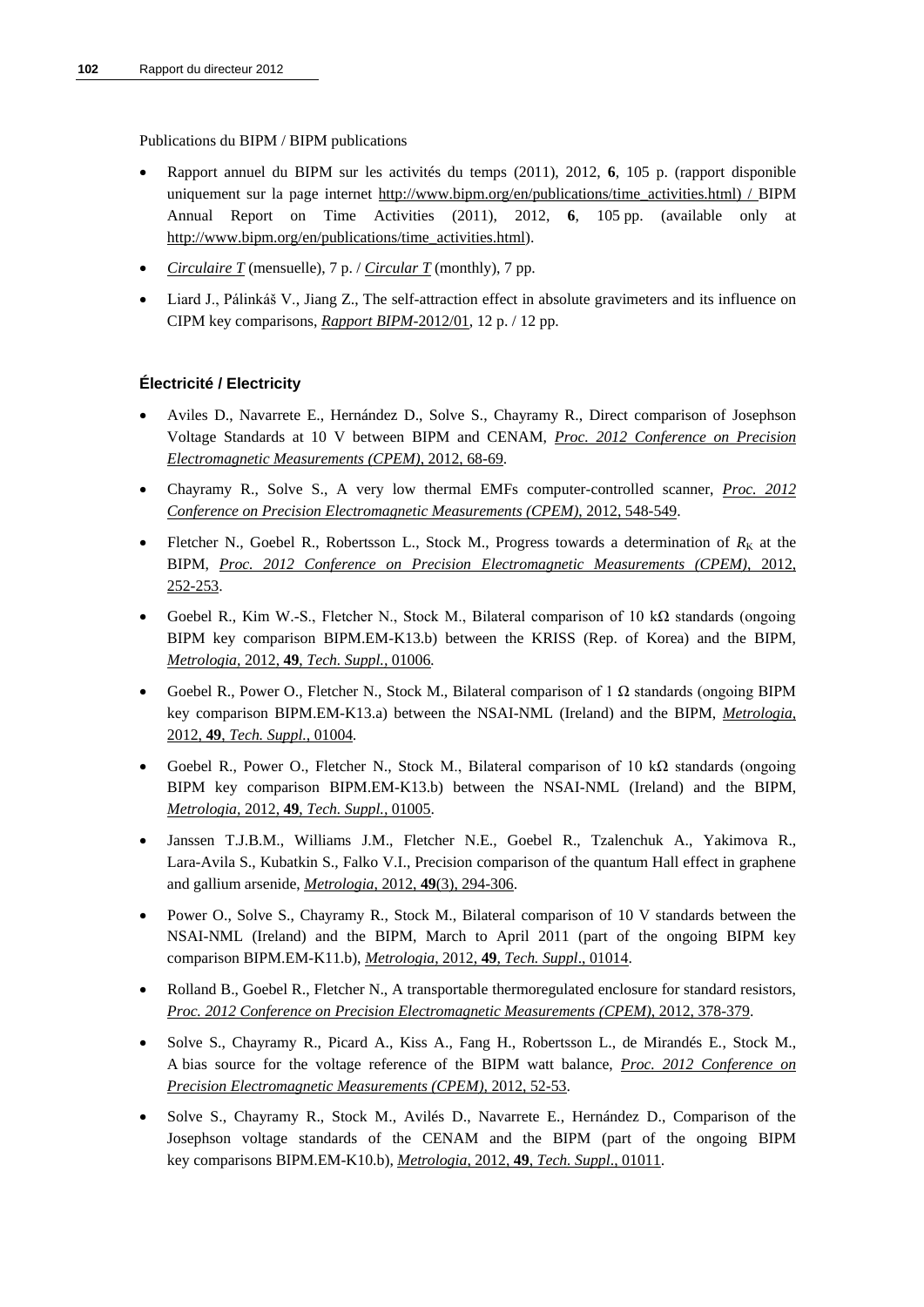- Solve S., Chayramy R., Stock M., Christian L., Comparison of the Josephson voltage standards of the MSL and the BIPM (part of the ongoing BIPM key comparisons BIPM.EM-K10.b), *[Metrologia](http://stacks.iop.org/0026-1394/49/01015)*, 2012, **49**, *[Tech. Suppl.](http://stacks.iop.org/0026-1394/49/01015)*, 01015.
- Solve S., Chayramy R., Stock M., Iuzzolino R., Tonina A., Comparison of the Josephson voltage standards of the INTI and the BIPM (part of the ongoing BIPM key comparisons BIPM.EM-K10.a), *Metrologia*, 2012, **49**, *[Tech. Suppl](http://stacks.iop.org/0026-1394/49/01009)*., 01009.
- Solve S., Chayramy R., Stock M., Jeanneret B., Comparison of the Josephson voltage standards of the METAS and the BIPM (part of the ongoing BIPM key comparisons BIPM.EM-K10.a and BIPM.EM-K10.b), *Metrologia*, 2012, **49**, *[Tech. Suppl](http://stacks.iop.org/0026-1394/49/01010)*., 01010.
- Solve S., Chayramy R., Stock M., Streit J., Šíra M., Comparison of the Josephson voltage standards of the CMI and the BIPM (part of the ongoing BIPM key comparison BIPM.EM-K10.b), *Metrologia,* 2012, **49**, *[Tech. Suppl.,](http://iopscience.iop.org/0026-1394/49/1A/01003/)* 01003.
- Solve S., Stock M., BIPM direct on-site Josephson voltage standard comparisons: 20 years of results, *[Meas. Sci. Techno](http://stacks.iop.org/MST/23/124001)*., **23**, (2012) 124001.

#### **Balance du watt / Watt balance**

- Stock M., Watt balance experiments for the determination of the Planck constant and the redefinition of the kilogram, *[Metrologia](http://iopscience.iop.org/0026-1394/50/1/R1/)*, 2013, **50**, R1-R16.
- Fang H. Kiss A., Robertsson L., Zeggagh A., Lan J., de Mirandés E., Solve S., Picard A., Stock M., Status of the BIPM watt balance, *[Proc. 2012 Conference on Precision Electromagnetic](http://dx.doi.org/10.1109/CPEM.2012.6250984)  [Measurements \(CPEM\),](http://dx.doi.org/10.1109/CPEM.2012.6250984)* 2012, 424-425.
- de Mirandés E., Zeggagh A., Bradley M., Picard A., Fang H., Kiss A., Stock M., Superconducting coil system to study the behavior of superconducting coils for a cryogenic watt balance, *[Proc. 2012](http://dx.doi.org/10.1109/CPEM.2012.6251007)  [Conference on Precision Electromagnetic Measurements \(CPEM\), 2012,](http://dx.doi.org/10.1109/CPEM.2012.6251007)* 470-471.
- Solve S. [Chayramy R.,](http://ieeexplore.ieee.org/search/searchresult.jsp?searchWithin=p_Authors:.QT.Chayramy,%20R..QT.&newsearch=partialPref) [Picard A.,](http://ieeexplore.ieee.org/search/searchresult.jsp?searchWithin=p_Authors:.QT.Picard,%20A..QT.&newsearch=partialPref) [Kiss A.,](http://ieeexplore.ieee.org/search/searchresult.jsp?searchWithin=p_Authors:.QT.Kiss,%20A..QT.&newsearch=partialPref) [Fang H.,](http://ieeexplore.ieee.org/search/searchresult.jsp?searchWithin=p_Authors:.QT.Fang,%20H..QT.&newsearch=partialPref) [Robertsson L.](http://ieeexplore.ieee.org/search/searchresult.jsp?searchWithin=p_Authors:.QT.Robertsson,%20L..QT.&newsearch=partialPref), [de Mirandes E.,](http://ieeexplore.ieee.org/search/searchresult.jsp?searchWithin=p_Authors:.QT.de%20Mirandes,%20E..QT.&newsearch=partialPref) [Stock](http://ieeexplore.ieee.org/search/searchresult.jsp?searchWithin=p_Authors:.QT.Stock,%20M..QT.&newsearch=partialPref) M., A bias source for the voltage reference of the BIPM watt balance, *[Proc. 2012 Conference on Precision](http://dx.doi.org/10.1109/CPEM.2012.6250656)  [Electromagnetic Measurements \(CPEM\),](http://dx.doi.org/10.1109/CPEM.2012.6250656)* 2012, 52-53.

#### **Rayonnements ionisants / Ionizing Radiation**

Publications extérieures / External publications

- Andreo P., Burns D.T., Salvat F., On the uncertainties of photon mass energy-absorption coefficients and their ratios for radiation dosimetry, *[Physics in Medicine and Biology](http://stacks.iop.org/0031-9155/57/2117)*, 2012, **57**, 2117–2136.
- Bé M.-M., *et al*, Standardization, decay data measurements and evaluation of <sup>64</sup>Cu, *[Appl. Radiat.](http://dx.doi.org/10.1016/j.apradiso.2012.02.056)  Isot*., 2012, **70**[\(9\), 1894-1899.](http://dx.doi.org/10.1016/j.apradiso.2012.02.056)
- Bich W., *et al*, Revision of the *'Guide to the Expression of Uncertainty in Measurement'*, *Metrologia,* [2012, 49\(6\), 702-705.](http://iopscience.iop.org/0026-1394/49/6/702/)
- Burns D.T., An analysis of existing data for *W*air, *I*<sup>c</sup> and the product *W*air *s*c,air , *[Metrologia](http://stacks.iop.org/0026-1394/49/507)*, 2012, **49**, [507-512.](http://stacks.iop.org/0026-1394/49/507)
- Burns D.T., Kessler C., O'Brien M., Key comparison BIPM.RI(I)-K2 of the air-kerma standards of the NIST, USA and the BIPM in low-energy x-rays, *[Metrologia](http://stacks.iop.org/0026-1394/49/06006)*, 2012, **49**, *Tech. Suppl.*, 06006.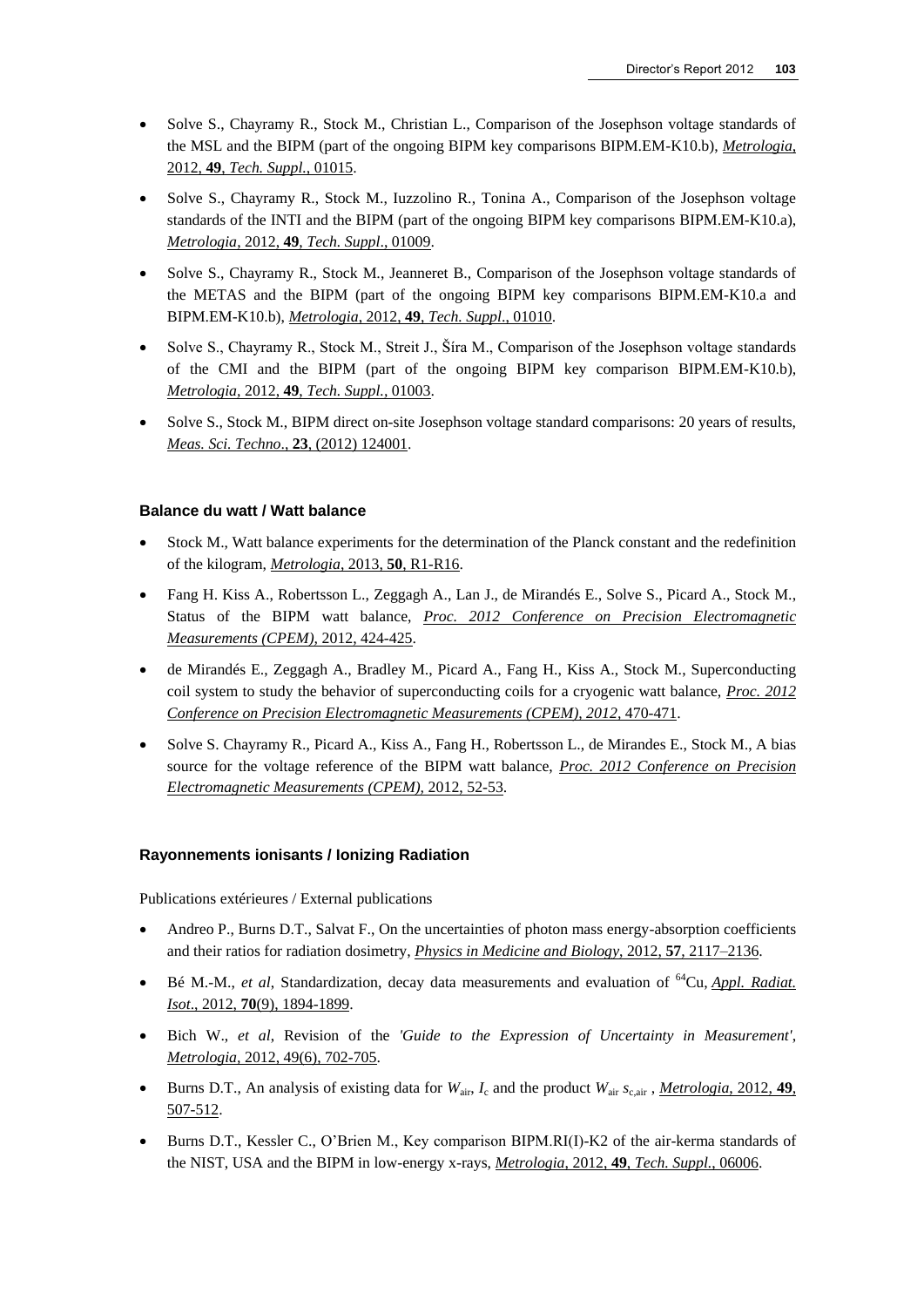- Burns D.T., Kessler C., Roger P., Csete I., Key comparison BIPM.RI(I)-K2 of the air-kerma standards of the MKEH, Hungary and the BIPM in low-energy x-rays, *[Metrologia](http://stacks.iop.org/0026-1394/49/06010)*, 2012, **49**, *Tech*. *Suppl*[., 06010.](http://stacks.iop.org/0026-1394/49/06010)
- Burns D.T., Lye J.E., Roger P., Butler D.J., Key comparison BIPM.RI(I)-K3 of the air-kerma standards of the ARPANSA, Australia and the BIPM in medium-energy x-rays, *[Metrologia](http://stacks.iop.org/0026-1394/49/06007)*, 2012, **49**, *[Tech. Suppl.](http://stacks.iop.org/0026-1394/49/06007)*, 06007.
- Burns D.T., Roger P., Knyziak A.B., Key comparison BIPM.RI(I)-K2 of the air-kerma standards of the GUM, Poland and the BIPM in low-energy x-rays, *Metrologia*, 2012, **49**, *[Tech. Suppl](http://stacks.iop.org/0026-1394/49/06002)*., 06002*.*
- Burns D.T., Roger P., Villevalde A.Y., Oborin A.V., Key comparison BIPM.RI(I)-K2 of the air-kerma standards of the VNIIM, Russian Federation and the BIPM in low-energy x-rays, *Metrologia*, 2012, **49,** *[Tech. Suppl.](http://stacks.iop.org/0026-1394/49/06003)*, 06003.
- Kessler C., Allisy P.J., Burns D.T., Duane S., Manning J., Comparison of the standards for absorbed dose to water of the NPL, United Kingdom and the BIPM for <sup>60</sup>Co gamma-rays, *[Metrologia](http://stacks.iop.org/0026-1394/49/06008)*, 2012, **49**, *[Tech. Suppl](http://stacks.iop.org/0026-1394/49/06008)*., 06008.
- Kessler C., Burns D.T., Allisy P.J., Butler D., Lye J., Webb D., Comparison of the standards for absorbed dose to water of the ARPANSA and the BIPM for <sup>60</sup>Co gamma-radiation, *[Metrologia](http://stacks.iop.org/0026-1394/49/06009)*, 2012, **49**, *[Tech. Suppl](http://stacks.iop.org/0026-1394/49/06009)*., 06009*.*
- Michotte C., Johansson L., CCRI(II) activity comparison of <sup>241</sup>Pu: CCRI(II)-K2.Pu-241, *[Metrologia](http://iopscience.iop.org/0026-1394/49/1A/06012/)*, 2012, **49**, *[Tech. Suppl](http://iopscience.iop.org/0026-1394/49/1A/06012/)*., 06012.
- Michotte C., Ratel G., Cassette P., Update of the BIPM.RI(II)-K1.Rn-222 comparison of activity measurements for the radionuclide <sup>222</sup>Rn to include the LNE-LNHB, France, *[Metrologia](http://stacks.iop.org/0026-1394/49/06001)*, 2012, **49**, *[Tech. Suppl](http://stacks.iop.org/0026-1394/49/06001)*., 06001.
- Michotte C., Ratel G., Courte S., Fitzgerald R., Sahagia M., Activity measurements of the radionuclide  $57C$  for the NIST, USA and the IFIN-HH, Romania in the ongoing comparison BIPM.RI(II)-K1.Co-57, *Metrologia*, 2012, **49**, *[Tech. Suppl](http://stacks.iop.org/met/49/06005)*., 06005.
- Michotte C., Sato Y., Unno Y., Yunoki A., Activity measurements of the radionuclide  $\frac{99m}{Tc}$  for the NMIJ, Japan, in the ongoing comparison BIPM.RI(II)-K4.Tc-99m, *[Metrologia](http://stacks.iop.org/met/49/06013)*, 2012, **49**, *Tech. Suppl.*[, 06013.](http://stacks.iop.org/met/49/06013)

Publications du BIPM / BIPM Publications

- Michotte C., 2012, Verification of the linearity of the new SIR using sources of  $^{64}$ Cu and  $^{99m}$ Tc, *[Rapport BIPM-](http://www.bipm.org/utils/common/pdf/rapportBIPM/2012/02.pdf)*2012/02*,* 12 p. / 12 pp.
- Roger P., 2012, High-voltage measurement for the BIPM x-ray generators, *[Rapport BIPM-](http://www.bipm.org/utils/common/pdf/rapportBIPM/2011/07.pdf)*2012/04, 8 p. / 8 pp.

# **Chimie / Chemistry**

Publications extérieures / External publications

- Flores E., *et al*, Final report of the pilot study CCQM-P110-B1: A comparison of nitrogen dioxide (NO2) in nitrogen standards at 10 µmol/mol by Fourier transform infrared spectroscopy (FT-IR), *Metrologia*, 2012, **49**, *[Tech. Suppl](http://stacks.iop.org/0026-1394/49/08006)*., 08006.
- Flores E., *et al*, International comparison CCQM-K74: Nitrogen dioxide, 10 µmol/mol, *[Metrologia](http://stacks.iop.org/0026-1394/49/08005)* 2012, **49**, *[Tech. Suppl](http://stacks.iop.org/0026-1394/49/08005)*., 08005.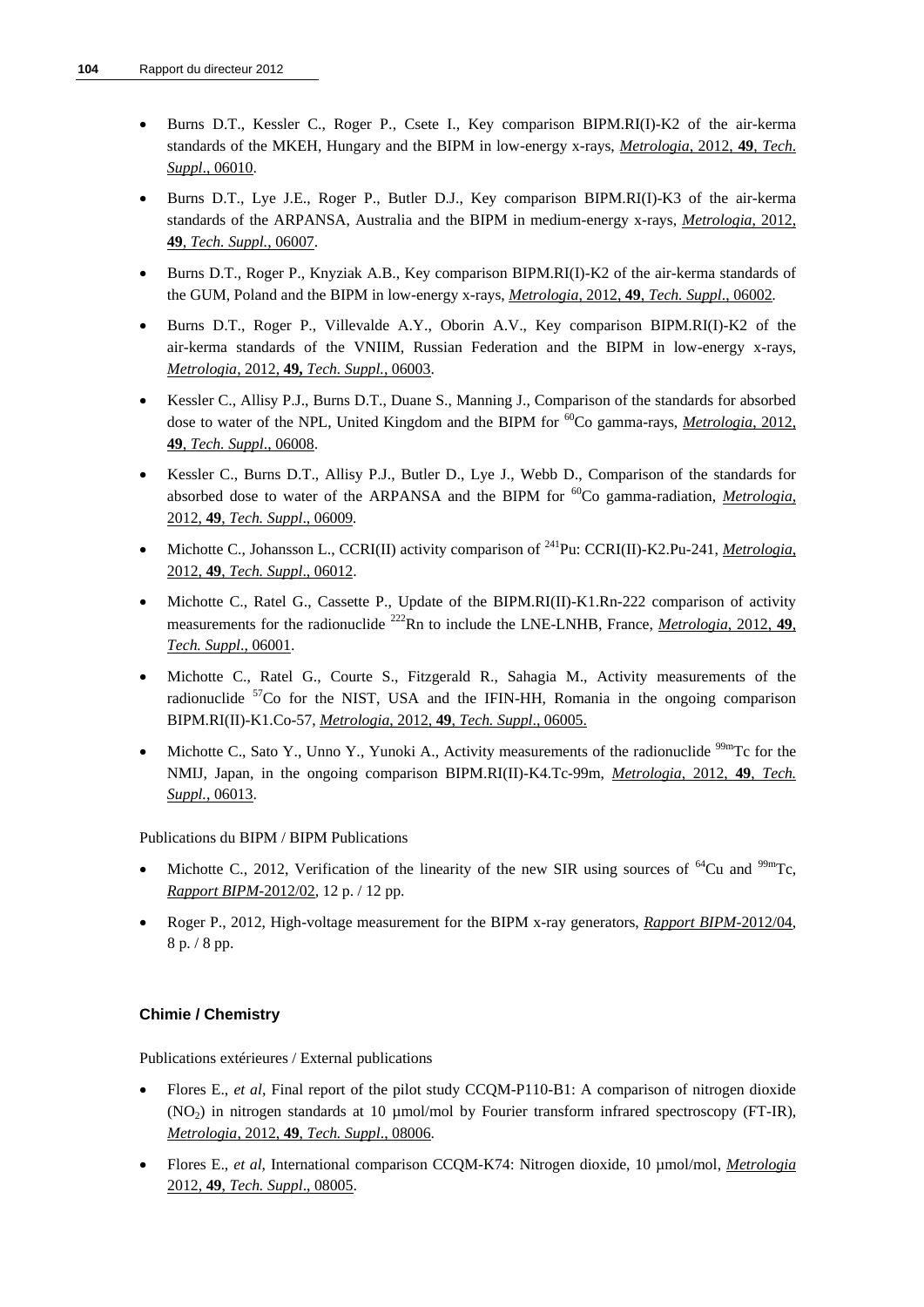- Flores E., Idrees F., Moussay P., Viallon J., Wielgosz R.I., Highly accurate nitrogen dioxide (NO2) in nitrogen standards based on permeation, *Anal. Chem*., 2012, **84** [\(23\), 10283–10290.](http://dx.doi.org/10.1021/ac3024153)
- Petersen M., Viallon J., Moussay P., Wielgosz R.I., Relative measurements of ozone absorption cross-sections at three wavelengths in the Hartley band using a well-defined UV laser beam, *J. [Geophys. Res](http://dx.doi.org/10.1029/2011JD016374)*., 2012, **117**, D05301.
- Viallon J., Moussay P., Idrees F., Wielgosz R.I., Lee S., Lee J.Y., Woo J.C., Kim B.M., Final report on the ongoing key comparison BIPM.QM-K1: Ozone at ambient level, comparison with KRISS (March 2012), *Metrologia,* 2012, **49***[, Tech. Suppl.,](http://stacks.iop.org/0026-1394/49/08007)* 08007.
- Viallon J., Moussay P., Idrees F., Wielgosz R.I., Macé T., Couette J., Final report on the ongoing key comparison BIPM.QM-K1: Ozone at ambient level, comparison with LNE (May 2012), *Metrologia,* 2012, **49***[, Tech. Suppl.,](http://stacks.iop.org/0026-1394/49/08012)* 08012.
- Viallon J., Moussay P., Idrees F., Wielgosz R.I., Stummer V., Schinz V., Final report on the ongoing key comparison BIPM.QM-K1: Ozone at ambient level, comparison with UBA (March 2012), *Metrologia,* 2012, **49***[, Tech. Suppl.,](http://stacks.iop.org/0026-1394/49/08008)* 08008.
- Viallon J., Moussay P., Idrees F., Wielgosz R.I., Walden J., Kuronen P., Final report on the ongoing key comparison BIPM.QM-K1: Ozone at ambient level, comparison with FMI (February 2012), *Metrologia,* 2012, **49***[, Tech. Suppl.,](http://stacks.iop.org/0026-1394/49/08013)* 08013*.*
- Viallon J., Moussay P., Idrees F., Wielgosz R.I., Zellweger C., Final report on the ongoing key comparison BIPM.QM-K1: Ozone at ambient level, comparison with EMPA (June 2012), *Metrologia,* 2012, **49***[, Tech. Suppl.,](http://stacks.iop.org/0026-1394/49/08011)* 08011*.*
- Westwood S., *et al*, Final report on key comparison CCQM-K55.b (aldrin): An international comparison of mass fraction purity assignment of aldrin, *Metrologia* 2012, **49**, *[Tech. Suppl](http://iopscience.iop.org/0026-1394/49/1A/08014/)*., 08014.
- Westwood S., *et al*, Final report on key comparison CCQM-K55.a (Estradiol): An international comparison of mass fraction purity of estradiol, *[Metrologia,](http://iopscience.iop.org/0026-1394/49/1A/08009/)* 2012, **49**, *Tech. Suppl*., 08009.
- Josephs R.D., Daireaux A., Westwood S., Wielgosz R.I., Simultaneous determination of various estrogens by normal phase - liquid chromatography – tandem mass spectrometry with atmospheric pressure photoionization for the purity assessment of the monitored drug ß-estradiol, submitted for publication.
- Stoppacher N., Daireaux A., Josephs R.D., Wielgosz R.I., Impurity identification and determination for the peptide hormone angiotensin I by liquid chromatography  $-$  high resolution tandem mass spectrometry and the metrological impact on value assignments by amino acid analysis, *Anal. Bioanal. Chem.* 2013, submitted for publication.
- Westwood S., Josephs R.D., Choteau T., Daireaux A., Wielgosz R.I., Mass Balance Method for the SI Value Assignment of the Purity of Organic Compounds, *Anal. Chem*., 2013, submitted for publication*.*

Publications du BIPM / BIPM publications

 Davis R., How the non-ideality of real gases affects results of the ozone Standard Reference Photometer (SRP), *[Rapport BIPM](http://www.bipm.org/utils/common/pdf/rapportBIPM/2012/03.pdf)*-2012/03, 10 p. / 10 pp.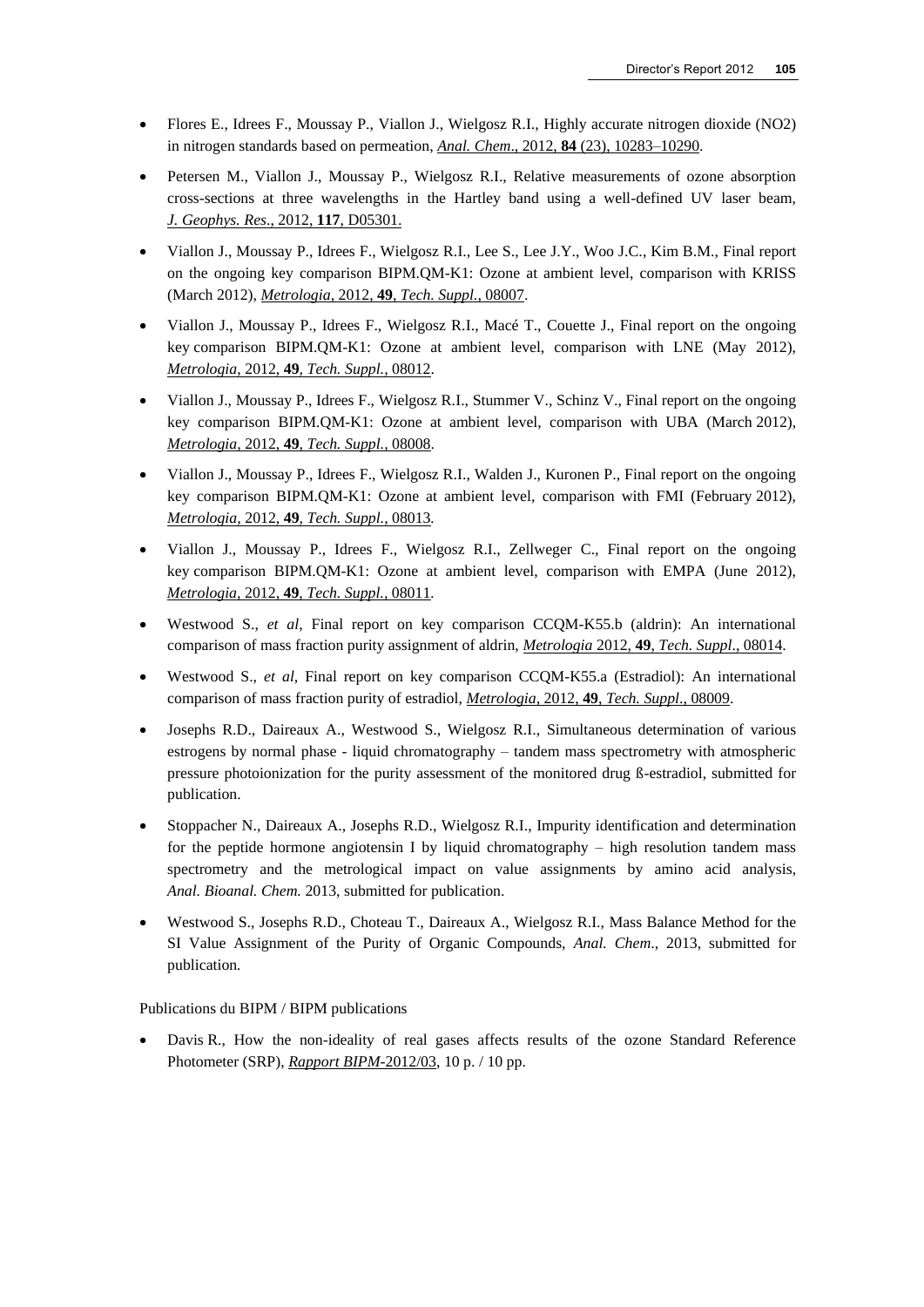# **Annexe 2 / Appendix 2**

## **Certificats et notes d'étude / Certificates and Study Notes**

Entre le 1<sup>er</sup> janvier 2012 et le 31 décembre 2012, 88 certificats et 4 notes d'étude ont été délivrés. / In the period from 1 January 2012 to 31 December 2012, 88 Certificates and 4 Study Notes were issued.

# **Certificats / Certificates**

| 1.  | 1 kg mass standard in stainless steel, 3S2                                        | VSL,                                              |
|-----|-----------------------------------------------------------------------------------|---------------------------------------------------|
|     |                                                                                   | Pays-Bas/                                         |
|     |                                                                                   | Netherlands                                       |
| 2.  | 1 kg mass standard in stainless steel, 4S2*                                       | Id.                                               |
| 3.  | 1 kg mass prototype, No. 48*                                                      | Danemark/                                         |
|     |                                                                                   | Denmark                                           |
| 4.  | 1 kg mass prototype, No. 79*                                                      | États-Unis<br>d'Amérique/<br><b>United States</b> |
|     |                                                                                   | of America                                        |
| 5.  | 1 kg mass standard, SMD1 <sup>+*</sup>                                            | SMD-ENS,<br><b>SPF</b>                            |
|     |                                                                                   | Economie,                                         |
|     |                                                                                   | Belgique/                                         |
|     |                                                                                   | Belgium                                           |
| 6.  | 1 kg mass standard, NSCCL*                                                        | CESMEC,<br>Chili/Chile                            |
| 7.  | 1 pF capacitance standard, Andeen-Hagerling model AH11A, No. 01200                | UME,                                              |
|     |                                                                                   | Turquie/                                          |
|     |                                                                                   | Turkey                                            |
| 8.  | 1 pF capacitance standard, Andeen-Hagerling model AH11A, No. 01203*               | Id.                                               |
| 9.  | 10 pF capacitance standard, Andeen-Hagerling model AH11A, No. 01076*              | Id.                                               |
| 10. | 10 pF capacitance standard, Andeen-Hagerling model AH11A, No. 01077*              | Id.                                               |
| 11. | 100 pF capacitance standard, Andeen-Hagerling model AH11A, No. 01196*             | Id.                                               |
| 12. | 100 pF capacitance standard, Andeen-Hagerling model AH11A, No. 01669              | Id.                                               |
| 13. | 10 000 $\Omega$ resistance standard, Leeds and Northrup type 4214, No. 1 857 471* | UTE,<br>Uruguay                                   |

 \* Les étalons marqués d'un astérisque ont déjà été étalonnés au BIPM. / Standards marked with an asterisk have been calibrated previously at the BIPM.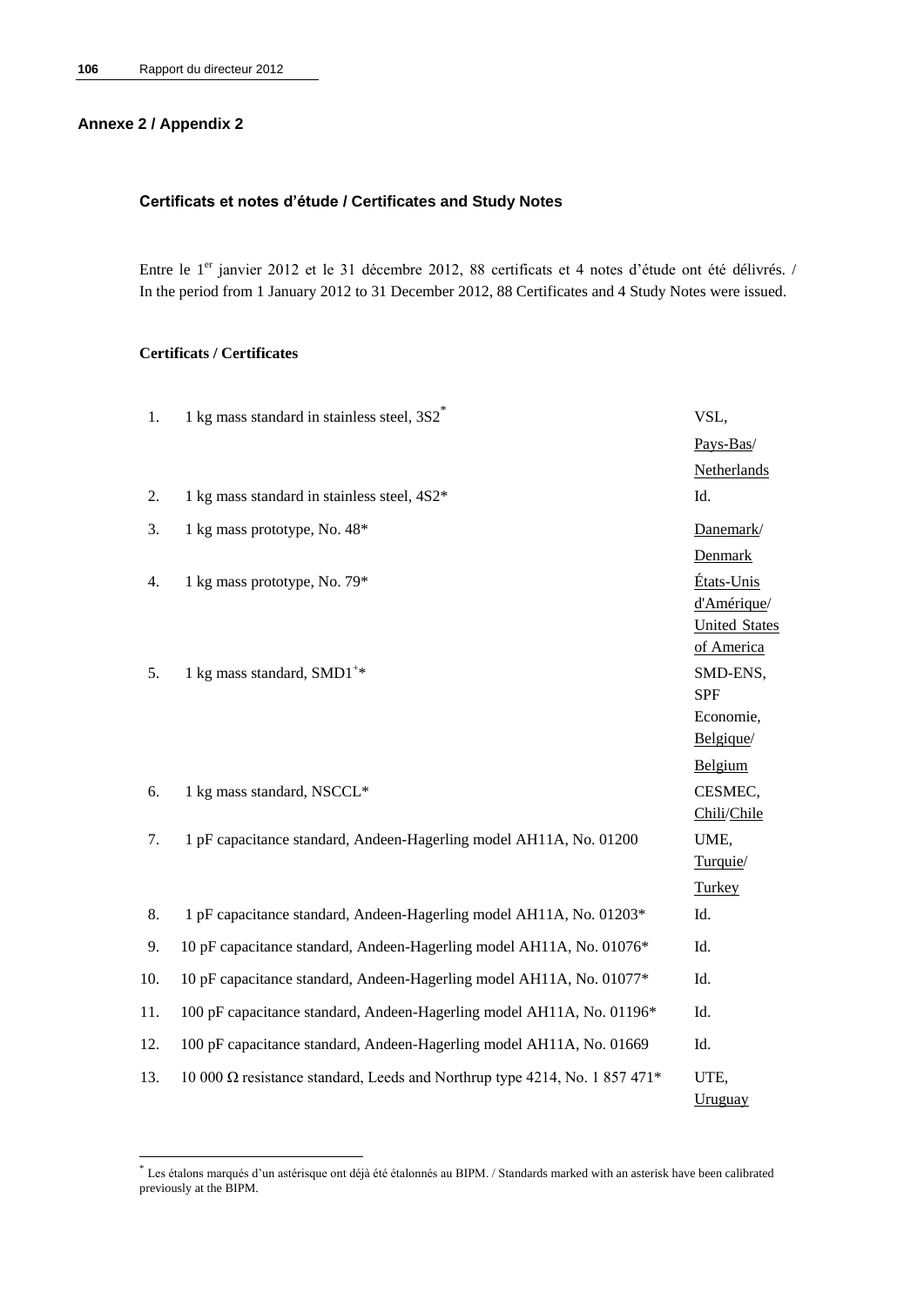| 14. | 1 $\Omega$ resistance standard, Leeds and Northrup type 4210, No. 1 877 783*  | Id.                                                              |
|-----|-------------------------------------------------------------------------------|------------------------------------------------------------------|
| 15. | 1 kg mass prototype, No. 72*                                                  | République<br>de Corée/<br>Republic of<br>Korea                  |
| 16. | 1 kg mass standard, MP4                                                       | CEM,<br>Espagne/                                                 |
| 17. | Ionization chamber PTW 30013, No. 2016 in a <sup>60</sup> Co gamma-ray beam*  | Spain<br>NIS, Égypte/<br>Egypt                                   |
| 18. | Ionization chamber NE 2561, No. 229 in a 60Co gamma-ray beam*                 | Id.                                                              |
| 19. | Ionization chamber NE 2530, No. 424 in a 137Cs gamma-ray beam                 | Id.                                                              |
| 20. | Ionization chamber PTW 30013, No. 2016 in medium-energy x-rays*               | Id.                                                              |
| 21. | Ionization chamber PTW 23342, No. 1250 in low-energy x-rays*                  | Id.                                                              |
| 22. | Ionization chamber PTW 23343, No. 2862 in low-energy x-rays                   | Id.                                                              |
| 23. | 1 kg mass standard in stainless steel, No. 74                                 | KIM-LIPI,<br>Indonésie/<br>Indonesia                             |
| 24. | 1 kg mass standard in stainless steel, No. 112491*                            | Id.                                                              |
|     |                                                                               |                                                                  |
| 25. | 1 kg mass standard in stainless steel, No. 112492*                            | Id.                                                              |
| 26. | 1 pF capacitance standard, Andeen-Hagerling model AH11A, No. 01245*           | NMC,<br>A*STAR,<br>Singapour/                                    |
| 27. | 10 pF capacitance standard, Andeen-Hagerling model AH11A, No. 01244*          | Singapore<br>Id.                                                 |
| 28. | 100 pF capacitance standard, Andeen-Hagerling model AH11A, No. 01240*         | Id.                                                              |
| 29. | Ionization chamber NE 2611, No. 129 in a 60Co gamma-ray beam                  | METAS,<br>Suisse/                                                |
| 30. | 1 kg mass prototype, No. 85*                                                  | Switzerland<br>États-Unis<br>d'Amérique/<br><b>United States</b> |
| 31. | Ionization chamber Radcal RC6M, No. 10111 in mammography x-rays               | of America<br>ININ,<br>Mexique/                                  |
| 32. | Ionization chamber Radcal RC6M, No. 10111 in low-energy x-rays                | Mexico<br>Id.                                                    |
| 33. | Ionization chamber Exradin A3-92717, No. XR072954 in medium-energy x-rays Id. |                                                                  |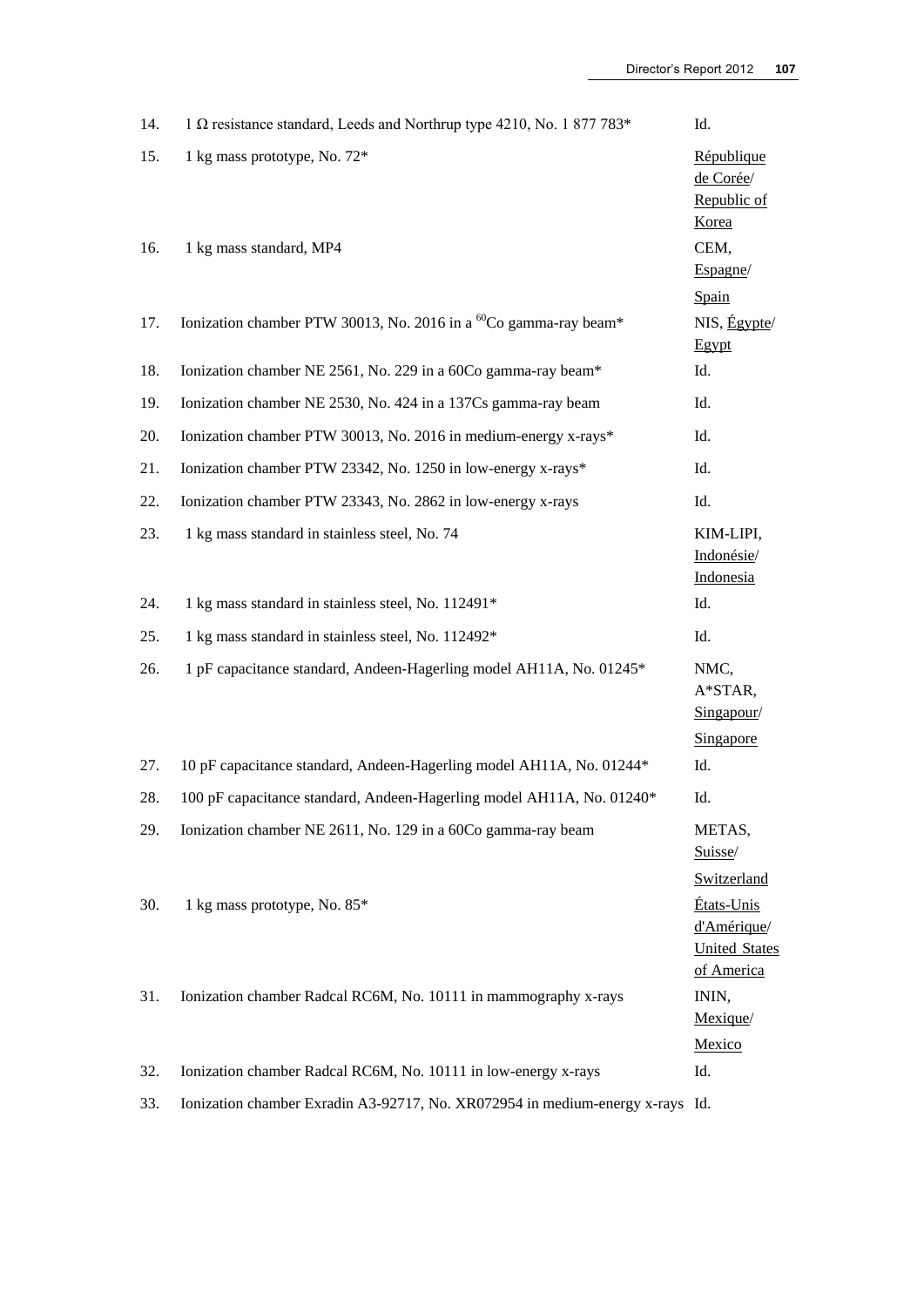| 34. | Ionization chamber Exradin A4, No. 169 in gamma-ray beams                   | CMI,<br>République<br>tchèque/                            |
|-----|-----------------------------------------------------------------------------|-----------------------------------------------------------|
|     |                                                                             | Czech<br>Republic                                         |
| 35. | Ionization chamber Exradin A4, No. 169 in medium-energy x-rays              | Id.                                                       |
| 36. | Ionization chamber Radcal RC6M, No. 9113 in mammography x-rays              | Id.                                                       |
| 37. | Ionization chamber Radcal RC6M, No. 9113 in low-energy x-rays               | Id.                                                       |
| 38. | Ionization chamber ND 1001, No. 7814 in gamma-ray beams*                    | BIM,<br>Bulgarie/<br>Bulgaria                             |
| 39. | Ozone analyzer Advanced Pollution Instrumentation 400, No. 823*             | NMISA,<br>Afrique du<br>Sud/South<br>Africa               |
| 40. | 1 kg mass prototype, No. 57*                                                | Inde/India                                                |
| 41. | 1 kg mass standard, P0296                                                   | HMI,<br>Croatie/<br>Croatia                               |
| 42. | 1 kg mass standard, P120684                                                 | Id.                                                       |
| 43. | 1 kg mass standard, P41204998                                               | Id.                                                       |
| 44. | 1 kg mass standard, P41205001                                               | Id.                                                       |
| 45. | Ionization chamber PTW TN31010, No. 2163 in a 60Co gamma-ray beam           | KRISS,<br>République<br>de Corée/<br>Republic of<br>Korea |
| 46. | Ionization chamber PTW TW30001, No. 2229 in a 60Co gamma-ray beam           | Id.                                                       |
| 47. | Ionization chamber NE 2571, No. NE 2571 in a 60Co gamma-ray beam*           | CMI,<br>République<br>tchèque/<br>Czech<br>Republic       |
| 48. | 10 000 $\Omega$ resistance standard, type Tegam SP5121, No. A2010800        | Id.                                                       |
| 49. | 1 $\Omega$ resistance standard, Leeds and Northrup type 4210B, No. 1711458* | INMETRO,<br>Brésil/Brazil                                 |
| 50. | 1 Ω resistance standard, Leeds and Northrup type 4210B, No. 1883427*        | Id.                                                       |
| 51. | 10 000 $\Omega$ resistance standard, ESI type SR104, No. 043007*            | Id.                                                       |
| 52. | 1 kg mass standard, 013501/00*                                              | EIM, Grèce/<br>Greece                                     |
| 53. | 1 kg mass standard, 013504/00*                                              | Id.                                                       |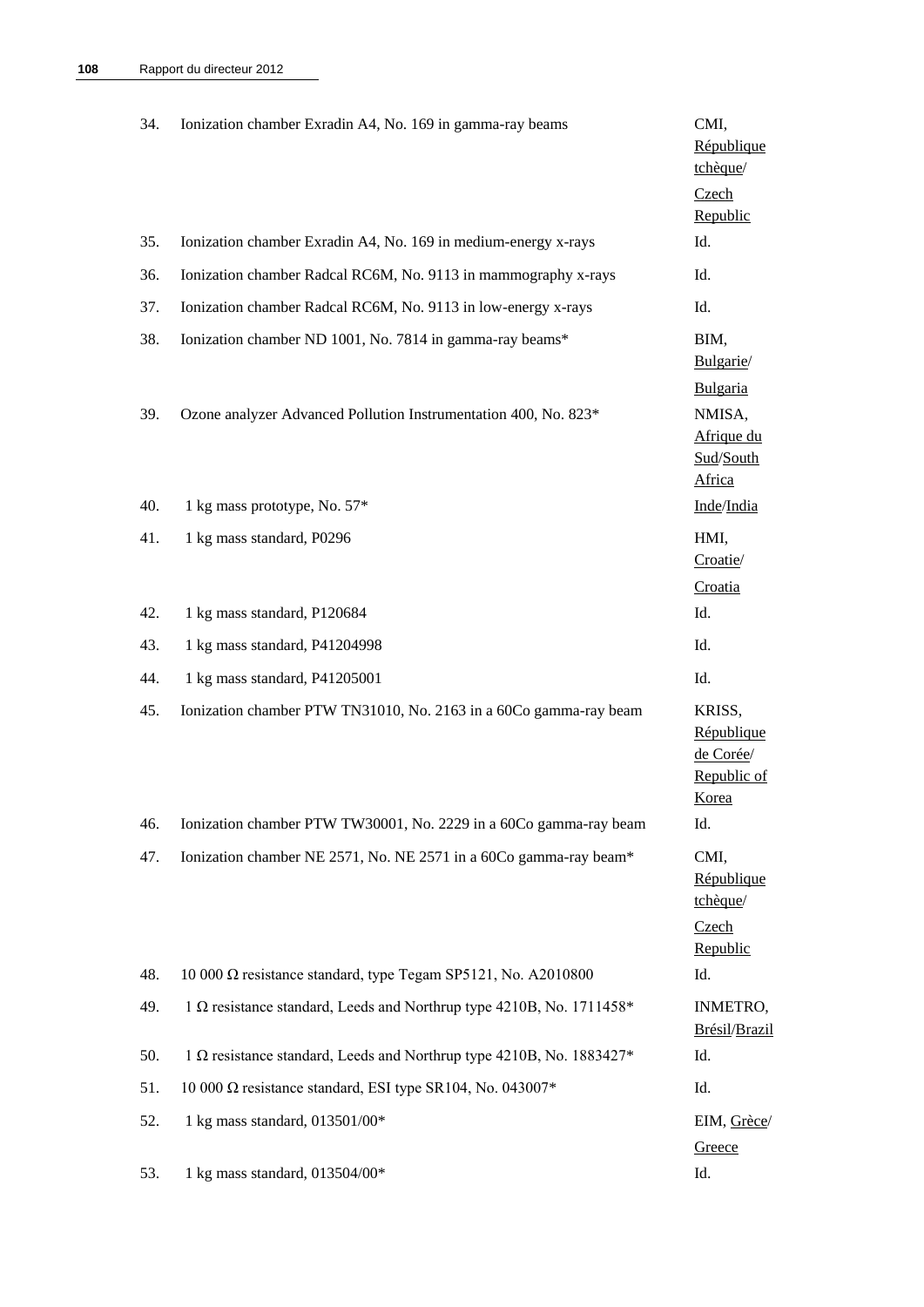| 54.        | 1 kg mass standard, No. 48*                                                                                                                | INTI,<br>Argentine/                                |
|------------|--------------------------------------------------------------------------------------------------------------------------------------------|----------------------------------------------------|
|            |                                                                                                                                            | Argentina                                          |
| 55.        | 1 kg mass standard, K30*                                                                                                                   | Id.                                                |
| 56.<br>57. | 1 pF capacitance standard, Andeen-Hagerling model AH11A, No. 01284*<br>1 pF capacitance standard, Andeen-Hagerling model AH11A, No. 01285* | NMISA,<br>Afrique du<br>Sud/South<br>Africa<br>Id. |
|            |                                                                                                                                            |                                                    |
| 58.        | 10 pF capacitance standard, Andeen-Hagerling model AH11A, No. 01286*                                                                       | Id.                                                |
| 59.        | 100 pF capacitance standard, Andeen-Hagerling model AH11A, No. 01287*                                                                      | Id.                                                |
| 60.        | 1 kg mass standard, 3S2*<br>1 kg mass standard, 4S2*                                                                                       | VSL,<br>Pays-Bas/<br>Netherlands                   |
| 61.        |                                                                                                                                            | Id.                                                |
| 62.        | 1 $\Omega$ resistance standard, type NML, No. S-60657*                                                                                     | NMIA,<br>Australie/<br><b>Australia</b>            |
| 63.        | 1 $\Omega$ resistance standard, type NML, No. 64177*                                                                                       | Id.                                                |
| 64.        | 1 $\Omega$ resistance standard, type NML, No. 64173*                                                                                       | Id.                                                |
| 65.        | Ionization chamber Radcal 10X5-6M, No. 8302 in low-energy x-ray*s                                                                          | SSM, Suède/                                        |
| 66.        | Ionization chamber Exradin A3, No. 169 in medium-energy x-rays*                                                                            | Sweden<br>Id.                                      |
| 67.        | Ionization chamber NE 2571, No. 2597 in a <sup>60</sup> Co gamma-ray beam*                                                                 | Id.                                                |
| 68.        | Ionization chamber NE 2571, No. 2061 in a <sup>60</sup> Co gamma-ray beam*                                                                 | Id.                                                |
| 69.        | Ionization chamber Exradin A4, No. 231 in gamma-ray beam*                                                                                  | Id.                                                |
| 70.        | 10 pF capacitance standard, General Radio model 1408-A, No. 164                                                                            | MKEH,<br>Hongrie/<br>Hungary                       |
| 71.        | 1 pF capacitance standard, Andeen-Hagerling model AH11A, No. 01358*                                                                        | NIMT,<br>Thaïlande/<br>Thailand                    |
| 72.        | 10 pF capacitance standard, Andeen-Hagerling model AH11A, No. 01359*                                                                       | Id.                                                |
| 73.        | 100 pF capacitance standard, Andeen-Hargerling model AH11A, No. 01360*                                                                     | Id.                                                |
| 74.        | 10 pF capacitance standard, Andeen-Hargerling model AH11A, No. 01693                                                                       | Id.                                                |
| 75.        | 10 pF capacitance standard, Andeen-Hargerling model AH11A                                                                                  | Id.                                                |
| 76.        | 10 pF capacitance standard, Andeen-Hagerling model AH11A, No. 01695                                                                        | Id.                                                |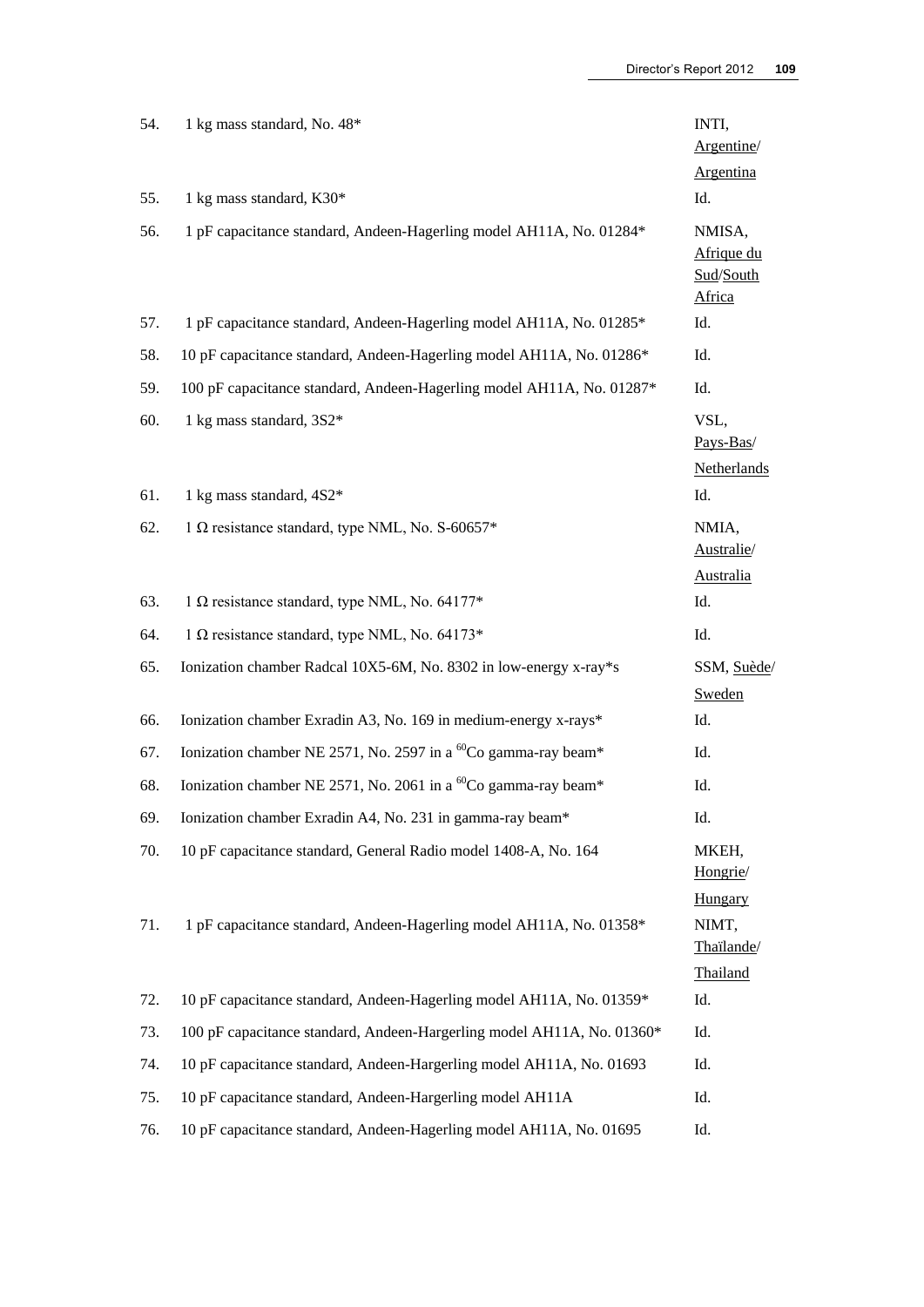| 77. | 1 $\Omega$ resistance standard, ZIP type P321, No. 076165*            | BIM,<br>Bulgarie/                |
|-----|-----------------------------------------------------------------------|----------------------------------|
|     |                                                                       | Bulgaria                         |
| 78. | 1 $\Omega$ resistance standard, MI type 9210A/1, No. 1100574*         | Id.                              |
| 79. | 1 $\Omega$ resistance standard, MI type 9210A/1, No. 1100576*         | Id.                              |
| 80. | 100 $\Omega$ resistance standard, Tinsley type 5685A, No. 11769/12*   | Id.                              |
| 81. | 10 000 $\Omega$ resistance standard, ESI type SR 104, No. J1-0824605* | Id.                              |
| 82. | 10 pF capacitance standard, Andeen-Hagerling model AH11A, No. 01468   | NRC-CNRC,<br>Canada              |
| 83. | 100 pF capacitance standard, Andeen-Hagerling model AH11A, No. 01059* | Id.                              |
| 84. | 10 pF capacitance standard, Andeen-Hagerling model AH11A, No. 01016*  | VSL,<br>Pays-Bas/<br>Netherlands |
| 85. | 10 pF capacitance standard, Andeen-Hagerling model AH11A, No. 01017*  | Id.                              |
| 86. | 100 pF capacitance standard, Andeen-Hagerling model AH11A, No. 01215* | Id.                              |
| 87. | 100 pF capacitance standard, Andeen-Hagerling model AH11A, No. 01216* | Id.                              |
| 88. | 1 pF capacitance standard, Andeen-Hagerling model AH11A, No. 01015*   | CEM,<br>Espagne/<br>Spain        |

## **Notes d'étude / Study Notes**

|    | 12 906 $\Omega$ resistance standard, type Tegam SP5121, No. A2010800 | CMI,                   |
|----|----------------------------------------------------------------------|------------------------|
|    |                                                                      | République<br>tchèque/ |
|    |                                                                      | Czech Republic         |
| 2. | 10 pF capacitance standard, Andeen-Hagerling model AH11A, No. 01014  | CEM.<br>Espagne/Spain  |
| 3. | 10 pF capacitance standard, Andeen-Hagerling model AH11A, No. 01219  | Id.                    |
| 4. | 100 pF capacitance standard, Andeen-Hagerling model AH11A, No. 01008 | Id.                    |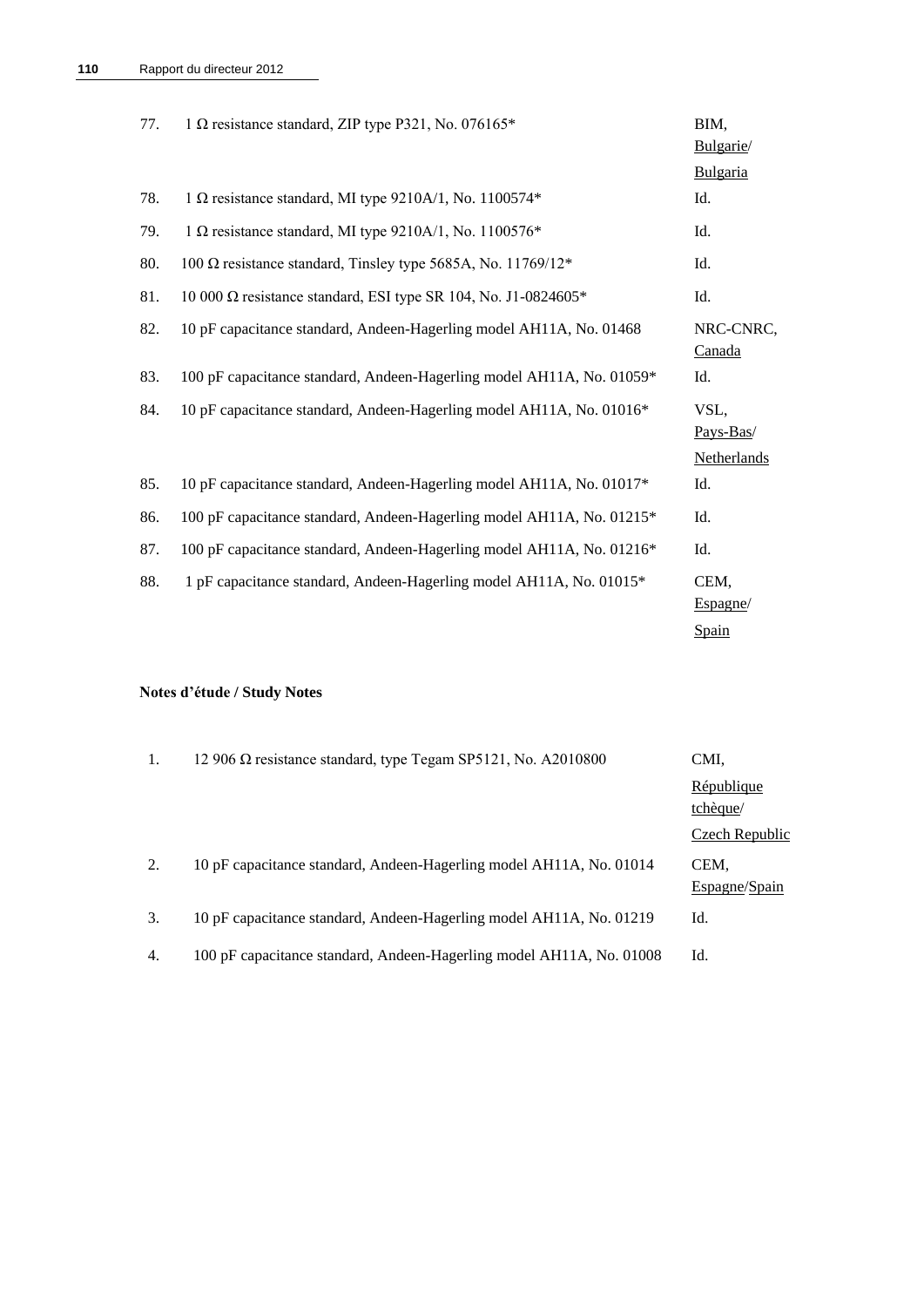#### **Annexe 3 / Appendix 3**

## **RÉUNIONS ET PRÉSENTATIONS AU SIÈGE DU BIPM / MEETINGS AND PRESENTATIONS AT THE BIPM HEADQUARTERS**

#### **Réunions organisées par le BIPM / Meetings organized by the BIPM**

Les réunions suivantes se sont tenues au siège du BIPM entre le 1<sup>er</sup> janvier 2012 et le 31 décembre 2012 */* The following meetings were held at the BIPM headquarters between 1 January 2012 and 31 December 2012:

- 21<sup>e</sup> réunion du CCPR et réunions de ses groupes de travail, du 21 au 24 février 2012 / The 21st meeting of the CCPR and meetings of the CCPR Working Groups – 21 to 24 February 2012.
- Réunion bilatérale BIPM-ILAC, le 7 mars 2012 / BIPM and ILAC bilateral meeting 7 March 2012.
- Réunion quadripartite BIPM-ILAC-ISO-OIML, le 8 mars 2012 / BIPM, ILAC, ISO and OIML four-partite meeting – 8 March 2012.
- Réunion bilatérale BIPM-OIML, le 8 mars 2012 / BIPM and OIML bilateral meeting 8 March 2012.
- Réunion du bureau du CIPM, les 9 et 10 mars 2012, 4 et 5 juin 2012, et 14 et 15 octobre 2012 / Bureau of the CIPM meeting – 9 to 10 March 2012, 4 to 5 June 2012 and 14 to 15 October 2012.
- Réunion du Groupe de travail *ad hoc* sur le rôle, la mission, les objectifs, la stabilité financière à long terme, la direction stratégique et la gouvernance du BIPM, du 14 au 16 mars 2012 / *ad hoc* Working Group on the Role, Mission, Objectives, Long-term Financial Stability, Strategic Direction and Governance of the BIPM – 14 to 16 March 2012.
- $\bullet$  28<sup>e</sup> réunion du JCRB, les 3 et 4 avril 2012 / The 28th meeting of the JCRB 3 to 4 April 2012.
- · 18<sup>e</sup> réunion du CCQM et réunions de ses groupes de travail, du 13 au 20 avril 2012 / The 18th meeting of the CCQM and meetings of the CCQM Working Groups – 13 to 20 April 2012.
- Réunions des Groupes de travail de la Section II du CCRI sur l'extension du SIR aux émetteurs de rayonnement β au moyen de la méthode par scintillation et sur la réalisation du becquerel, le 9 mai 2012 / The CCRI(II) Working Group on Extension of the SIR to β-emitters using liquid scintillation (ESWG) and the Working Group on Realization of the Becquerel (BqWG) – 9 May 2012.
- Réunion du Groupe de travail de la Section II du CCRI sur l'instrument de transfert, le 10 mai 2012 / The CCRI(II) Transfer Instrument Working Group (TIWG) – 10 May 2012.
- Réunion du Groupe de travail de la Section II du CCRI sur les comparaisons clés, les 10 et 11 mai 2012 / The CCRI(II) Key Comparisons Working Group (KCWG) – 10 to 11 May 2012.
- $\bullet$  23<sup>e</sup> réunion du CCRI, les 14 et 15 mai 2012 / The 23rd meeting of the CCRI 14 to 15 May 2012.
- 26<sup>e</sup> réunion du CCT et réunions de ses groupes de travail, du 21 au 25 mai 2012 / The 26th meeting of the CCT and meetings of the CCT Working Groups – 21 to 25 May 2012.
- Première partie de la  $101^e$  session du CIPM, du 6 au 8 juin 2012 / Session I of the 101st meeting of the CIPM  $-6$  to 8 June 2012.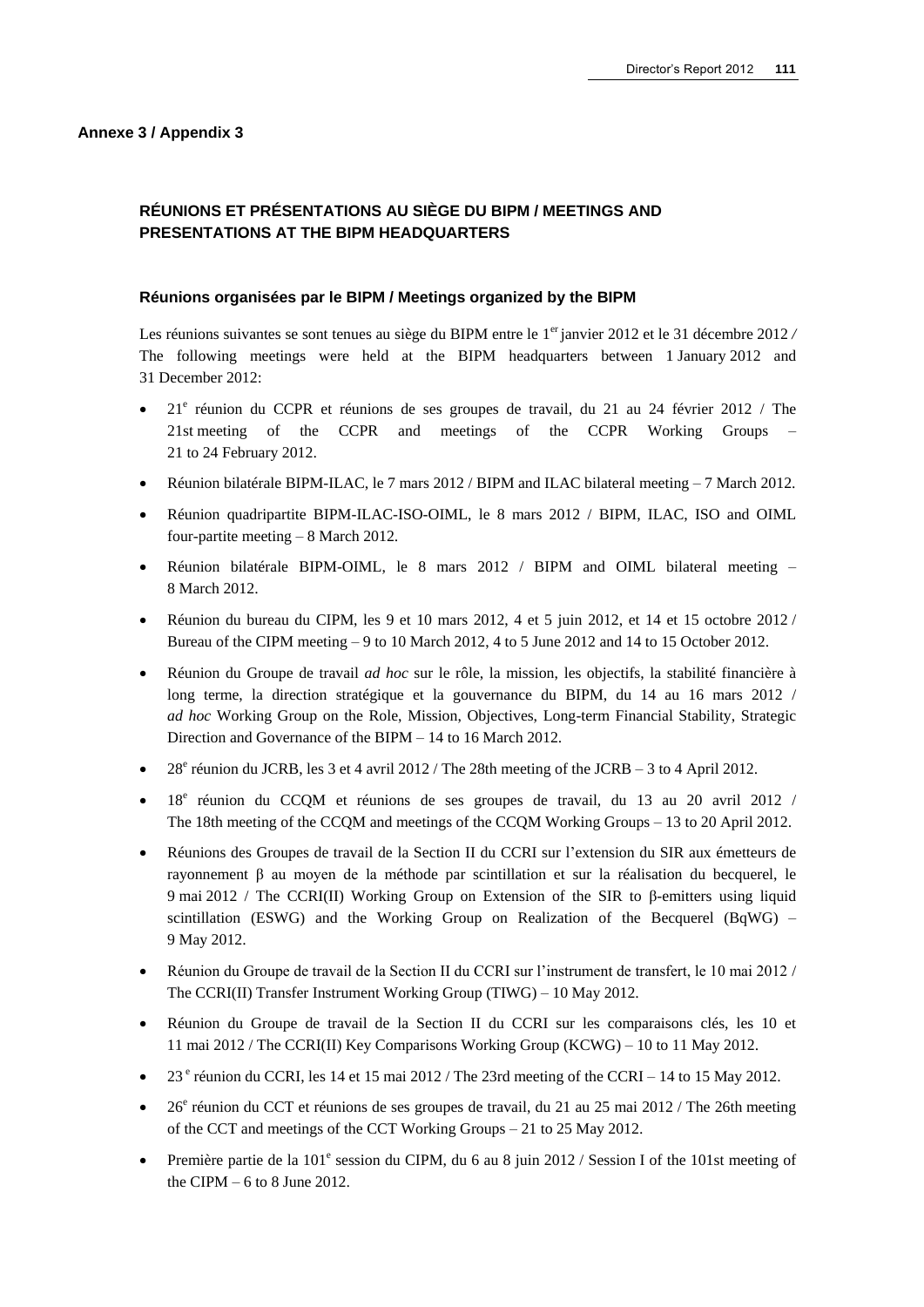- · 8<sup>e</sup> réunion du CCAUV et réunions de ses groupes de travail, du 11 au 15 juin 2012 / The 8th meeting of the CCAUV and meetings of the CCAUV Working Groups – 11 to 15 June 2012.
- Réunion du Groupe de travail 1 du JCGM sur le GUM, du 12 au 15 juin 2012 / JCGM-WG1 (GUM) meeting  $-12$  to 15 June 2012.
- Réunion du Comité technique de l'AFRIMETS sur l'acoustique, les ultrasons et les vibrations, le 15 juin 2012 / AFRIMETS TC AUV meeting – 15 June 2012.
- Réunion du Groupe de travail 2 du JCGM sur le VIM, du 20 au 22 juin 2012 / JCGM-WG2 (VIM) meeting  $-20$  to 22 June 2012.
- $\bullet$  19<sup>e</sup> réunion du CCTF et réunions de ses groupes de travail, du 6 au 14 septembre 2012 / The 19th meeting of the CCTF and meetings of the CCTF Working Groups – 6 to 14 September 2012.
- · 15<sup>e</sup> réunion du CCL et réunions de ses groupes de travail, du 17 au 20 septembre 2012 / The 15th meeting of the CCL and meetings of the CCL Working Groups – 17 to 20 September 2012.
- Réunion des représentants des États Membres et des directeurs des laboratoires nationaux de métrologie, les 16 et 17 octobre 2012 / Meeting of Representatives of Member States and NMI Directors – 16 to 17 October 2012.
- Deuxième partie de la  $101^{\circ}$  session du CIPM, les 18 et 19 octobre  $2012 /$  Session II of the 101st meeting of the CIPM – 18 to 19 October 2012.
- Atelier du BIPM sur les défis en métrologie pour les mesures dynamiques, les 15 et 16 novembre 2012 / BIPM Workshop on Challenges in Metrology for Dynamic Measurement – 15 to 16 November 2012.
- Atelier du CCM sur la mise en pratique de la nouvelle définition du kilogramme, du 20 au 23 novembre 2012 / CCM Workshop on the *mise en pratique* of the new definition of the kilogram – 20 to 23 November 2012.
- Réunion du Groupe de travail 1 du JCGM sur le GUM, du 27 au 30 novembre 2012 / JCGM-WG1 (GUM) meeting – 27 to 30 November 2012.
- Réunion du Groupe de travail 2 du JCGM sur le VIM, les 3 et 4 décembre 2012 / JCGM-WG2 (VIM) meeting – 3 to 4 December 2012.
- Réunion du Groupe de travail de la Section II du CCRI sur les comparaisons clés, les 3, 4 et 6 décembre 2012 / The CCRI(II) Key Comparisons Working Group (KCWG) – 3 to 4 and 6 December 2012.
- Réunion plénière du JCGM, le 5 décembre 2012 / JCGM plenary meeting 5 December 2012.
- Réunion du Comité exécutif du JCTLM, les 6 et 7 décembre 2012 / JCTLM Executive Committee 6 to 7 December 2012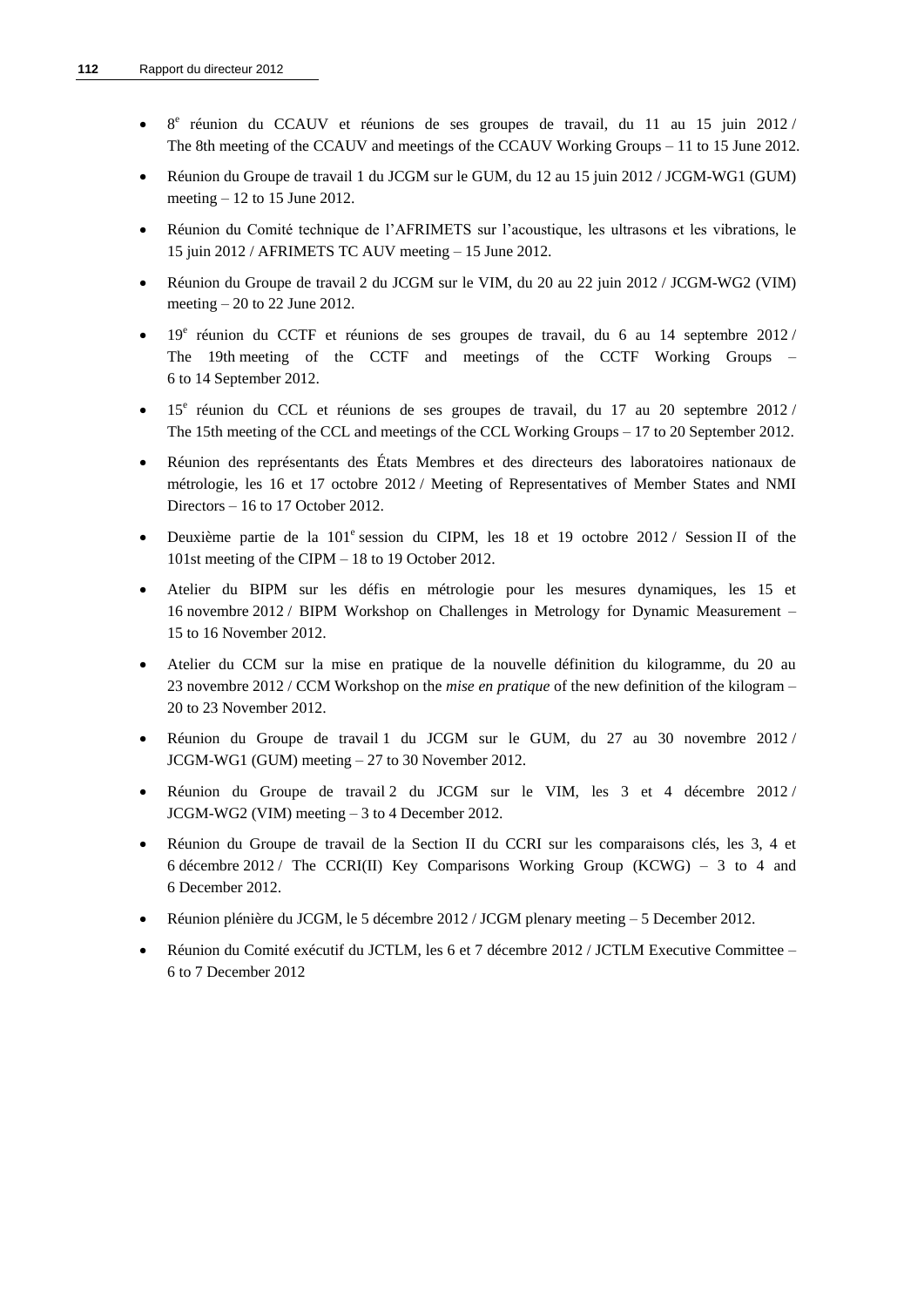## **Présentations au siège du BIPM / Presentations at the BIPM headquarters**

- T.J. Quinn (Directeur honoraire du BIPM / Emeritus Director of the BIPM), M.E. Himbert (LNE-CNAM), N. Fletcher (BIPM), Hommage à Pierre Giacomo / 'Homage to P. Giacomo' – 9 février 2012 / 9 February 2012.
- N. Dimarcq (LNE/SYRTE), Les investissements d'avenir et le temps-fréquence : le labex FIRST-TF, les equipex REFIMEVE et OSCILLATOR-IMP – 5 avril 2012 / 5 April 2012.
- J. Lan (Tsinghua University), The NIM Joule Balance 3 mai 2012 / 3 May 2012.
- J. Viallon (BIPM), Ozone absorption cross-sections measurements at the BIPM 28 juin 2012 / 28 June 2012.
- C. Michotte (BIPM),  $^{99m}$ Tc activity comparison using the transfer instrument of the SIR 25 octobre 2012 / 25 October 2012.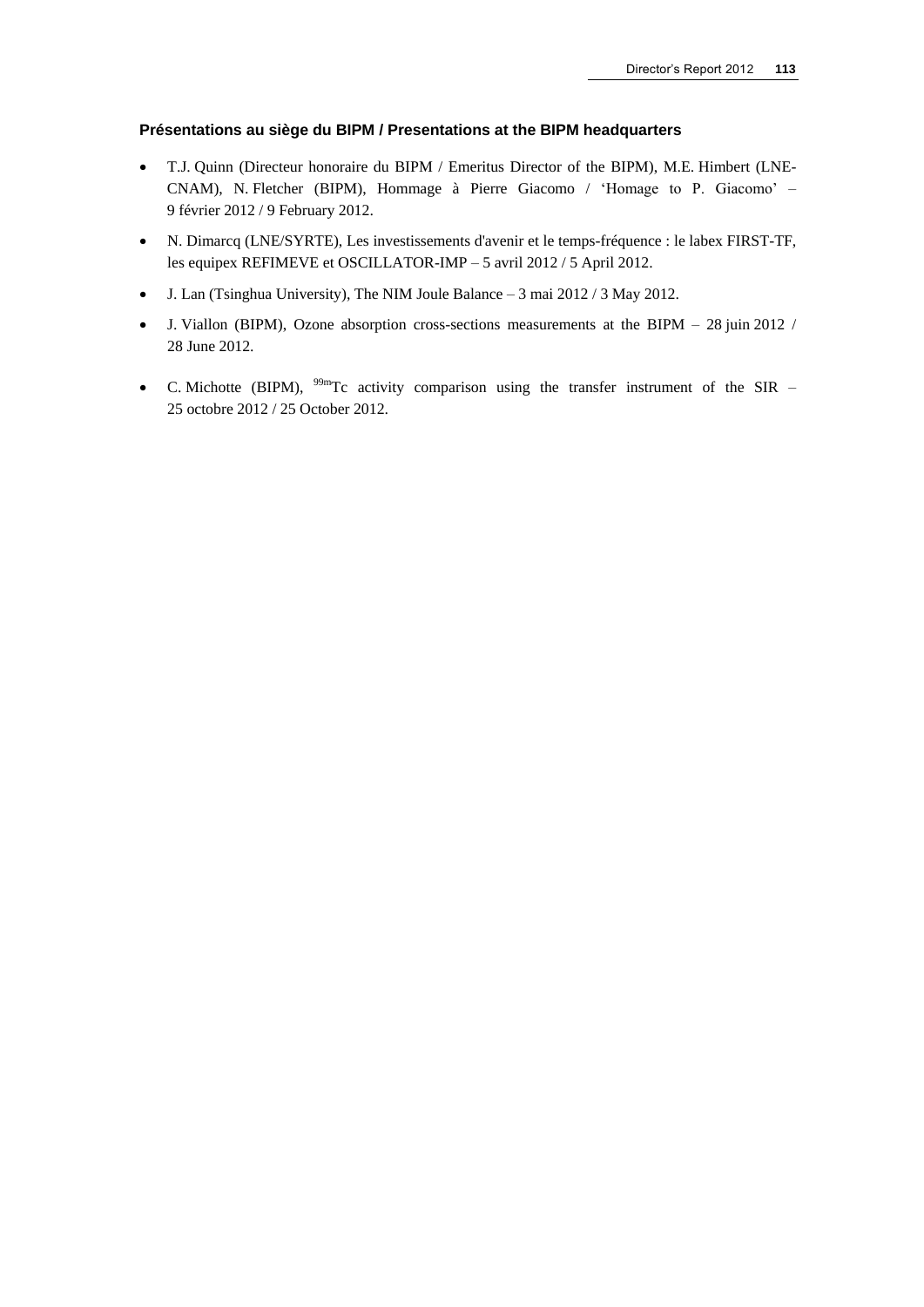#### **Annexe 4 / Appendix 4**

# **LISTE DU PERSONNEL DU BUREAU INTERNATIONAL DES POIDS ET MESURES / STAFF OF THE INTERNATIONAL BUREAU OF WEIGHTS AND MEASURES**

au 31 décembre 2012 / on 31 December 2012

**Directeur / Director:** M. Kühne

#### **Sous-directeur, directeur désigné / Deputy Director/Director Designate:** M. Milton

#### **Masses / Mass:** A. Picard

P. Barat, H. Fang, C. Goyon-Taillade, F. Idrees\*\*, A. Kiss, E. de Mirandés

## **Temps / Time:** E.F. Arias

A. Harmegnies, Z. Jiang, H. Konaté, W. Lewandowski, G. Panfilo, G. Petit, L. Robertsson, L. Tisserand

#### **Électricité / Electricity:** M. Stock

R. Chayramy, N.E. Fletcher, R. Goebel, A. Jaouen††, B. Rolland, S. Solve‡‡

#### **Rayonnements ionisants / Ionizing radiation:** J.M. Los Arcos

D.T. Burns, S. Courte, C. Kessler, C. Michotte, M. Nonis, S. Picard, G. Ratel, P. Roger

#### **Chimie / Chemistry:** R.I. Wielgosz

T. Choteau, A. Daireaux, E. Flores Jardines, R.D. Josephs, P. Moussay, N. Stoppacher, J. Viallon, S.W. Westwood

## **Finances, Administration et Services généraux / Finance, administration and general services:** B. Perent

I. Andernack, S. Arlen, F. Ausset, A. Da Ponte, L. Dell'Oro, C. Dias Nunes, D. Etter, M.-J. Fernandes, M.-J. Martin, A. Mendes de Matos, I. Neves, A. Zongo

## **Relations internationales et Communication / International Liaison and Communication:**  A.S. Henson

N. De Sousa Dias<sup>§§</sup>, S. Maniguet<sup>\*\*\*</sup>, J.R. Miles, C. Planche, R. Sitton, C. Thomas

#### **Services informatiques / IT Services:** R.I. Wielgosz

L. Le Mée, T. Nguyen

#### **Qualité, santé et sécurité / Quality, Health and Safety:** B. Coelho

 $\overline{a}$ 

<sup>\*\*</sup> Également à la chimie / Also Chemistry

<sup>††</sup> Sous le régime de l'invalidité / Under the invalidity scheme

<sup>‡‡</sup> En détachement au NIST depuis le 1er juillet 2012 / On secondment to the NIST since 1 July 2012

<sup>§§</sup> Également au secrétariat / Also Secretariat

<sup>\*\*\*</sup> Également à la chimie / Also Chemistry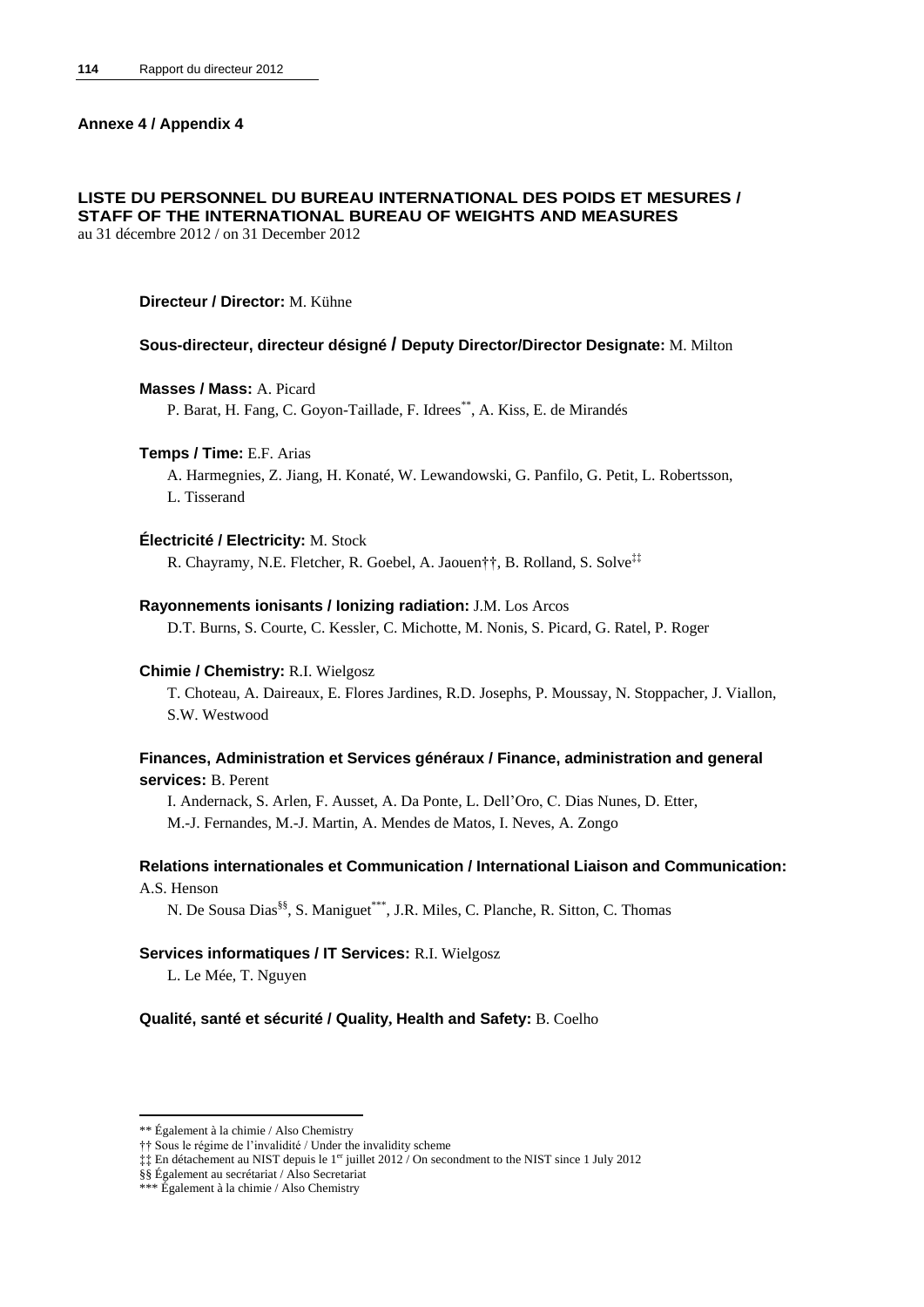## **Secrétariat / Secretariat:** F. Joly

C. Fellag Ariouet, F. de Hargues

**Atelier de mécanique et entretien du site / Workshop and site maintenance:** A. Dupire P. Benoit, F. Boyer, M. de Carvalho<sup>†††</sup>, E. Dominguez<sup>‡‡‡</sup>, P. Lemartrier, C. Neves<sup>§§§</sup>, S. Segura, B. Vincent

**Directeurs honoraires / Emeritus directors:** T.J. Quinn, A.J. Wallard

**Physicien chercheur principal honoraire / Honorary Principal Research Physicist:** R.S. Davis

 $\overline{a}$ 

<sup>†††</sup> Sous le régime de l'invalidité / Under the invalidity scheme

<sup>‡‡‡</sup> Également aux services généraux / Also General Services

<sup>§§§</sup> Également aux services généraux / Also General Services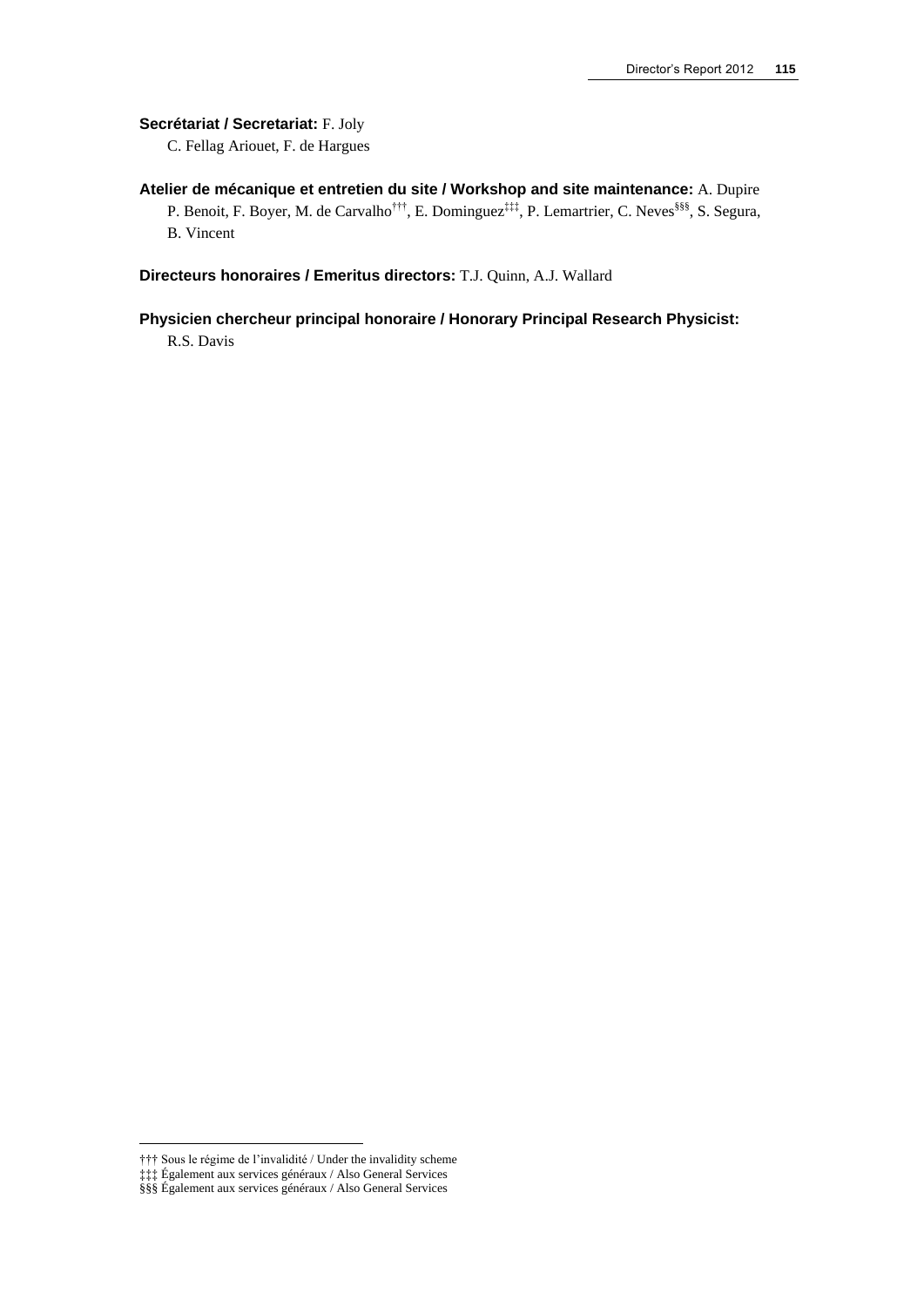## **Annexe 5 / Appendix 5**

# **LISTE DES SIGLES UTILISÉS DANS LE PRÉSENT VOLUME / ACRONYMS USED IN THE PRESENT VOLUME**

| AACC            | American Association for Clinical Chemistry (États-Unis d'Amérique/United States of<br>America)                                       |
|-----------------|---------------------------------------------------------------------------------------------------------------------------------------|
| ADWG(I)         | CCRI(I) Accelerator Dosimetry Working Group                                                                                           |
| <b>AFRIMETS</b> | Système intra-africain de métrologie/Intra-Africa Metrology System                                                                    |
| AIC             | ILAC Accreditation Issues Committee/Comité de l'ILAC sur les questions<br>d'accréditation                                             |
| AIEA            | Agence internationale de l'énergie atomique                                                                                           |
| AMA             | Agence mondiale antidopage                                                                                                            |
| <b>ANEP</b>     | Agencia Nacional de Evaluación y Prospectiva/National Evaluation and Foresight<br>Agency (Espagne/Spain)                              |
| <b>APMP</b>     | Asia Pacific Metrology Programme                                                                                                      |
| ARPANSA         | Australian Radiation Protection and Nuclear Safety Agency (Australie/Australia)                                                       |
| <b>BARC</b>     | Bhabha Atomic Research Centre (Inde/India)                                                                                            |
| <b>BAWG</b>     | CCQM Working Group on Bioanalysis                                                                                                     |
| <b>BEV</b>      | Bundesamt für Eich- und Vermessungswesen (Autriche/Austria)                                                                           |
| BIM             | Bulgarian Institute for Metrology (Bulgarie/Bulgaria)                                                                                 |
| <b>BIML</b>     | Bureau international de métrologie légale/International Bureau of Legal Metrology                                                     |
| <b>BIPM</b>     | Bureau international des poids et mesures/International Bureau of Weights and<br><b>Measures</b>                                      |
| <b>BOBS</b>     | Botswana Bureau of Standards (Botswana)                                                                                               |
| BqWG(II)        | CCRI(II) Working Group on the realization of the becquerel                                                                            |
| <b>BS OHSAS</b> | British Standard for Occupational Health and Safety Assessment Series                                                                 |
| BSWG(I)         | CCRI(I) Brachytherapy Standards Working Group                                                                                         |
| <b>CAMCT</b>    | Conference on Advanced Metrology for Cancer Therapy                                                                                   |
| CC              | Comité consultatif du CIPM/Consultative Committee of the CIPM                                                                         |
| <b>CCAUV</b>    | Comité consultatif de l'acoustique, des ultrasons et des vibrations/Consultative<br>Committee for Acoustics, Ultrasound and Vibration |
| <b>CCEM</b>     | Comité consultatif d'électricité et magnétisme/Consultative Committee for Electricity<br>and Magnetism                                |
| <b>CCL</b>      | Comité consultatif des longueurs/Consultative Committee for Length                                                                    |
| <b>CCM</b>      | Comité consultatif pour la masse et les grandeurs apparentées/Consultative Committee<br>for Mass and Related Quantities               |
| <b>CCMAS</b>    | Codex Committee on Methods of Analysis and Sampling                                                                                   |
| <b>CCPR</b>     | Comité consultatif de photométrie et radiométrie/Consultative Committee for<br>Photometry and Radiometry                              |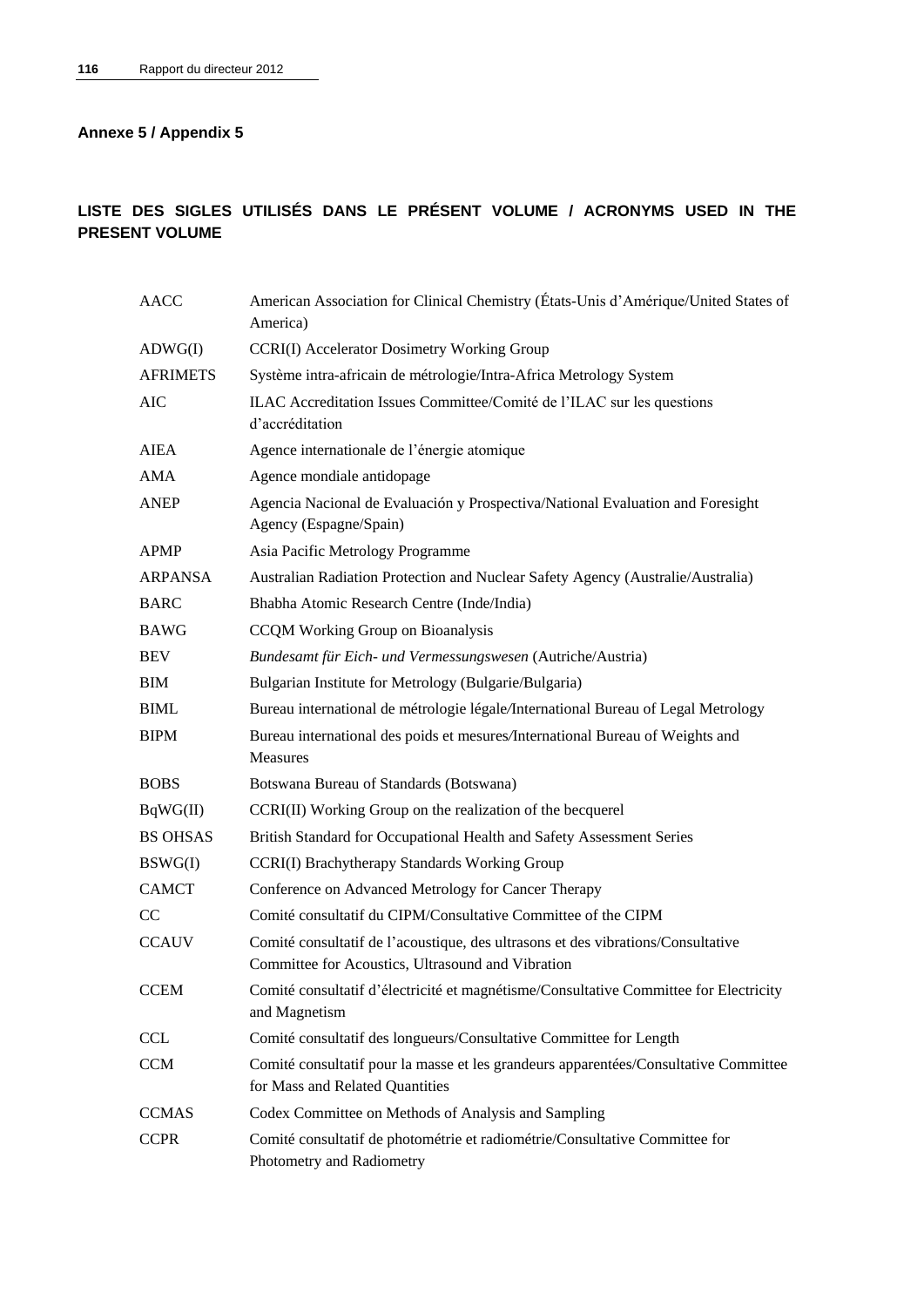| <b>CCQM</b>     | Comité consultatif pour la quantité de matière : métrologie en chimie/Consultative<br>Committee for Amount of Substance: Metrology in Chemistry |
|-----------------|-------------------------------------------------------------------------------------------------------------------------------------------------|
| <b>CCRI</b>     | Comité consultatif des rayonnements ionisants/Consultative Committee for Ionizing<br>Radiation                                                  |
| CCRI(I)         | CCRI Section I: x- and gamma rays, charged particles                                                                                            |
| CCRI(II)        | CCRI Section II: Measurement of radionuclides                                                                                                   |
| <b>CCT</b>      | Comité consultatif de thermométrie/Consultative Committee for Thermometry                                                                       |
| <b>CCTF</b>     | Comité consultatif du temps et des fréquences/Consultative Committee for Time and<br>Frequency                                                  |
| <b>CCU</b>      | Comité consultatif des unités/Consultative Committee for Units                                                                                  |
| <b>CEI</b>      | Commission électrotechnique internationale                                                                                                      |
| <b>CGGTTS</b>   | CCTF Working Group on Global Navigation Satellite Systems Time-Transfer<br><b>Standards</b>                                                     |
| <b>CGPM</b>     | Conférence générale des poids et mesures/General Conference on Weights and<br><b>Measures</b>                                                   |
| <b>CIE</b>      | Commission internationale de l'éclairage/International Commission on Illumination                                                               |
| <b>CIEMAT</b>   | Centro de Investigaciones Energéticas, Medioambientales y Tecnológicas<br>(Espagne/Spain)                                                       |
| <b>CIF</b>      | Capital investment fund                                                                                                                         |
| <b>CIPM</b>     | Comité international des poids et mesures/International Committee for Weights and<br><b>Measures</b>                                            |
| <b>CIPM MRA</b> | CIPM Mutual Recognition Arrangement/Arrangement de reconnaissance mutuelle du<br><b>CIPM</b>                                                    |
| <b>CMC</b>      | Calibration and Measurement Capability/Aptitude en matière de mesures et<br>d'étalonnages                                                       |
| <b>CMI</b>      | Czech Metrological Institute/Český Metrologický Institut (République tchèque/Czech<br>Republic)                                                 |
| <b>CNEA</b>     | Comisión Nacional de Energía Atómica (Argentine/Argentina)                                                                                      |
| <b>CNES</b>     | Centre national d'études spatiales (France)                                                                                                     |
| <b>CNRC</b>     | Conseil national de recherches Canada (Canada)                                                                                                  |
| <b>CODATA</b>   | Committee on Data for Science and Technology                                                                                                    |
| <b>CONICET</b>  | Argentine Council of Research (Argentine/Argentina)                                                                                             |
| <b>COOMET</b>   | Coopération métrologique entre les États d'Europe centrale/Euro-Asian Cooperation of<br>National Metrological Institutions                      |
| <b>CPEM</b>     | Conference on Precision Electromagnetic Measurements                                                                                            |
| <b>DPG</b>      | Deutsche Physikalische Gesellschaft/German Physical Society (Allemagne/Germany)                                                                 |
| EAL             | Échelle atomique libre/Free Atomic Time Scale                                                                                                   |
| <b>ECVs</b>     | <b>Essential Climate Variables</b>                                                                                                              |
| <b>EIT-90</b>   | Échelle internationale de température de 1990                                                                                                   |
| <b>EMRP</b>     | European Metrology Research Programme/Programme européen de recherche en<br>Métrologie                                                          |
| <b>ENAC</b>     | Entidad Nacional de Acreditación/Spanish National Accreditation Body                                                                            |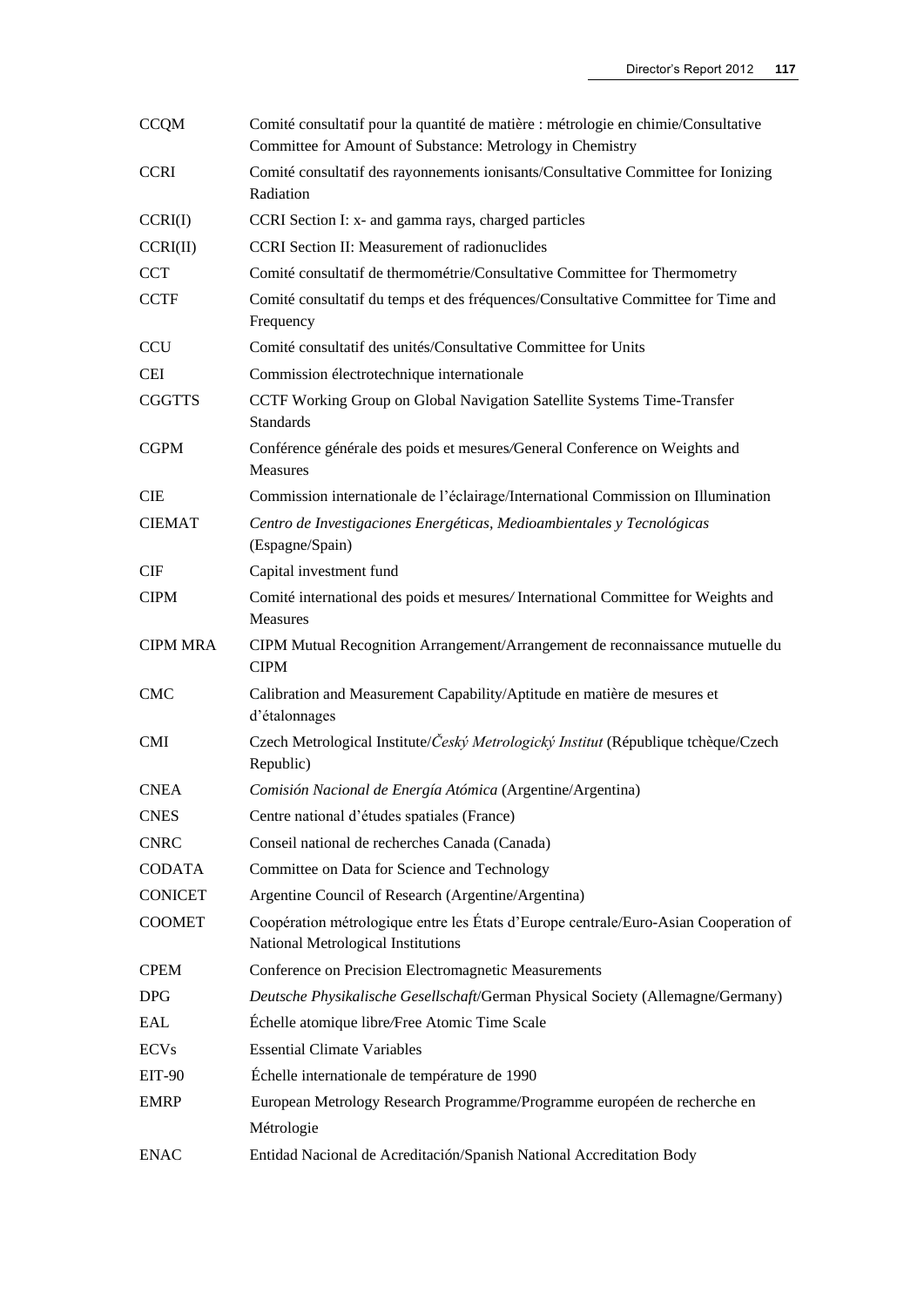| <b>ENEA</b>    | Agenzia nazionale per le nuove tecnologie, l'energia e lo sviluppo economico<br>sostenibile (Italie/Italy)                                        |
|----------------|---------------------------------------------------------------------------------------------------------------------------------------------------|
| <b>ESA</b>     | Agence spatiale européenne/European Space Agency                                                                                                  |
| ESWG(II)       | CCRI(II) Working Group on the Extension of the SIR to beta-emitters using liquid<br>scintillation                                                 |
| <b>EURAMET</b> | European Association of National Metrology Institutes                                                                                             |
| FAQs           | Frequently asked questions                                                                                                                        |
| FInstP         | Fellow of the Institute of Physics                                                                                                                |
| GAWG           | CCQM Working Group on Gas Analysis                                                                                                                |
| GGOS           | Global Geodetic Observing System                                                                                                                  |
| <b>GLONASS</b> | Global Navigation Satellite System                                                                                                                |
| <b>GNSS</b>    | Global Navigation Satellite System                                                                                                                |
| <b>GPS</b>     | Global Positioning System                                                                                                                         |
| <b>GULFMET</b> | <b>Gulf Association for Metrology</b>                                                                                                             |
| <b>GUM</b>     | Glówny Urzad Miar/Central Office of Measures (Pologne/Poland)                                                                                     |
| <b>GUM</b>     | Guide pour l'expression de l'incertitude de mesure/Guide to the Expression of<br>Uncertainty in Measurement/                                      |
| <b>HCHO</b>    | Formaldéhyde/Formaldehyde                                                                                                                         |
| <b>HPGe</b>    | High-Purity Germanium Spectrometer                                                                                                                |
| <b>IAC</b>     | International Avogadro Coordination/Collaboration international sur la constante<br>d'Avogadro                                                    |
| <b>IAEA</b>    | <b>International Atomic Energy Agency</b>                                                                                                         |
| <b>IAU</b>     | <b>International Astronomical Union</b>                                                                                                           |
| <b>ICG</b>     | International Committee on GNSS/Comité international sur les systèmes mondiaux de<br>navigation par satellite                                     |
| <b>ICRM</b>    | International Committee for Radionuclide Metrology                                                                                                |
| <b>ICRU</b>    | International Commission on Radiation Units and Measurements                                                                                      |
| <b>ICTNS</b>   | IUPAC Interdivisional Committee on Terminology, Nomenclature and Symbols                                                                          |
| <b>IEC</b>     | <b>International Electrotechnical Commission</b>                                                                                                  |
| <b>IERS</b>    | International Earth Rotation and Reference Systems Service/Service international de la<br>rotation terrestre et des systèmes de référence         |
| <b>IFCC</b>    | International Federation of Clinical Chemistry and Laboratory Medicine/Fédération<br>internationale de chimie clinique et médecine de laboratoire |
| <b>IFIN-HH</b> | "Horia Halubei" National Institute of Research and Development for Physics and<br>Nuclear Engineering (Roumanie/Romania)                          |
| IGS            | <b>International GNSS Service</b>                                                                                                                 |
| <b>ILAC</b>    | <b>International Laboratory Accreditation Cooperation</b>                                                                                         |
| <b>IMBIH</b>   | Institute of Metrology of Bosnia and Herzegovina (Bosnie-Herzégovine/Bosnia and<br>Herzegovina)                                                   |
| <b>IMEKO</b>   | <b>International Measurement Confederation</b>                                                                                                    |
| <b>ININ</b>    | Instituto Nacional de Investigaciones Nucleares (Mexique/Mexico)                                                                                  |
| <b>INRIM</b>   | Istituto Nazionale di Ricerca Metrologica (Italie/Italy)                                                                                          |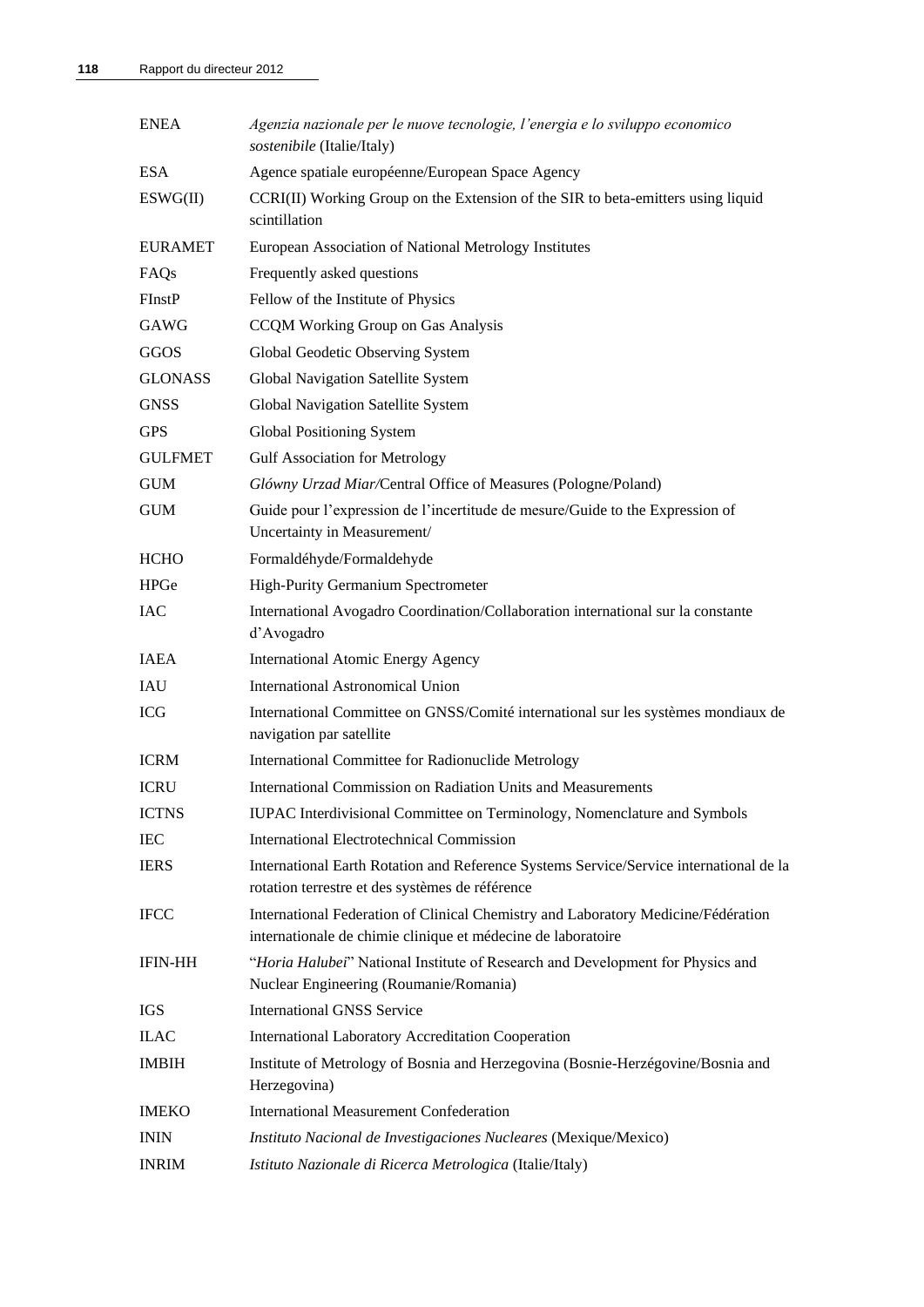| IoP              | Institute of Physics (Royaume-Uni de Grande-Bretagne et d'Irlande du Nord/UK)                                                                    |
|------------------|--------------------------------------------------------------------------------------------------------------------------------------------------|
| <b>IPSAS</b>     | <b>International Public Sector Accounting Standard</b>                                                                                           |
| <b>IRA</b>       | Institut universitaire de radiophysique appliquée (Suisse/Switzerland)                                                                           |
| <b>IRMM</b>      | Institute for Reference Materials and Measurements, European Commission/Institut des<br>matériaux et mesures de référence, Commission européenne |
| <b>ISO</b>       | Organisation internationale de normalisation/International Organization for<br>Standardization                                                   |
| <b>ISO REMCO</b> | ISO Committee on Reference Materials/Comité pour les matériaux de référence de<br>l'ISO                                                          |
| IT               | <b>Information Technology</b>                                                                                                                    |
| <b>ITS-90</b>    | International Temperature Scale of 1990                                                                                                          |
| <b>ITU</b>       | International Telecommunication Union                                                                                                            |
| <b>ITU-R</b>     | <b>ITU Radiocommunication Sector</b>                                                                                                             |
| <b>IUPAC</b>     | International Union of Pure and Applied Chemistry                                                                                                |
| <b>IVD</b>       | in vitro diagnostic                                                                                                                              |
| <b>IVS</b>       | <b>International VLBI Service</b>                                                                                                                |
| <b>JCGM</b>      | Joint Committee for Guides in Metrology/Comité commun pour les guides en<br>métrologie                                                           |
| <b>JCRB</b>      | Joint Committee of the Regional Metrology Organizations and the BIPM/Comité mixte<br>des organisations régionales de métrologie et du BIPM       |
| <b>JCTLM</b>     | Joint Committee for Traceability in Laboratory Medicine/Comité commun pour la<br>traçabilité en médecine de laboratoire                          |
| <b>JLG</b>       | Joint Liaison Group                                                                                                                              |
| <b>JRP</b>       | Joint Research Project                                                                                                                           |
|                  | KazInMetr RSE Kazakh Institute of Metrology RSE (Kazakhstan)                                                                                     |
| <b>KCDB</b>      | BIPM key comparison database/Base de données du BIPM sur les comparaisons clés                                                                   |
| KCWG(I)          | CCRI(I) Key Comparisons Working Group                                                                                                            |
| KCWG(II)         | CCRI(II) Key Comparisons Working Group                                                                                                           |
| <b>KRISS</b>     | Korea Research Institute of Standards and Science (République de Corée/Republic of<br>Korea)                                                     |
| LNE-CNAM         | LNE, Conservatoire National des Arts et Métiers (France)                                                                                         |
| LNE-LNHB         | LNE, Laboratoire National Henri Becquerel (France)                                                                                               |
| LNE-SYRTE        | LNE, Systèmes de référence temps-espace (France)                                                                                                 |
| <b>LNMRI</b>     | Laboratório Nacional de Metrologia das Radiações Ionizantes (Brésil/Brazil)                                                                      |
| <b>METAS</b>     | Institut fédéral de métrologie/Federal Institute of Metrology (Suisse/Switzerland)                                                               |
| <b>MKEH</b>      | Hungarian Trade Licensing Office (Hongrie/Hungary)                                                                                               |
| MoU              | Memorandum of Understanding                                                                                                                      |
| <b>NCSLI</b>     | National Conference of Standards Laboratories International                                                                                      |
| <b>NEWRAD</b>    | Conference on New Developments and Applications in Optical Radiometry                                                                            |
| <b>NIM</b>       | National Institute of Metrology (Chine/China)                                                                                                    |
| <b>NIS</b>       | National Institute for Standards (Égypte/Egypt)                                                                                                  |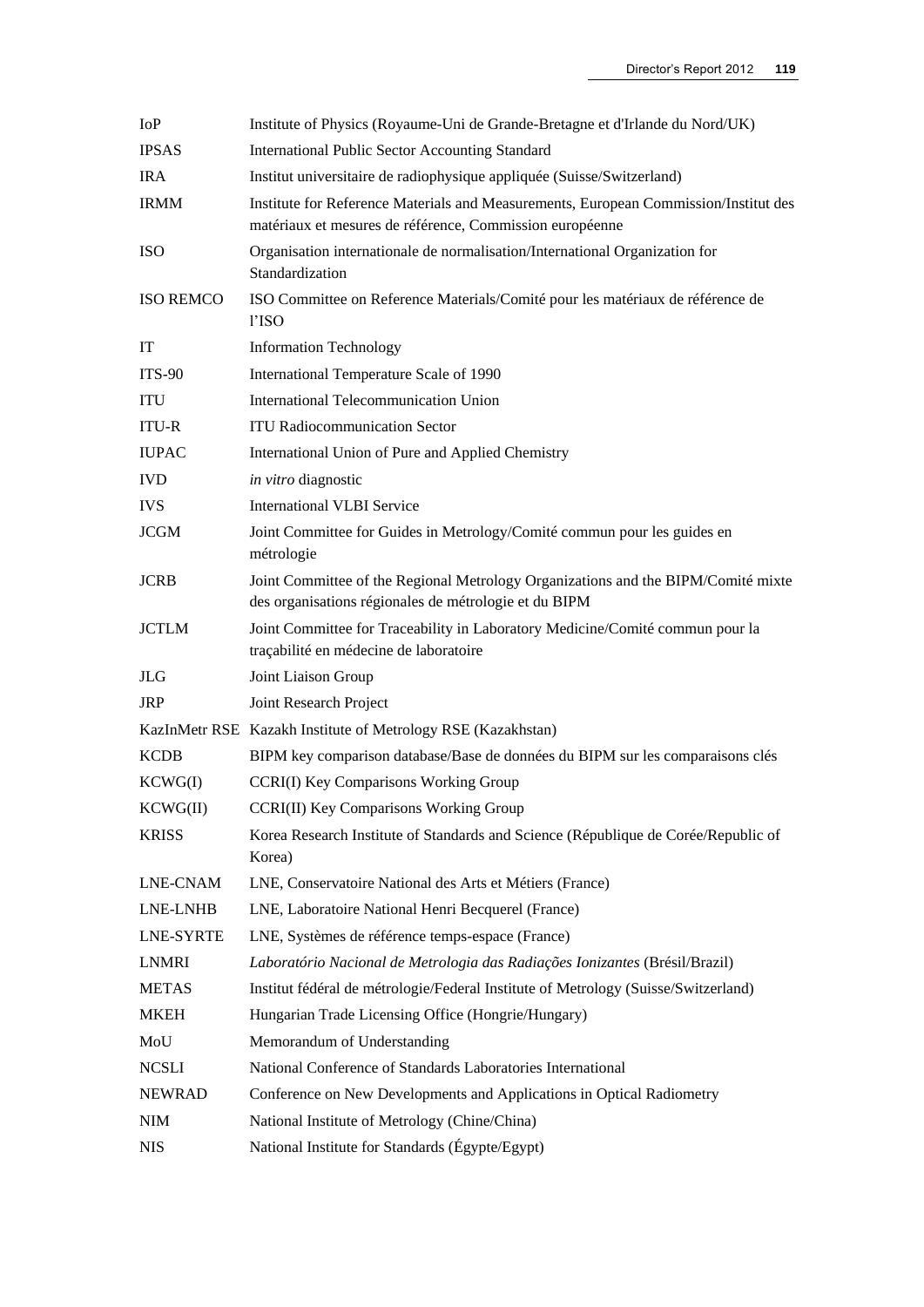| <b>NIST</b>  | National Institute of Standards and Technology (États-Unis d'Amérique/United States<br>of America)                                                                        |
|--------------|---------------------------------------------------------------------------------------------------------------------------------------------------------------------------|
| <b>NMI</b>   | National Metrology Institute                                                                                                                                              |
| <b>NMIA</b>  | National Measurement Institute, Australia (Australie/Australia)                                                                                                           |
| <b>NMIJ</b>  | National Metrology Institute of Japan (Japon/Japan)                                                                                                                       |
| <b>NMISA</b> | National Metrology Institute of South Africa (Afrique du Sud/South Africa)                                                                                                |
| <b>NMS</b>   | National Measurement System (Royaume-Uni de Grande-Bretagne et d'Irlande du<br>Nord/UK)                                                                                   |
| <b>NPL</b>   | National Physical Laboratory (Royaume-Uni de Grande-Bretagne et d'Irlande du<br>Nord/UK)                                                                                  |
| <b>NRC</b>   | National Research Council of Canada (Canada)                                                                                                                              |
| <b>NSCL</b>  | National Standards Calibration Laboratory (République arabe syrienne/Syrian Arab<br>Republic)                                                                             |
| <b>NSI</b>   | Namibian Standards Institution (Namibie/Namibia)                                                                                                                          |
| <b>OAWG</b>  | CCQM Working Group on Organic Analysis                                                                                                                                    |
| <b>OIML</b>  | Organisation internationale de métrologie légale/International Organization of Legal<br>Metrology                                                                         |
| <b>OMM</b>   | Organisation météorologique mondiale                                                                                                                                      |
| OMS          | Organisation mondiale de la santé                                                                                                                                         |
| <b>PJVS</b>  | Programmable Josephson voltage standard                                                                                                                                   |
|              | POLATOM RC National Centre for Nuclear Research, Radioisotope Centre (Pologne/Poland)                                                                                     |
| <b>PPP</b>   | Precise Point Positioning/Logiciel de positionnement précis                                                                                                               |
| <b>PTB</b>   | Physikalisch-Technische Bundesanstalt (Allemagne/Germany)                                                                                                                 |
| QMS          | <b>Quality Management System</b>                                                                                                                                          |
| <b>RMO</b>   | <b>Regional Metrology Organization</b>                                                                                                                                    |
| <b>RMOWG</b> | CCRI Regional Metrology Organizations Working Group on Ionizing Radiation CMCs                                                                                            |
| SI           | Système international d'unités/International System of Units                                                                                                              |
| SIM          | Sistema Interamericano de Metrología/Système interaméricain de métrologie/Inter-<br><b>American Metrology System</b>                                                      |
| <b>SIR</b>   | Système international de référence pour les mesures d'activité d'émetteurs de<br>rayonnement gamma/International Reference System for gamma-ray emitting<br>radionuclides |
| <b>SIRTI</b> | Instrument de transfert du SIR/Transfer Instrument of the SIR                                                                                                             |
| SmCo         | Samarium cobalt                                                                                                                                                           |
| <b>SNS</b>   | Superconductor-normal conductor-superconductor/Supraconducteur-normal<br>supraconducteur                                                                                  |
| <b>SPRT</b>  | Standard Platinum Resistance Thermometer/Thermomètre à résistance de platine étalon                                                                                       |
| <b>SPWG</b>  | <b>CCAUV</b> Working Group on Strategic Planning                                                                                                                          |
| SSDL         | Secondary Standards Dosimetry Laboratories of the IAEA                                                                                                                    |
| <b>TAI</b>   | Temps atomique international/International Atomic Time                                                                                                                    |
| TC-M         | <b>EURAMET Technical Committee of Mass and Related Quantities</b>                                                                                                         |
| TC-T         | <b>EURAMET Technical Committee of Thermometry</b>                                                                                                                         |